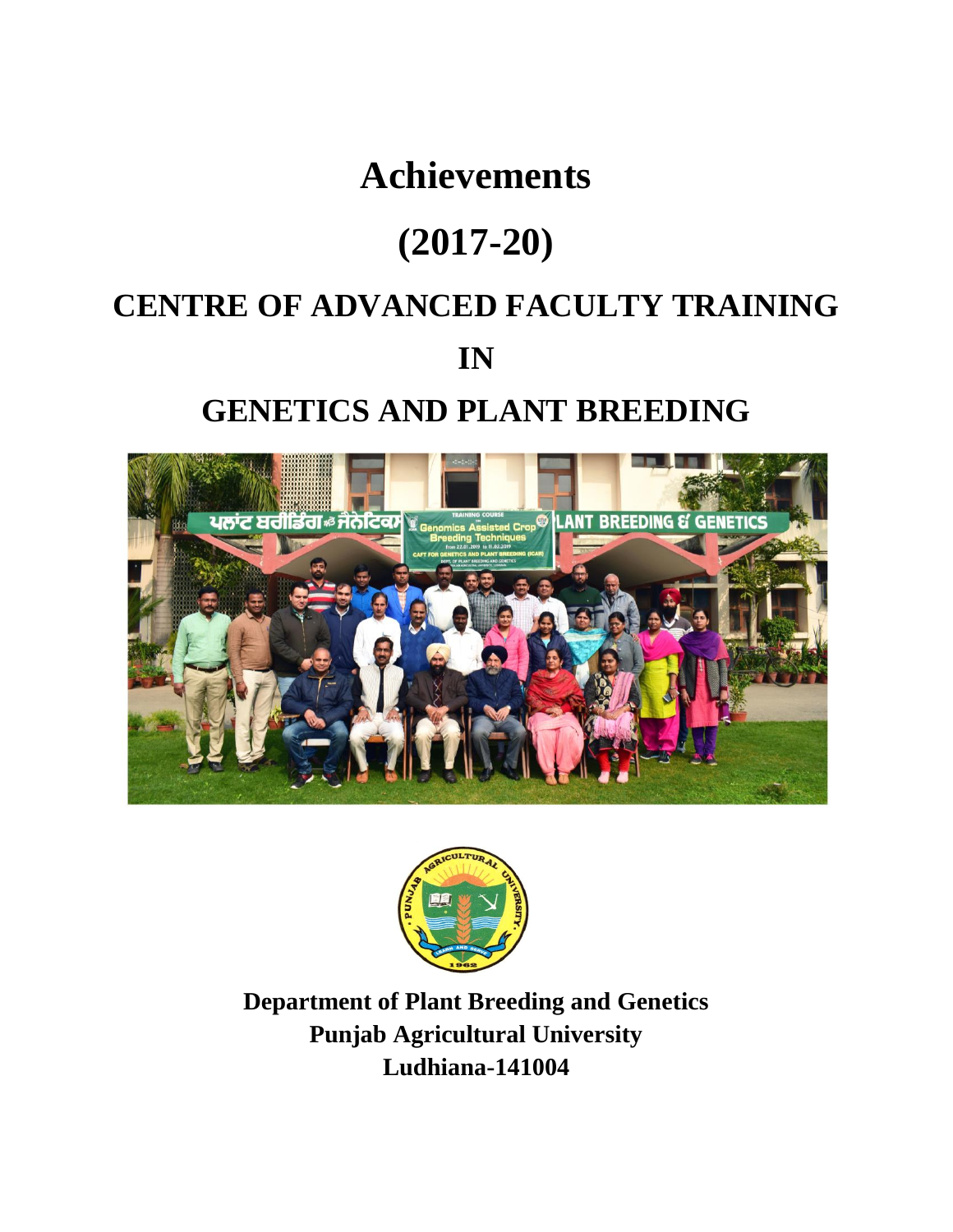#### **Progress and Impact during 2017-2020**

**1. Name of the CAFT/Department/Division**: Centre of Advanced Faculty Training Department of Plant Breeding & Genetics Punjab Agricultural University Ludhiana

#### **2. Brief Introduction about the department** (about 100 words):

Since the inception of Punjab Agricultural University, Ludhiana in 1962, the Department of Plant Breeding and Genetics, PAU has been rendering valuable services to the farming community, researchers and students through its strong crop improvement programmes and experienced research and teaching faculties. The development and release of world's first pearl millet hybrid HB-1, world's first virus resistant cotton hybrid LHH-4, single cross maize hybrid PARAS are some of the achievements of the breeders of the this premier department. The Department has nine crop based sections and each section has adequate research farms, genetic resources covering wild and improved germplasm, well established laboratories for conducting basic and advanced research, quality testing lab, etc. Recognizing the expertise and facilities available at the Department and the contribution made by the Breeders of the PAU, the ICAR, New Delhi has established the "Centre for Advanced Studies (CAS) in Plant Breeding and Genetics" at this Department during 1997. The centres was later re-named as "Centre for Advanced Faculty Training". Under the CAS programme, so far 33 training programmes have been organized by the centre.

#### 3**. Objective of CAFT**:

To conduct trainings of teachers in the field of Plant Breeding and Genetics and develop facilities for better Research for PG students.

| Sr.             | <b>Name</b>           | <b>Designation</b>    | <sub>of</sub><br><b>Date</b> | <b>Field</b><br><b>of</b> |
|-----------------|-----------------------|-----------------------|------------------------------|---------------------------|
| No.             |                       |                       | <b>Retirement</b>            | <b>Specialization</b>     |
| 1               | Dr. N.S. Bains        | <b>Plant Breeder</b>  | 30.11.2021                   | <b>Wheat Breeding</b>     |
| $\overline{2}$  | Dr. J.S. Chawla       | <b>Plant Breeder</b>  | 31.3.2021                    | Maize Breeder             |
| 3               | Dr K.S. Brar          | <b>Plant Breeder</b>  | 31.1.2021                    | Oilseeds Breeding         |
| $\overline{4}$  | Dr. K.S. Thind        | Sr. Plant Breeder     | 31.3.2021                    | <b>Sugarcane Breeder</b>  |
| $5\overline{)}$ | Dr (Mrs.) Indu Bhagat | <b>Plant Breeder</b>  | 30.6.2022                    | <b>Wheat Breeding</b>     |
| 6               | Dr. T.S. Bains        | Breeder (Pulses)      | 30.6.2022                    | <b>Pulses Breeding</b>    |
| $\overline{7}$  | Dr. Sarvjeet Singh    | Plant Breeder (P)     | 30.6.2022                    | Pulses Breeding           |
| 8               | Dr. Pankaj Rathore    | <b>Cotton Breeder</b> | 28.2.2025                    | <b>Cotton Breeding</b>    |
| 9               | Dr.(Mrs) S.K. Dhillon | <b>Breeder</b>        | 28.2.2026                    | Oilseed Breeding          |
| 10              | Dr. G.S.Mangat        | <b>Rice Breeder</b>   | 30.6.2026                    | <b>Rice Breeding</b>      |
| 11              | Dr. V.S. Sohu         | <b>Wheat Breeder</b>  | 28.2.2027                    | <b>Wheat Breeding</b>     |

#### **4. Faculty: Name & Designation (as on 20.1.2020):**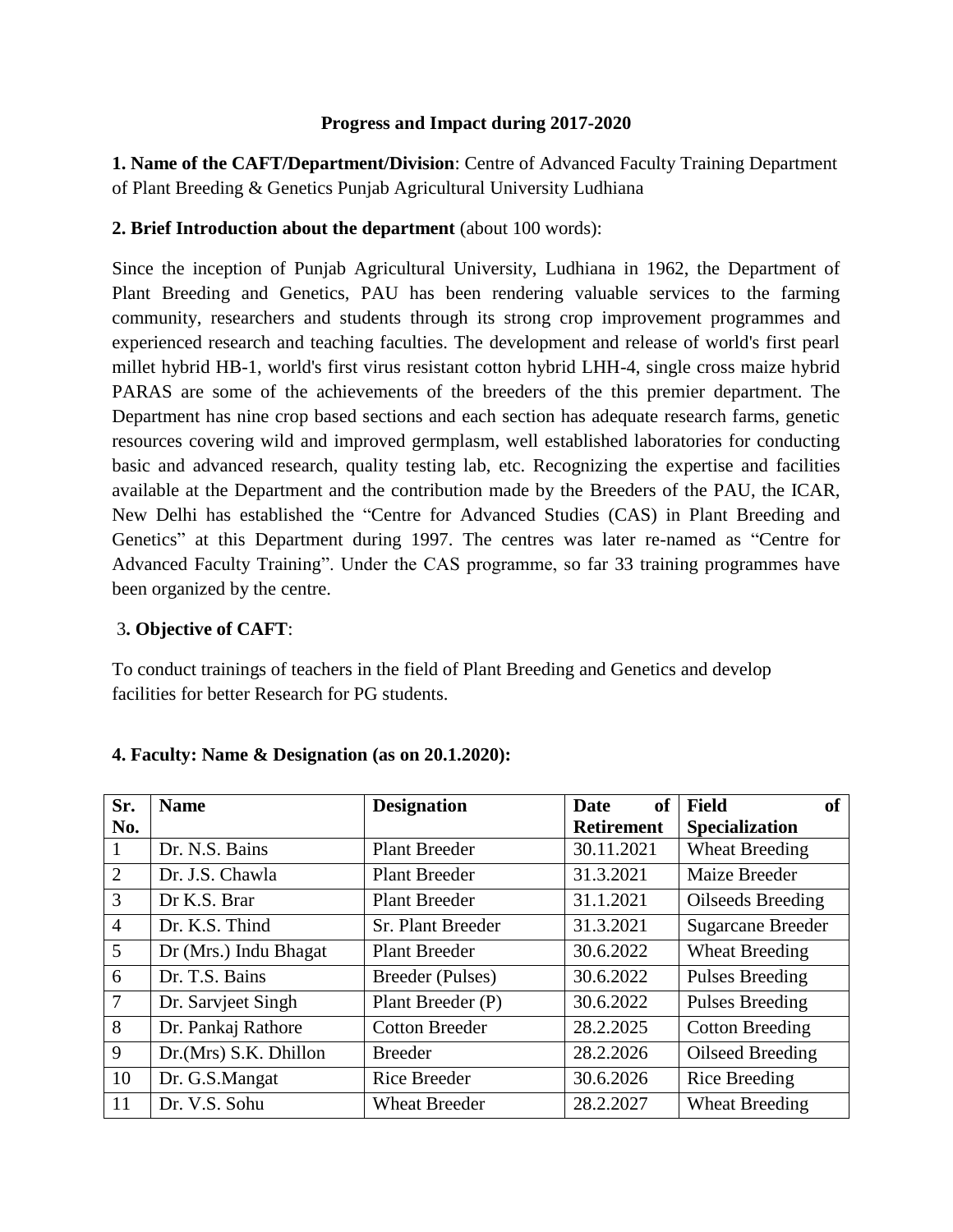| 12  | Dr. R.S. Sohu             | <b>Cotton Breeder</b>             | 28.2.2027  | <b>Cotton Breeding</b>    |
|-----|---------------------------|-----------------------------------|------------|---------------------------|
| 13  | Dr.(Mrs.) Gurjit Kaur     | Maize Breeder                     | 30.5.2029  | <b>Maize Breeding</b>     |
| 14  | Dr. B.S.Gill              | <b>Plant Breeder</b>              | 23.3.2029  | <b>Pulses Breeding</b>    |
| 15  | Dr. Paramjit Singh        | <b>Cotton Breeder</b>             | 30.9.2029  | <b>Cotton Breeding</b>    |
| 16  | Dr. R.S. Gill             | <b>Plant Breeder</b>              | 28.2.2030  | <b>Sugarcane Breeding</b> |
| 17  | Dr. Inderjit Singh        | Plant Breeder(P)                  | 30.6.2030  | <b>Pulses Breeding</b>    |
| 18  | Dr.(Mrs) S.K. Sandhu      | <b>Sugarcane Breeder</b>          | 30.11.2030 | <b>Sugarcane Breeding</b> |
| 19  | Dr. Johar Singh           | <b>Wheat Breeder</b>              | 31.3.2030  | <b>Wheat Breeding</b>     |
| 20  | Dr. S.S. Kandhola         | <b>Plant Breeder</b>              | 30.9.2031  | <b>Oilseed Breeding</b>   |
| 21  | Dr.(Mrs) Ranjit Kaur Gill | <b>Asstt. Plant Breeder</b>       | 30.9.2031  | <b>Pulses Breeding</b>    |
| 22  | Dr. (Mrs.) Chhaya Attri   | <b>Asstt. Plant Breeder</b>       | 31.7.2031  | Oil Seed Breeding         |
| 23  | Dr. Devinder Pal Singh    | <b>Asstt. Plant Breeder</b>       | 30.4.2031  | Forage Breeding           |
| 24  | Dr. B.S. Cheema           | <b>Plant Breeder</b>              | 31.5.2032  | <b>Barley Breeding</b>    |
| 25  | Dr. Dharminder Pathak     | <b>Asstt. Plant Breeder</b>       | 31.1.2033  | <b>Cotton Breeding</b>    |
| 26  | Dr. (Mrs.) Achla          | <b>Asstt. Plant Breeder</b>       | 31.8.2033  | <b>Wheat Breeding</b>     |
| 27  | Dr. G.S. Mavi             | <b>Asstt. Plant Breeder</b>       | 31.7.2034  | <b>Wheat Breeding</b>     |
| 28  | Dr. Navjot Sidhu          | <b>Asstt. Plant Breeder</b>       | 31.8.2034  | <b>Rice Breeding</b>      |
| 29  | Dr.(Ms) Rupinder Kaur     | <b>Asstt. Plant Breeder</b>       | 31.10.2035 | <b>Rice Breeding</b>      |
| 30  | Dr. Renu Khanna           | <b>Asstt. Plant Breeder</b>       | 31.8.2035  | <b>Rice Breeding</b>      |
| 31  | Dr.(Mrs) Gurpreet Kaur    | <b>Asstt. Plant Breeder</b>       | 31.5.2036  | <b>Oilseed Breeding</b>   |
| 32  | Dr. Rahul Kapoor          | <b>Asstt. Plant Breeder</b>       | 30.4.2036  | Forage Breeding           |
| 33  | Dr. Ruchika Bhardwaj      | <b>Asstt. Plant Breeder</b>       | 31.12.2039 | Forage Breeding           |
| 34  | Dr. Puja Srivastava       | <b>Asstt. Plant Breeder</b>       | 30.4.2040  | <b>Wheat Breeding</b>     |
| 35  | Dr. Simarjit Kaur         | <b>Asstt. Plant Breeder</b>       | 31.10.2041 | <b>Wheat Breeding</b>     |
| 36  | Dr. Dharminder Bhatia     | Asstt. Quantitative<br>Geneticist | 31.1.2036  | <b>Rice Breeding</b>      |
| 37  | Dr. Tosh Garg             | <b>Asstt. Maize Breeder</b>       | 30.11.2037 | Maize Breeding            |
| 38  | Dr. Inderpreet Dhaliwal   | <b>Asstt. Plant Breeder</b>       | 30.4.2034  | <b>Wheat Breeding</b>     |
| 40  | Dr. Indu Rialch           | Asstt. Breeder                    | 30.6.2047  | Oilseed Breeding          |
| 41  | Dr. Veenita Kaila         | Asstt. Sunflower                  | 31.3.2046  | <b>Sunflower Breeding</b> |
|     |                           | <b>Breeder</b>                    |            |                           |
| 42  | Dr.Usha Nara              | <b>Asstt. Plant Breeder</b>       | 31.1.2040  | Celery                    |
| 43  | Dr.Shayla Bindra          | <b>Asstt. Plant Breeder</b>       | 30.9.2048  | <b>Pulses Breeding</b>    |
| 44. | Dr. Gagandeep Singh       | <b>Asstt. Plant Breeder</b>       | 28.2.2047  | <b>Maize Breeding</b>     |
| 45. | Dr. Mehak Gupta           | Asstt. Prof.<br>(Cytogenetics)    | 30.9.2048  | <b>Sunflower Breeding</b> |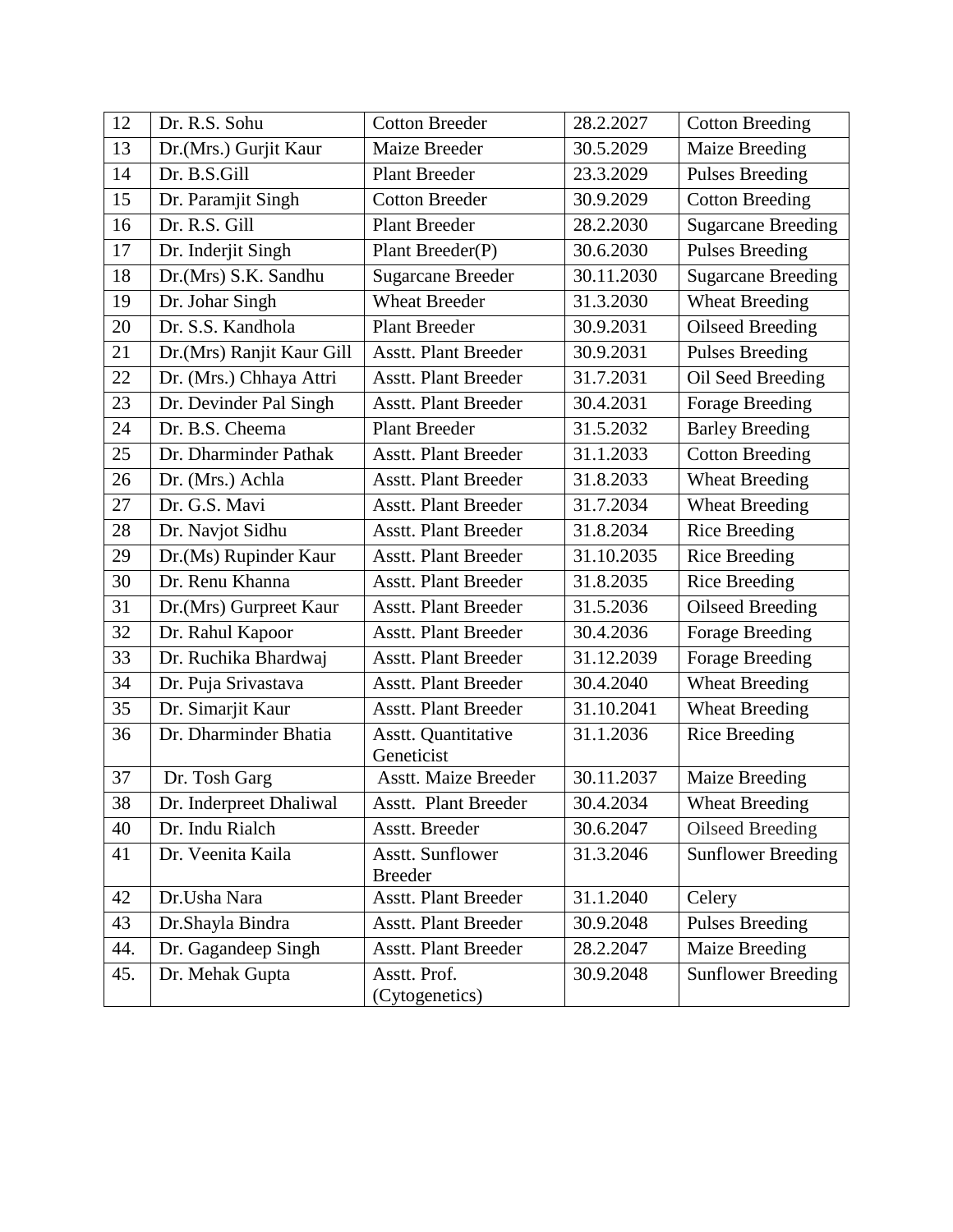#### **5. Human Resource Development: Particulars of CAFT training program for HRD conducted during 2017-2020**

| S.  | Name of the training programme                                                      | Year    | No. of       |
|-----|-------------------------------------------------------------------------------------|---------|--------------|
| No. |                                                                                     |         | participants |
|     | Enhancing germplasm use through<br>prebreeding, evaluation and frontier             | 2017-18 | 20           |
|     | Genomics Assisted Crop Breeding<br>Techniques                                       | 2018-19 | $2^{\circ}$  |
|     | Biotic and abiotic stress tolerance in plants<br>under changing climatic conditions | 2019-20 | 21           |

#### **6. Infrastructure development (equipments etc.):**

#### **List of Equipments:**

- UV Spectrophotometer
- Vertical Gel Electrophoresis
- $\bullet$  Deep Freezer (-80 C)
- Refrigerated Centrifuge
- Thermocycler
- Electrophoresis System
- BOD Incubator
- PowerCan Online UPS System
- Photocopier Machine
- Computer with UPS
- One Olympus Binocular microscope
- Five student compound microscopes
- One Electronic balance
- One CCD Camera with compatible data analysis system
- Two air conditioners
- Tractor MM 241
- Impact Growth Chamber
- Deep Freezer (-20 C)
- Biological research microscope along with Magcam DC-5
- Pneumatic Planter
- Satake Dehuskar
- Soxhlet Fat Extraction System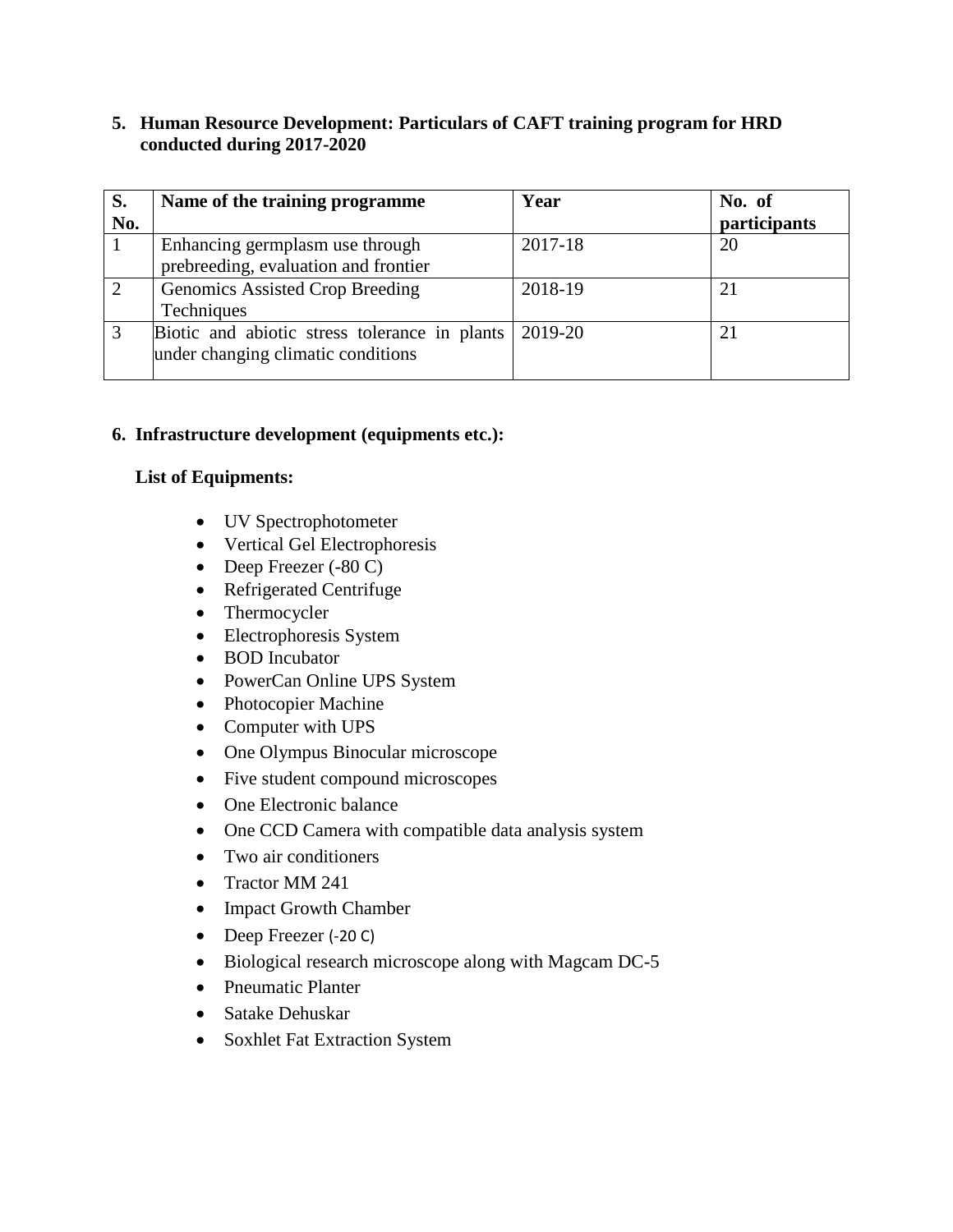## **7. Renovation of Lecture Room/Laboratoties**

White washing /renovation of seminar room, Udergraduate and postgraduate labs, conference room, computer lab and offices

### **8. Library upgraded: Upgradation**

| Year          | 2017-18 | 2018-19                  | 2019-20 | <b>Total</b> |
|---------------|---------|--------------------------|---------|--------------|
| <b>Books</b>  |         | $\overline{\phantom{0}}$ | ⊥∪      | 34           |
| <b>Thesis</b> | ⊥∪      | ⊥ັ                       | -       | 48           |

#### **Awards/Recognitions:**

| Name of teacher<br>Name of award |                            | Year of | Awarding institution                    |  |
|----------------------------------|----------------------------|---------|-----------------------------------------|--|
|                                  |                            | award   |                                         |  |
| Dr U.S Tiwana                    | Society Fellow Award       | 2017    | Range Management Society, Jhansi        |  |
| Dr P.S. Sandhu                   | Fellow, Society for        | 2017    | Society for Rapeseed- Mustard           |  |
|                                  | Rapeseed-Mustard           |         | Research, DRMR Bharatpur                |  |
|                                  | Research, Bharatpur        |         |                                         |  |
|                                  |                            |         |                                         |  |
| Dr Shayla Bindra                 | Award of Gold Medal        | 2017    | Himotkarsh Sahitya Sanskriti Avem       |  |
|                                  |                            |         | Jan Kalyan Parishad (HP)                |  |
| Dr. Guriqbal Singh               | Excellence<br><b>ISPRD</b> | 2017    | Indian Society of Pulses Research       |  |
|                                  | Award 2017                 |         | & Development (ISPRD), Kanpur           |  |
| Drs. Ravinder Singh              | Fellow                     | 2017    | Indian Society of Pulses Research       |  |
| Gaurav<br>Kumar<br>and           |                            |         | & Development (ISPRD), Kanpur           |  |
| Taggar                           |                            |         |                                         |  |
| Dr. Ravinder Singh               | Councillor                 | 2017    | Indian Society for the Advancement      |  |
|                                  |                            |         | Insect<br>of<br>Science,<br>Deptt<br>οf |  |
|                                  |                            |         | Entomology, PAU, Ludhiana               |  |
| Kumar<br>Gaurav<br>Dr.           | of<br>Editor,<br>Journal   | 2017    | Indian Society for the Advancement      |  |
| Taggar                           | <b>Insect Science</b>      |         | Insect<br>Science,<br>Deptt<br>of<br>of |  |
|                                  |                            |         | Entomology, PAU, Ludhiana               |  |
| Dr. Shayla Bindra                | Gold Medal                 | 2017    | CSKHPKV, Palampur                       |  |
| Dr. Virender Sardana             | Fellow                     | 2017    | <b>Indian Society of Oilseeds</b>       |  |
|                                  |                            |         | Research, Hyderabad                     |  |
| Dr.Satwinder<br>Kaur             | Fellow                     | 2017    | Indian Society of Oilseeds Research     |  |
| Dhillon                          |                            |         | ,Hyderabad                              |  |
| Dr. Sarvjeet Singh               | President                  | 2018    | Indian Society of Pulses Research       |  |
|                                  |                            |         | & Development (ISPRD), Kanpur           |  |
|                                  |                            |         | (North zone chapter)                    |  |
| Dr. Ravinder Singh               | Secretary                  | 2018    | Indian Society of Pulses Research       |  |
|                                  |                            |         | & Development (ISPRD), Kanpur           |  |
|                                  |                            |         | (North zone chapter)                    |  |
| Dr. Mehak Gupta                  | <b>Young Scientist</b>     | 2018    | <b>Indian National Science Academy</b>  |  |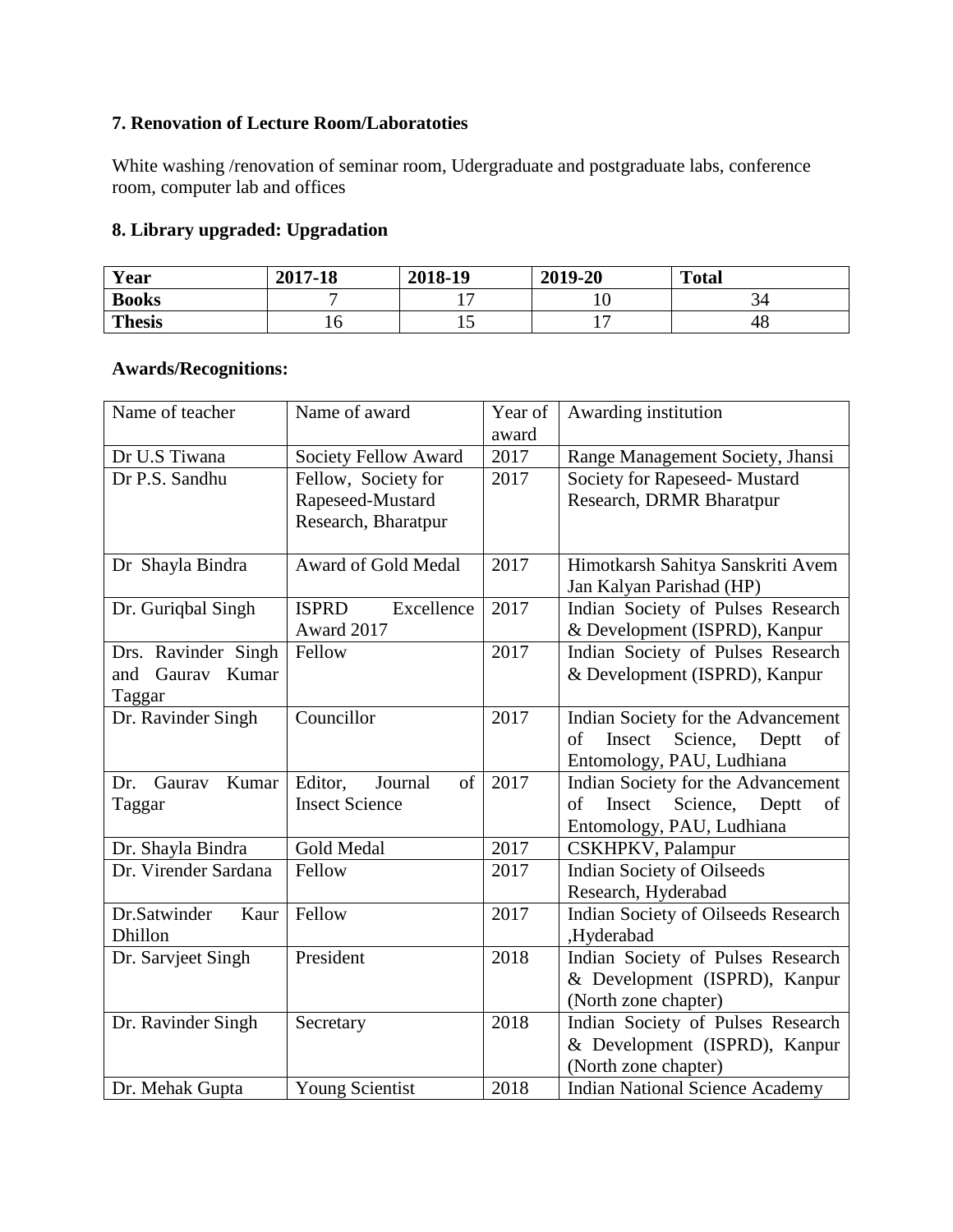| Dr. Sarwan Kumar                                                            | Australian<br>Government's<br><b>Endeavour Research</b><br>Fellowship                                                                                                                                          | 2018 | Department of Education and<br>Training, Australia                                                                                                                                                          |
|-----------------------------------------------------------------------------|----------------------------------------------------------------------------------------------------------------------------------------------------------------------------------------------------------------|------|-------------------------------------------------------------------------------------------------------------------------------------------------------------------------------------------------------------|
| Drs NS Bains,<br>VS Sohu,<br>Kuldeep Singh,<br>Parveen Chhuneja,<br>GS Mavi | Gene Stewardship<br>Award                                                                                                                                                                                      | 2018 | Borlaug Global Rust Initiative<br>(BGRI)                                                                                                                                                                    |
| Dr Sarvjeet Singh                                                           | Prof. Manjeet S.<br>Chhinan Distinguished<br>Professor Chair                                                                                                                                                   | 2018 | PAU, Ludhiana                                                                                                                                                                                               |
| Dr Sarwan Kumar                                                             | <b>Endeavour Research</b><br>Fellowship                                                                                                                                                                        | 2018 | Department of Education and<br>Training, Govt of Australia                                                                                                                                                  |
| Dr Mehak Gupta                                                              | INSA: young scientist<br>award                                                                                                                                                                                 | 2018 | Indian National Science Academy,<br>New Delhi                                                                                                                                                               |
| Dr Buta Singh                                                               | <b>Best Thesis Award</b>                                                                                                                                                                                       | 2018 | Indian Society of Agronomy                                                                                                                                                                                  |
| Dr.G.S.Mangat                                                               | Appreciation certificate<br>for his contribution in<br>rice research                                                                                                                                           | 2019 | Punjab<br>Agricultural<br>University,<br>Ludhiana                                                                                                                                                           |
| Dr. Sarvjeet Singh                                                          | Appreciation certificate<br>for his contribution in<br>pulses research                                                                                                                                         | 2019 | Punjab<br>Agricultural<br>University,<br>Ludhiana                                                                                                                                                           |
| Dr.Dharminder Pathak                                                        | Appreciation certificate<br>for his contribution in<br>pulses research                                                                                                                                         | 2019 | Agricultural<br>Punjab<br>University,<br>Ludhiana                                                                                                                                                           |
| Dr Virender Sardana,                                                        | Awarded Gold Medal in<br>4 <sup>th</sup> National Brassica<br>Conference held at<br>Chandra Sekhar Azad<br>University of Agriculture<br>and Technology<br>(CSAUA&T), Kanpur,<br>U.P. on February 1-3,<br>2019. | 2019 | Society of Rapeseed Mustard Research,<br><b>ICAR-Directorate</b><br>of<br>Rapeseed-<br>Mustard Research, Bharatpur                                                                                          |
| Dr.J.S.Chawla<br>and<br>scientists<br>of<br>team<br>maize section           | <b>Best AICRP -Maize</b><br>centre Award for the<br>biennium 2017-18 and<br>2018-19 to PAU<br>Ludhiana from                                                                                                    | 2019 | IIMR-ICAR, Ludhiana at 62 <sup>nd</sup> annual<br>workshop<br>of<br>maize<br>All<br>India<br>Maize<br>Coordinated<br>Improvement<br>Project (ICAR) Maize held at AAU,<br>Jorhat, Assam from April 5-7, 2019 |
| Dr.R.S.Sohu<br>and<br>scientists of Fodder<br>section                       | Appreciation certificate<br>by IGFRI, Jhansi                                                                                                                                                                   | 2019 | ICAR, New Delhi for the development<br>of oats and Napier bajra hybrid<br>varieties at national level                                                                                                       |
| Pushp<br>Sharma,<br>Dr<br>Principal Physiologist                            | honoured as Fellow                                                                                                                                                                                             | 2019 | for<br>Rapeseed<br>Mustard<br>Society<br>Research (SRMR), Bharatpur                                                                                                                                         |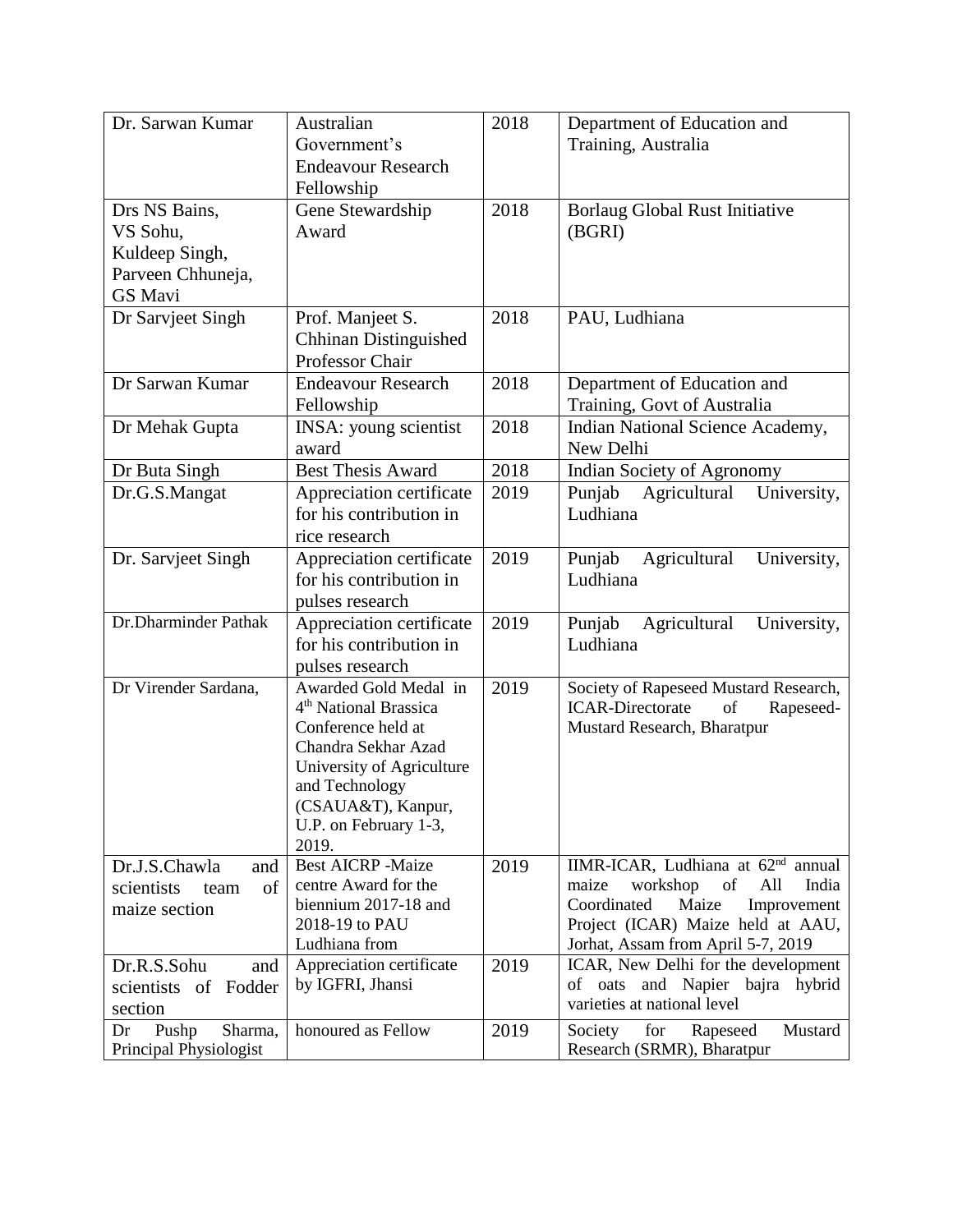#### **10. Publications**

### **Year 2017**

- Arora M, Kocher S G and Sohu R S (2017) Evaluation of sweet sorghum varieties for their juice characteristics. *Journal of Food, Agric and Environ*., 15 (2): 61-63
- Ashlesha and Paul,Y S (2017). Bioefficacy of plant extracts and biocontrol agents against some plant pathogenic fungi. *Indian Journal of Ecology* 44 (3): 598-603.
- Bains, T. S., Gill, R. K., Singh, S. and Singh, I. (2017). Variety SML1115. *Indian J Genet* 77(2): 326.
- Batra N, Kaur K, Kaur H and Singh B (2017) Status of defensive enzymes and contents of total phenols, tannins and nutrients determine aphid resistance in barley. *Proc. Natl. Acad. Sci., India, Sect. B Biol. Sci.* DOI 10.1007/s40011-017-0899-z
- Bhardwaj R, Sohu R S, Gill B S, Goyal M and Goyal M (2017) Correlation among fodder yield, quality and morpho-physiological traits under contrasting environments in sorghum. *Electronic J Plant Breed* 8 (3):933-938.
- Bhatia D, Wing RA, Yu Y, Chougule, K, Kudrna D, Rang A, Singh K (2018) *Euphytica* 214: 41.<https://doi.org/10.1007/s10681-018-2119-1>
- Bhatia, D., Joshi, S., Das, A., Vikal, Y., Sahi, G. K., Neelam, K., Kaur, K. and Singh, K. (2017). Introgression of yield component traits in rice (*Oryza sativa* ssp*indica*) through interspecific hybridization. *Crop Sci,* **57**: 1-17. DOI: 10.2135/cropsci2015.11.0693.
- Bhatia, D., Joshi, S., Das, A., Vikal, Y., Sahi, G. K., Neelam, K., Kaur, K. and Singh, K. (2017). Introgression of yield component traits in rice (*Oryza sativa*s sp *indica*) through interspecific hybridization. *Crop Science* **57**:1-17. DOI: 10.2135/cropsci 2015.11.0693.
- Bhavyasree, R. K., Singh, S. and Singh I. (2017). Advanced back cross strategy for alien introgression for productivity enhancing traits in chickpea (*Cicer arietinum* L.) *Legume Res,* (LR 3746) DOI:10.18805/lr.v0i0.7847.
- Bhavyasree, R. K., Singh, S. and Singh, I. (2017). Advanced backcross strategy for alien introgression for productivity enhancing traits in chickpea (*Cicer arietinum* L.) *Legume Research* (Accepted).
- Bindra, S. and Paul, S. (2017). Genetic variability and association studies in linseed (*Linum usitatissimum* L.). *The Bioscan*, **11** (3): 1855-1859.
- Bindra, S., Mittal, R. K., Sood, V. K. and Chaudhary, H. K. (2017). Genetic analysis of various quantitative traits in inter-varietal crosses of *Vigna mungo*, *Legume Research* 40(5) 795-802.
- Brar R. S., Gill, R. S., Lore, J. S. and Khanna, R. 2017. Molecular screening of hybrid rice parental lines for bacterial blight resistance genes. *Indian Phytopath.* **70:** 40-44. (NAAS Rating: 5.90).
- Brar, H. S. and Singh, R. (2017). Role of trichomes on leaves and pods for imparting resistance in chickpea [*Cicer arientinum* (L.)] genotypes against *Helicoverpa armigera*  (Hübner). *J App Nat Sci.* 9(4) : 2193-2198 [NAAS rating 5.02].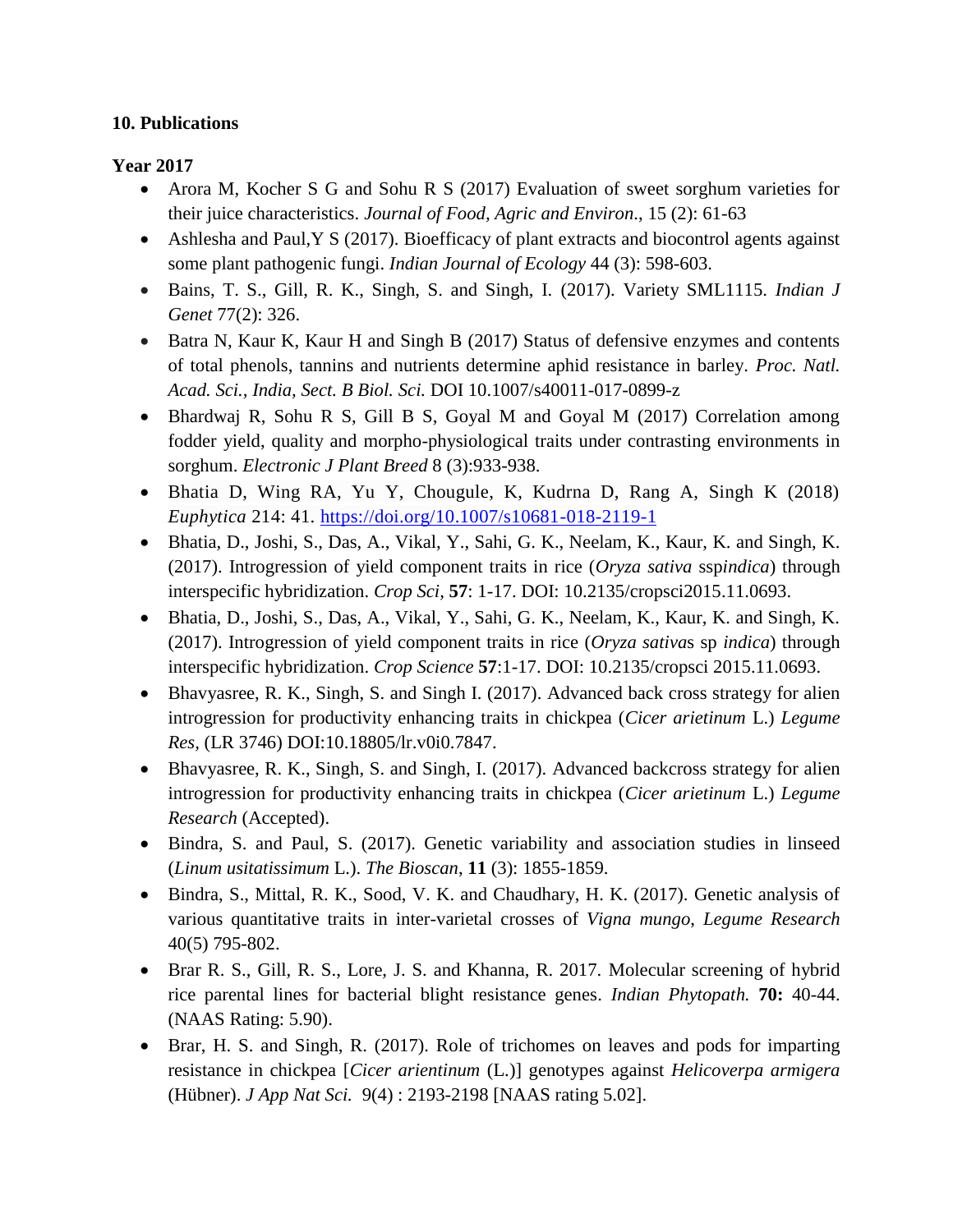- Chouksey , H., Sardana, V. and Sharma, P. (2017) Influence of phosphorus application on growth pattern, physiological attributes and productivity of Indian mustard (*Brassica juncea*) cultivars. *Indian J Ecol.* **44**(2): 244-249.
- Chouksey, H., Sardana, V. and Sharma, P. (2017). Variability in Indian mustard (*Brassica juncea*) genotypes in response to applied phosphorus. *Indian Journal of Agronomy,* 62(3): 374-377. (NAAS rating: 5.46).
- Chugh, P., Kaur, J., Grewal, S. K., Singh, S. and Agarwal, S. (2017) Up regulation of superoxide dismutase and catalase along with proline accumulation mediates heat tolerance in lentil *(Lens culinaris* Medik.) genotypes during reproductive stage. *Indian J Agric Biochem* 30 (2): 195-199 [NAAS rating 4.69].
- Devi, K., Sangha, M. K., Kumar, P., Pathak, D. and Rathore, P. (2017). Effect of ABA on response of cotton genotypes in terms of morphophysiological parameters and osmolytes against salinity stress. *Agric Res J*, **54**: 214-20.
- Dhillon, B. S., Sharma, P.K. and Kingra, P.K. (2017). Agronomic measures to improve thermal energy utilization by *spring* sunflower (*Helianthus annuus* L). *J Agrometeorol,* **19** (1): 34-38.
- Dhillon, B. S., Sharma, P.K. and Kingra, P.K. (2017). Effect of foliar application of boron and tiba on crop phenology and solar energy utilization efficiency of *spring* sunflower under staggered sowing. *Agric Res J,* **54** (2): 202-207.
- Dhillon, B. S., Sharma, P.K., Sharma S and Sharma, S. (2017) Oil yield and fatty acid composition of *spring* sunflower as affected by sowing date, intra row spacing and nitrogen*. Indian Journal Agricultural Biochemistry* 30 (2):135-40 [NAAS Rating: 4.69]
- Garg, T., Mallikarjuna, B. P., Thudi, M., Samineni, S., Singh, S., Sandhu, J. S., Kaur, L., Singh, I., Sirari, A., Basandrai, A., Basandrai, D., Varshney, R. K. and Gaur, P. M. (2018). Identification of QTLs for resistance to Fusarium wilt and Ascochyta blight in a recombinant inbred population of chickpea (*Cicer arietinum* L.). *Euphytica* 214(3): doi: 10.1007/s10681-018-2125-3 [NAAS rating 7.63].
- Gill, R. K., Kumar, A., Singh, I. and Tyagi, V. (2017). Assessment of induced genetic variability in blackgram (*Vigna mungo* L.). *J Food Legumes* 30(2): 31-34 [NAAS rating 4.97].
- Goyal M, Kaur H, Singh D P and Tiwana U S (2017) Evaluation of nutritional quality and yield of winter forages prevalent in Punjab. *Range Mgmt and Agroforestry* 38(2): 249-53. (NAAS rating 6.06)
- Gupta, N. and Thind, S.K. (2017). Grain yield response of drought stressed wheat to foliar application of glycine betaine. *Indian J Agric Res,* **51 (3)**: 287-291
- Gupta, S., Kumar, H., Sardana, V. and Atwal, A. K. (2017). Effect of nitrogen rate on seed yield and oil content in *Brassica* spp. cultivars The Bioscan 18(3): 1803-1807. (NAAS rating: 5.26)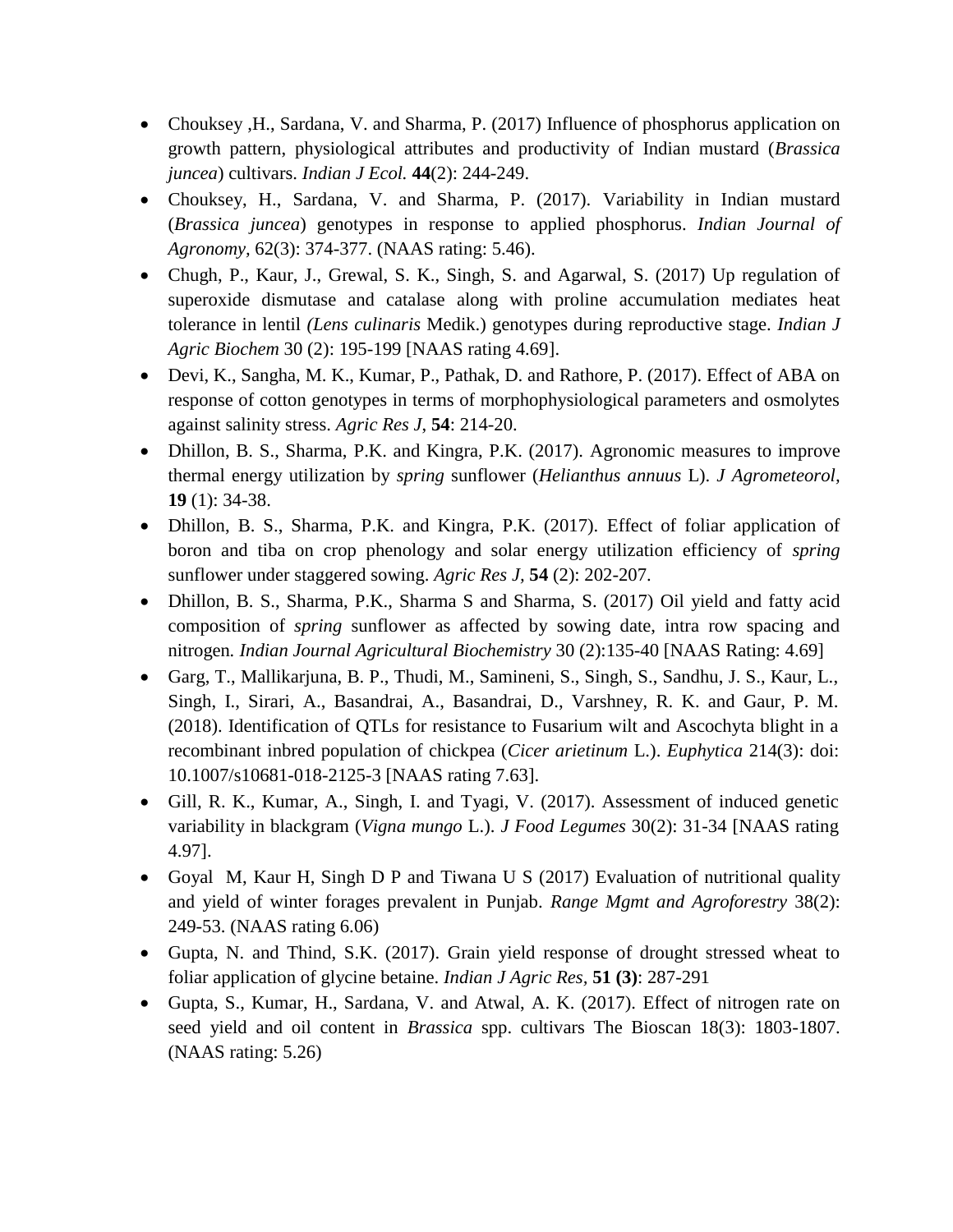- Hooda K S, Khokhar M K, Sekhar, Bagaria P K, Sharma SS, Harleen Kaur, Gogoi R and Reddy RR (2017) Identification of resistance sources against post flowering stalk rots in maize. *Indian Phytopath*. **70**: 432-39.
- Jindal Jawala, Singh Gurmail and Kumar Ravinder (2017). Efficacy of some biorational insecticides against *Chilopartellus* (Swinhoe) in maize. *Annals of Plant Protection Sciences* 25(2) 244-247.
- Kapoor R and Choudhary K (2017). Genetic diversity analysis of fodder oats (*Avena sativa* L.) germplasm by microsatellite markers. *J AgriSci Tech* 19 (6): 1369-1379.
- Kapoor R and Singh G (2017). Estimation of heterosis and combining ability in oats (*avena sativa* l.) for green fodder yield and attributing traits using line x tester design. *Int. J Pure App Biosc.* 5 (3): 863-870.
- Kapoor R and Singh G (2017). An attempt to produce oat haploids using oat x maize hybridization technique. *Int. J Pure App Biosc.* 5 (5): 234-240.
- Kapoor R and Singh P (2017). Top cross analysis for heterosis and combining ability in forage pearl millet (*Pennisetum glaucum*L.) *Forage Res.* 43 (2): 89-96.
- Kapoor Rahul (2017) Variability and character association studies in fodder maize (*Zea mays* L.) hybrids. *Forage Res.* 43 (1): 67-69.
- Kapoor Rahul (2017). Genetic variability and association studies in Napier grass (*Pennisetum purpureum* schumach.) for green fodder yield and quality traits. *Electronic J Plant Breed*, 8(3): 885-891
- Kaur Ajinder, Kaur Kamal Preet, KaliaAnu, Rani Upasana, Kahlon Jagroop Gill, Sharma Rajesh, MalaviyaDevendra, Kapoor Rahul and SandhuJagdeep Singh (2017) Generation of interspecific hybrids between *Trifolium vesiculosum* and *T. alexandrinum* using embryo rescue. *Euphytica*: 213-253. (NAAS rating: 7.62)
- Kaur G and Goyal M (2017) Nitrogen application and oats genotypes influence nutritional aspects of oats (*Avena sativa* L.) grains at milky and mature stage of development. *Indian Journal of Animal Nutrition* 34(2): 155-62.
- Kaur G and Goyal M (2017). Effect of growth stages and fertility levels on growth, yield and quality of fodder oats (*Avena sativa* L.). *Journal of Applied and Natural Science* 9 (3): 1287-96. (NAAS rating 4.84)
- Kaur H, Salh PK and Singh B (2017) Role of defense enzymes and phenolics in resistance of wheat crop (*Triticum aestivum L*.) towards aphid complex. *J Plant Int* 12(1): 304-311.
- Kaur R, Goyal M and Tiwana U S (2017). Yield and quality attributes with seasonal variation in Napier Bajra hybrid (*Pennisetum purpureum × Pennisetum glaucum*) under different nitrogen environments. *Journal of Applied and Natural Science* 9 (3): 1350-57.
- Kaur R, Mavi GS, Sood N, Malhotra A, Kaur H and Sohu VS (2017) Genetic variation for Grain zinc and iron concentration and quality parameters in diverse wheat (*Triticum aestivum* L.). Appl Biol Res 19(2): 138-145.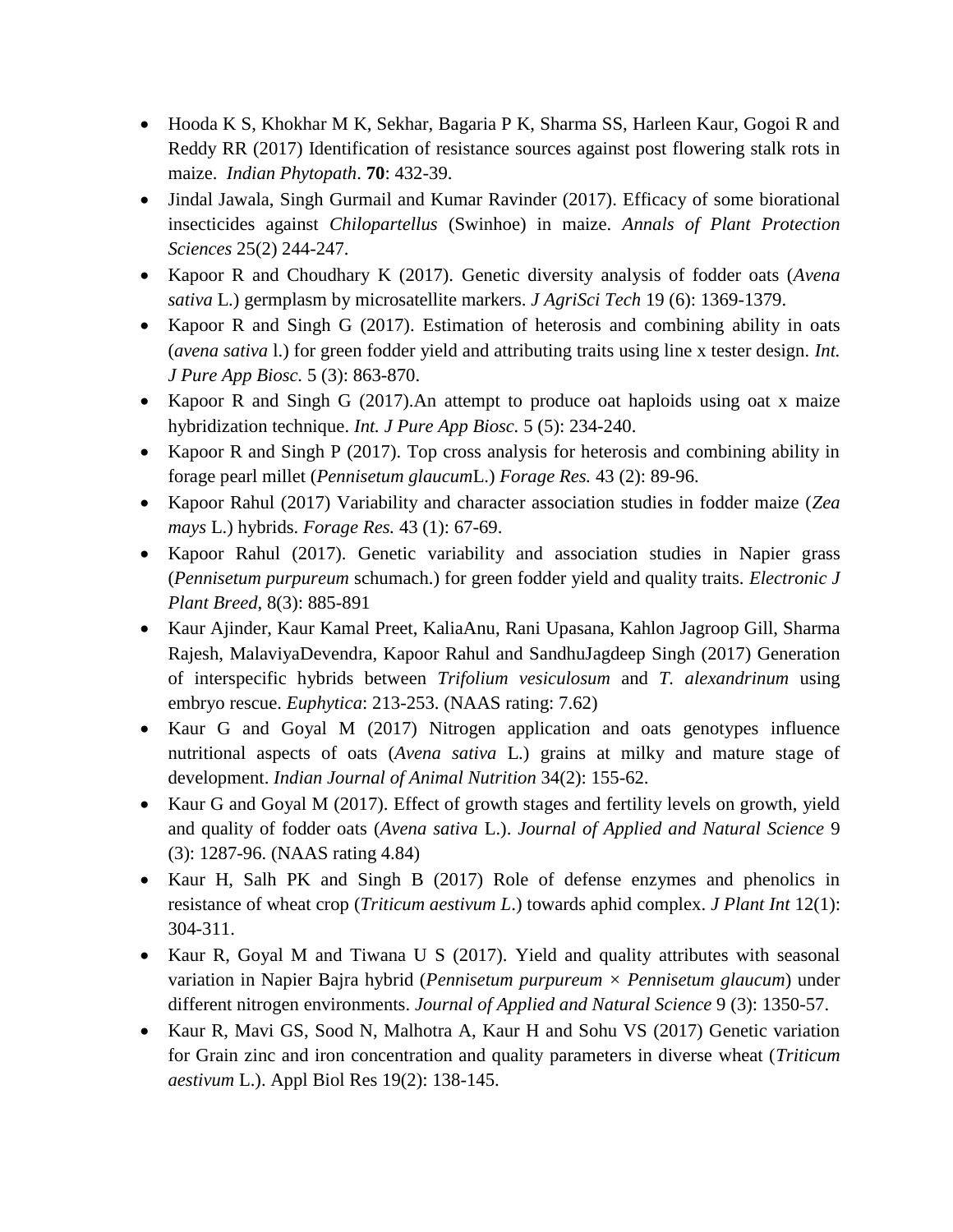- Kaur R, Mavi GS, Sood N, Malhotra A, Kaur H and Sohu VS (2017) Variation in Zinc, Iron and Quality parameters in wheat lines at different sowing locations. Int J Pure & appl Biosci (Accepted) (NAAS Rating 4.74)
- Kaur, A and Kumar, M. (2017). Effect of different planting methods and nitrogen levels on the quality of *kharif* maize (*Zea mays* L.). *Advance Research Journal of Crop Improvement* 8 (2): 179-182 (NAAS Rating 3.86)
- Kaur, A and Kumar, M. (2017). Variation in productivity of maize *(Zea mays* L.) under different planting methods and nitrogen levels. *Agricultural Research Journal* 55 (1): 154-155
- Kaur, A., Grewal, S. K. and Singh, R. (2017). Antioxidants potential in seeds of chickpea genotypes differing in *Helicoverpa armigera* resistance*. Indian J Agric Biochem* 30 (2) 161-166. DOI 10.5958/0974- 4479.2017.00026.0.
- Kaur, A., Grewal, S. K., Singh, R. and Bhardwaj, R. D. (2017). Induced defense dynamics in plant parts is requisite for resistance to *Helicoverpa armigera* (Hubner) infestation in chickpea. *Phytoparasitica.* DOI 10.1007/s12600-017-0615-9
- Kaur, A., Grewal, S. K., Singh, R. and Kaur, J. (2017). Defense system in chickpea genotypes differing in tolerance to *Helicoverpa armigera* infestation. *Indian J Plant Physiol.* DIO 10.1007/s40502017-0310-3
- Kaur, B., Sangha, M. K. and Kaur G. (2017) Development of Near-Infrared Reflectance Spectroscopy (NIRS) Calibration model for estimation of oil Content in *Brassica junce*a and *B napus. Food Anal Method, 10:227–*233
- Kaur, D., Grewal, S. K., Kaur, J., Singh, S. (2017). Differential proline metabolism in vegetative and reproductive tissues determine drought tolerance behaviour in chickpea. *Biologia Plantarum* 61 (2): 359-366. doi:10.1007/s10535-016-0695-2.
- Kaur, D., Grewal, S. K., Kaur, J., Singh, S. (2017). Free radical scavenging activities can mitigate the effect of water stress in chickpea. *Crop Pasture* [http://dx.doi.org/10.1071/CP17022.](http://dx.doi.org/10.1071/CP17022)
- Kaur, G. and Goyal, M. (2017). Nitrogen application and oats genotypes influence nutritional aspects of oats (*Avena sativa* L.) grains at milky and mature stage of development. *Indian J Anim Nutr,* **34**(2): 155-162
- Kaur, G., Sharma, P., Chhabra, D., Chand, K. and Mangat, G. S. (2017). Expliotation of endophytic *Pseudomonas* sp. for plant growth promotion and colonization in rice. *J Appl Nat Sci*. 9(3): 1310-1316.
- Kaur, H., Singh, H., Hunjan, M. S. and Kaur, G. (2017). Qualitative, quantitative and molecular detection of aflatoxins from maize grains in North West India. *Maydica,* (Accepted for publication).
- Kaur, J. and Khanna, V. (2017). Bacterial Adaptation to Cold. *Int. J Curr Microbiol App Sci* 6(11): 628-635.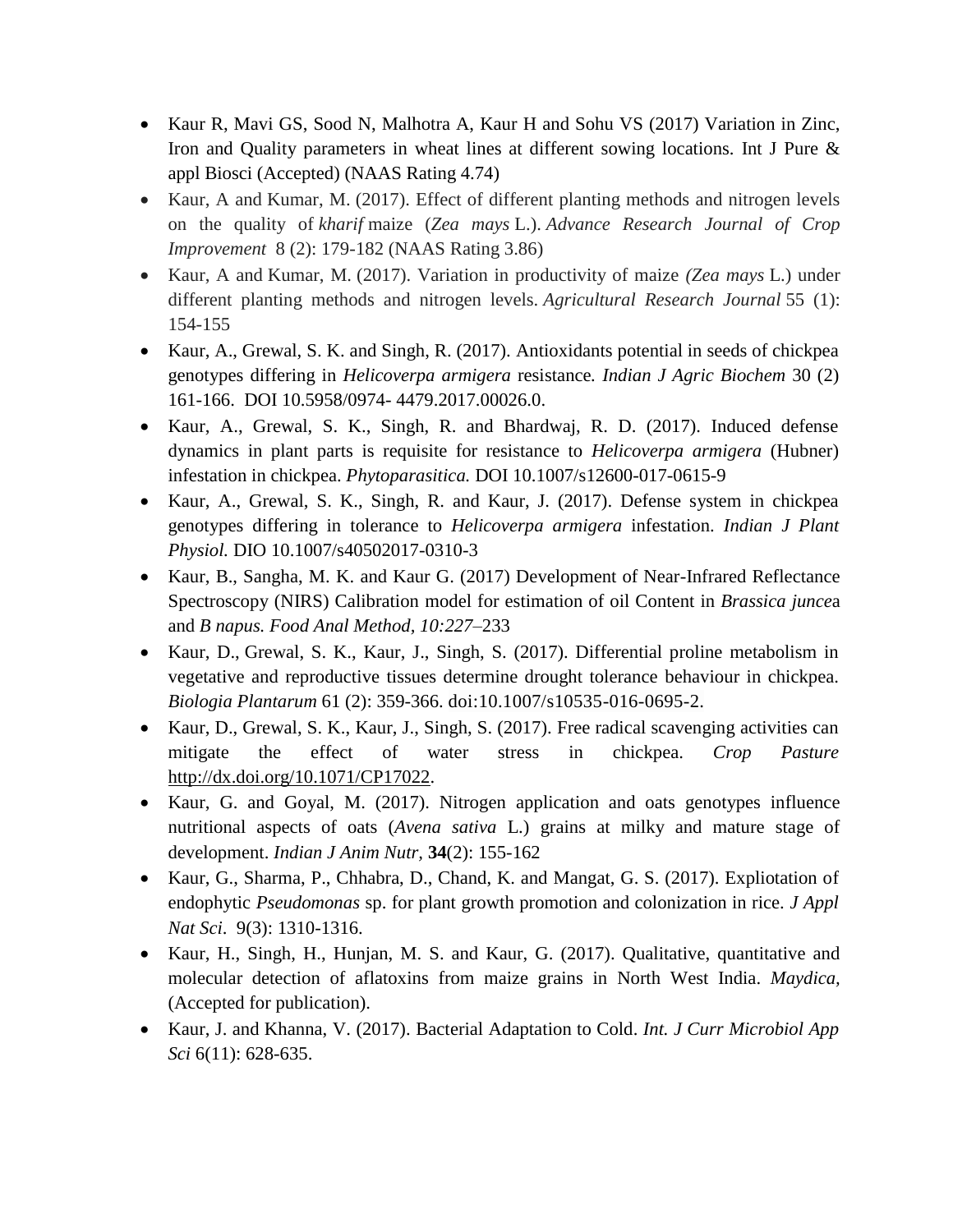- Kaur, K. and Gill, B.S. (2017). Effect of Varying Temperature and Photoperiod on Grain Yield and its Components in Soybean Genotypes Grown in Punjab, India. *Environ Eco*  35: 2745-2749.
- Kaur, K., Gill, B. S., Sharma, S. and Kushwah, A. (2017). Tocopherol Content as Affected by Different Sowing Dates and its Correlation with Other Quality Traits in Soybean [*Glycine max* (L.) Merrill]. *Int. J. Curr. Microbiol. App. Sci* 6: 1492-1499.
- Kaur, K., Kaur, J. and Kaur, G. (2017) Effect of storage conditions on the production of fumonisins in maize grains. *Plant Disease Res*, **32(1)**: In Press
- Kaur, K., Kaur, J., Grewal, S. K., Singh, S. and Sidhu, S. K. (2017). Herbicide induced physiological changes in chickpea (*Cicer arietinum* L.) genotypes *J Food Legume* 30 (3)  $26 - 33$ .
- Kaur, M., Sardana, V. and Sharma, P.(2017). Growth pattern and productivity of component crops in intercropping of Indian rape (*Brassica rapa var. Toria*) with canola oilseed rape (*Brassica napus*) and Ethiopian Mustard (*Brassica carinata*). *Indian Journal of Ecology* 44(3): 548-554.
- Kaur, N. and Goya,l M. (2018). Phytohormones influence biochemical metabolites and quality traits of oats (*Avena sativa* L.) genotypes. *Agric Res J* 55: 224-229
- Kaur, R., Shivay, Y. S., Singh, G., Virk, H. K., Sen, S. and Rajni. (2018). Increasing area under pulses and soil quality enhancement in pulse-based cropping systems-Retrospect and prospects. *Indian Journal of Agricultural Sciences* 88 (1): 10-21
- Kaur, R., Uppal, S. K. and Sharma, P. (2017). Antioxidant and antibacterial activities of sugarcane bagasse lignin and chemically modified lignins. *Sugar Tech,* DOI: 10.1007/s12355-017-0513-y.
- Kaur, R., Uppal, S. K. and Sharma, P. (2017). Antioxidant and antibacterial activities of sugarcane bagasse lignin and chemically modified lignins. *Sugar Tech.* DOI: 10.1007/s12355-017-0513-y
- Kaur, S., Bains, T. S. and Singh, P. (2017). Creating variability through interspecific hybridization and its utilization in mungbean [*Vigna radiata* (L.) Wilczek). *J Appl Nat Sci* 9(2): 1101-1106 [NAAS rating 4.84].
- Kaur, S., Bains, T. S., Sirari, A. and Kaur, S. (2017). Evaluation and molecular characterization of advanced interspecific genetic improvement in mungbean. Legume research. ISSN: 0976-057 [NAAS rating 6.12].
- Kaur, S., Gill, R. K., Bains, T. S., Kaur, M. and Thakur, S. (2017). Comparative assessment of SSR markers derived from different sources in genetic diversity analysis of *vigna* genotypes. *Agric Res J* 54 (4): 462-468 [NAAS rating 4.71].
- KaurR and Kapoor Rl (2017) Accessing genetic diversity in oats based on morphoagronomic traits. *Forage Res*. 42(4): 271-273. (NAAS rating: 4.48)
- Kirandeep Kaur\*, S.K. Dhillon and B.S. Gill (2017) Microsatellite Based Genotyping of the *Helianthus annuus* L. International Journal of Agriculture, Environment and Biotechnology 10(6): 765-771 ( NAAS:4.69 )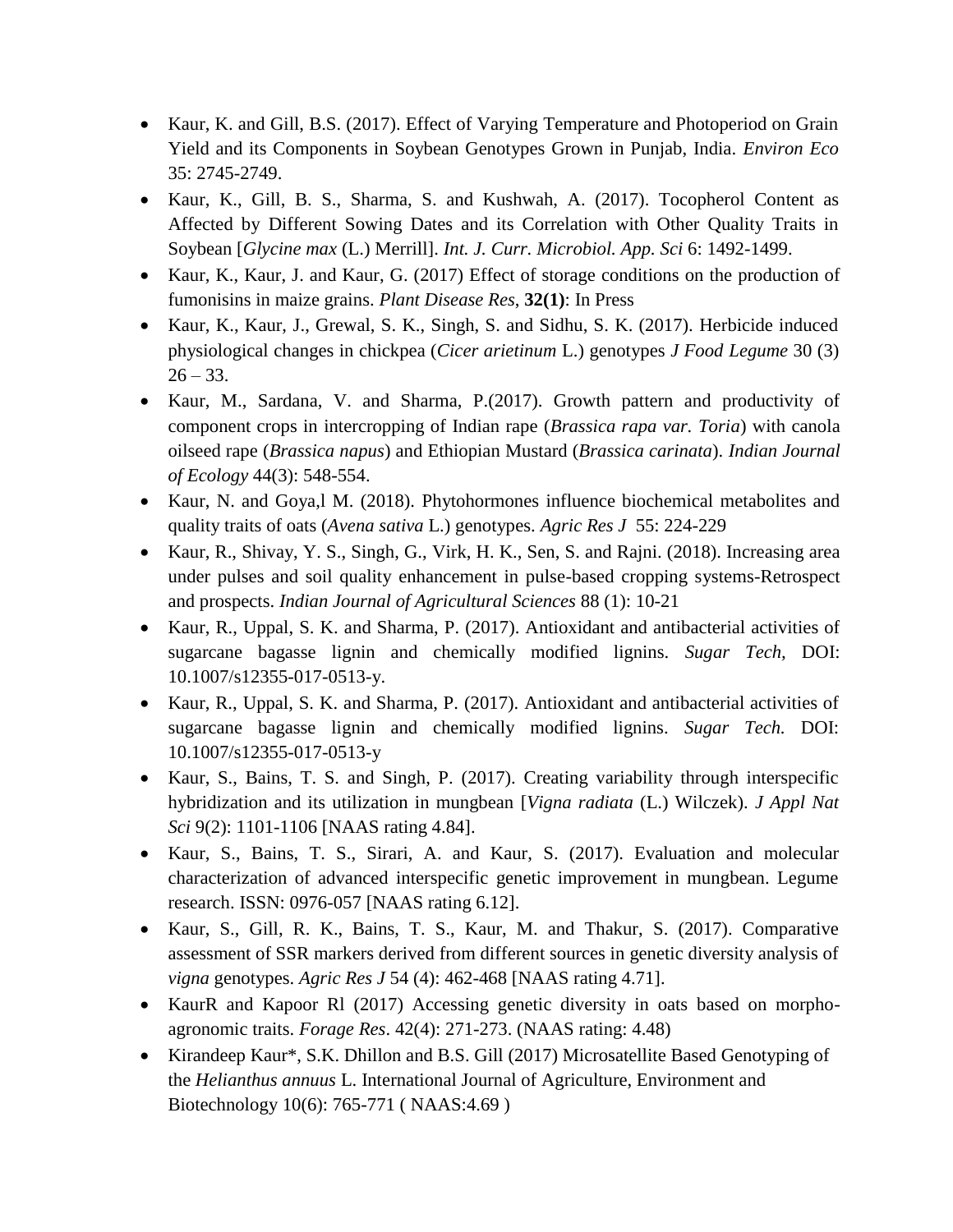- Krishnamurthy S. L., Sharma P. C., Sharma D. K., Ravikiran K. T., Singh Y. P., Mishra V. K., Burman D., Maji B., Mandal S., Sarangi S. K., Gautam R. K., Singh P. K., Manohara K. K., Marandi B. C., Padmavathi G., Vanve P. B., Patil K. D., Thirumeni S., Verma O. P., Khan A. H., Tiwari S., Geetha S., Shakila M., Gill R, Yadav V. K., Roy S. K. B., Prakash M., Bonifacio J., Ismail Abdelbagi, Gregorio G. B. & Singh Rakesh Kumar (2017) Identification of mega-environments and rice genotypes for general and specific adaptation to saline and alkaline stresses in India. <http://www.nature.com/scientificreports/> **7**: 7968, DOI:10.1038/s41598-017- 08532-7
- Kumar A, Hunjan M S, Kaur Harleen, Rawal R, Kumar A and Singh P P (2017) A review on bacterial stalk rot disease of maize caused by *Dickeya zeae. J App Natural Sci* **9:** 1214-1225.
- Kumar Adesh, Hunjan Mandeep Singh, Kaur Harleen, Dhillon H K and Singh P P (2017) Biochemical responses associated with resistance to bacterial stalk rot caused by *Dickeya zeae* in maize. *Journal of Phytopathology* 165: 822-832
- Kumar Adesh, Hunjan Mandeep Singh, Kaur Harleen, Rawal R and Singh P P (2017) Studies on survival of *Dickeya zeae* causing agent of bacterial stalk rot disease of maize. *International Journal of Agricultural Sciences* **9**:3913-3916.
- Kumar, A., Gill, R. K. and Singh, S. (2017). Component traits influencing seed yield in recombinant inbred lines of lentil (*Lens culinaris* Medik.). *J App Nat Sci* 9(2): 922-997
- Kumar, B., Hooda, K. S., Singh, V., Sekhar, J. C., Kumar, V., Parihar, C. M., Jat, S. L., Singh, A. K., Kaul, J., Kaur, H. and Yadav, O.P. (2017). Multi-environment testing to identify stable sources of resistance to charcoal rot (*Macrophomina phaseolina*) disease in tropical maize germplasm. *Maydica,* **62** (Accepted for publication).
- Kumar, H., Kaur, G. and Banga, S. K. (2017) Estimation of allelic loss in sesame (*Seasmum indicum* L.)Varieties. *Bangladesh J Bot* **46**: 61-66.
- Kumar, H., Kaur, G. and Banga, S. K.(2017). Estimation of allelic loss in sesame (*Seasmum indicum* L.) varieties. *Bangladesh J.Bot.* (46): 61-66
- Kumar, M. and Chawla, JS. (2017). Yield performance of popcorn genotypes as influenced by different nutrient levels and plant spacing. *Annals of Biology*. 33 (2): 251- 254
- Kumar, R., Chikkappa, G. K., Singh, S. B., Mukri, G., Kaul, J., Das, A. K., Sravani, D., Plakh, D. S. and Bhatia, D. (2017) Multivariate analysis for yield and its component traits in experimental maize hybrids. *J Agric Sci,* **9(3)**: 219-225.
- Kumar, R., Chikkappa, G. K., Singh, S. B., Mukri, G., Kaul, J., Das, A. K., Sravani, D., Plakh, D. S. and Bhatia, D. (2017) Multivariate analysis for yield and its component traits in experimental maize hybrids. *Journal of Agricultural Science,* 9(3): 219-225.
- Kumar, R., Shera, P.S., Sharma, S. and Sangha, K.S. (2017). Standardization of release rate for *Trichogramma chilonis* Ishii in bio-intensive management of C*hilopartellus*  Swinhoe in fodder maize (Paper accepted in Journal of Biological Control, Bangalore).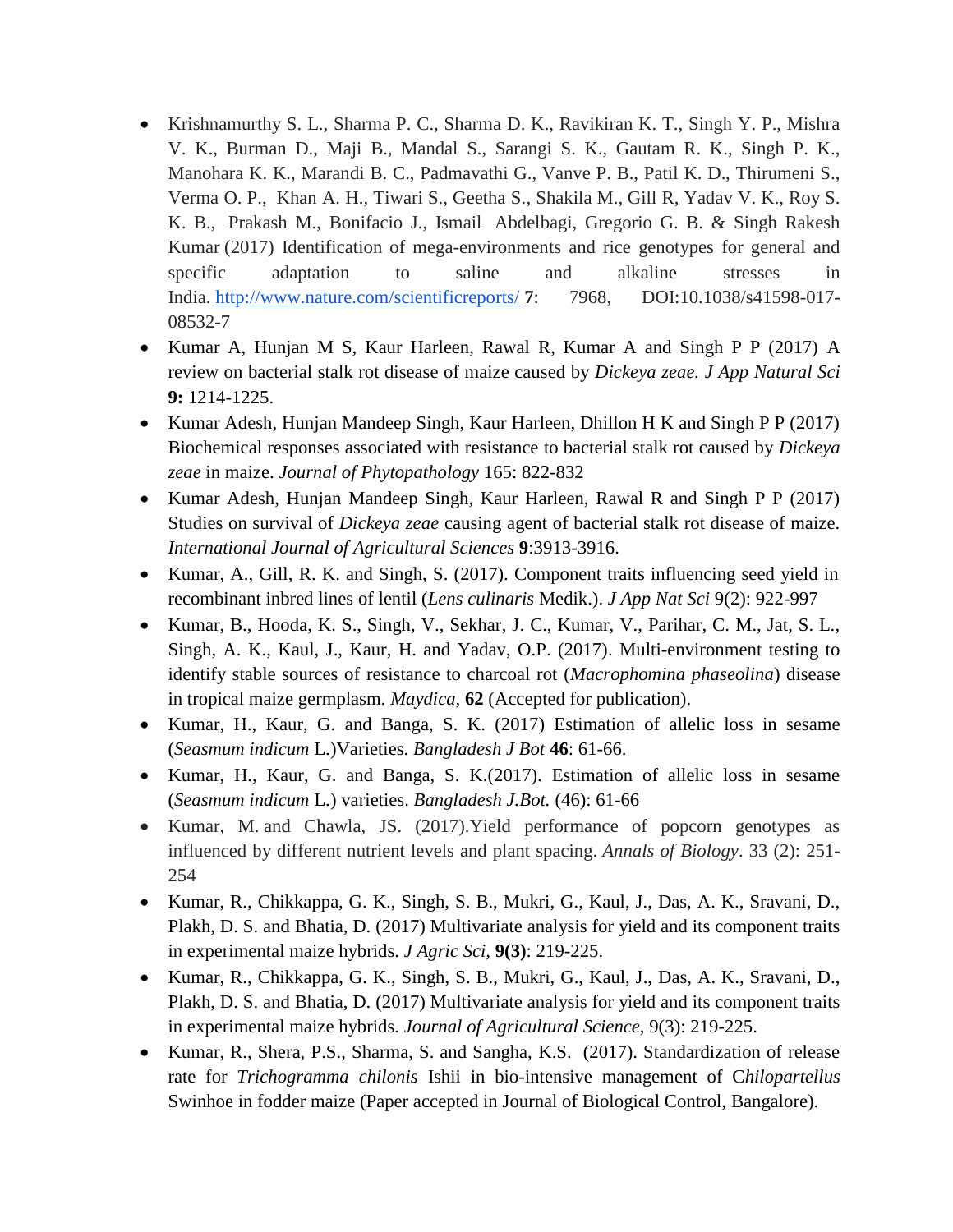- Kumar, S. (2017) Bioefficacy of some insecticides against turnip aphid, *Lipaphis erysimi*  (Kaltenbach) on Indian mustard. Journal of Insect Science 30 (1): 126-131.
- Kumar, S. (2017). Plant Secondary Metabolites (PSMs) of Brassicaceae and their role in plant defense against insect herbivores – A Review. *J Appl & Natural Sci,* **9(1**):
- Kumari, P., Khanna, V. and Kumar, P. (2017). Multifaceted Rhizobacteria-Mediated Growth Augmentation in Chickpea. *Agric Res* DOI 10.1007/s40003-017-0275-5
- Kumari, S., Sehgal, A., Kumar, J., Kumar, S., Singh, S., Siddique, K. H. M. and Nayyar, H. (2017). Identification of high-temperature tolerant lentil (*Lens culinaris* Medik.) genotypes through leaf and pollen traits. *Frontiers in Pl Sci* 8: doi: 10.3389/fpls.2017.00744.
- Mahajan, G., Kaur, G. and Chauhan, B. S. (2017). Seeding rate and genotype effects on weeds and yield of dry seeded rice. *Crop Protection*, **98:** 68-76.
- Malik E A, Bhardwaj Ruchika, Goyal Meenakshi and Kaur Jagmeet (2017). Morphophsiological diversity to evaluate dry summer adaptability of pearl millet. *Agric. Res.*  6:122-29 (NAAS rating: 5.90).
- Malik, E. A., Bhardwaj, R., Goyal, M. and Kaur, J. (2017). Morpho-physiological diversity to evaluate dry summer adaptability of Pearl Millet. *Agric Res,* **6**: 122.
- Mangat, G. S., Kaur, R., Bhatia, D., Sandhu, J. S., Lore, J. S., Sharma, N., Gill, R. S., Mahajan, G., Khanna, R. and Mittal, M. (2017). Induction of useful variability for pericarp colour and bacterial blight resistance in rice (*Oryza sativa* L.) cv. PAU 201 through EMS based mutagenesis. *Agric Res J*. **54 (1):** 16-20.
- Mangat, G. S., Kaur, R., Bhatia, D., Sandhu, J. S., Lore, J. S., Sharma, N., Mahajan, G., Khanna, R. and Mittal, M. (2017). Induction of useful variability for pericarp colour and bacterial blight resistance in *O. sativa* cv. Pau 201 through EMS based mutagenesis. *Agricultural Research Journal,* 54(1): 16-20. DOI: 10.5958/2395-146X.2017.00003.5.
- Mittal, N., Kaur, J. and Chhuneja, P. (2017). Screening of inter-specific introgression lines against foliar blight caused by *Triticum durum- Aegilops speltoides Bipolaris sorokiniana. J Mycol Pl Pathol,* **47(1)**:20-24.
- Nair, R. M., Gotz, M., Winter, S., Giri, R. R., Boddepalli, V. N., Sirari, A., Bains, T. S., Taggar, G. K., Dikshit, H. K., Aski, M., Boopathi, M., Swain, D., Rathore, A., Kumar, V. A., Lii, E. C. and Kenyon, L. (2017). Identification of mungbean lines with tolerance or resistance to yellow mosaic in fields in India where different begomovirus species and different *Bemisia tabaci* cryptic species predominate. *Euro J Pl Pathol* DOI 10.1007/s10658-017-1187-8.
- Nair, R. M., Gotz, M., Winter, S., Giri, R. R., Boddepalli, V. N., Sirari, A., Bains, T. S., Taggar, G. K., Dikshit, H. K., Aski, M., Boopathi, M., Swain, D., Rathore, A., Kumar, V. A., Lii, E. C. and Kenyon, L. (2017). Identification of mungbean lines with tolerance or resistance to yellow mosaic in fields in India where different begomovirus species and different *Bemisia tabaci* cryptic species predominate. *Euro. J. Pl. Patho.* DOI 10.1007/s10658-017-1187-8 .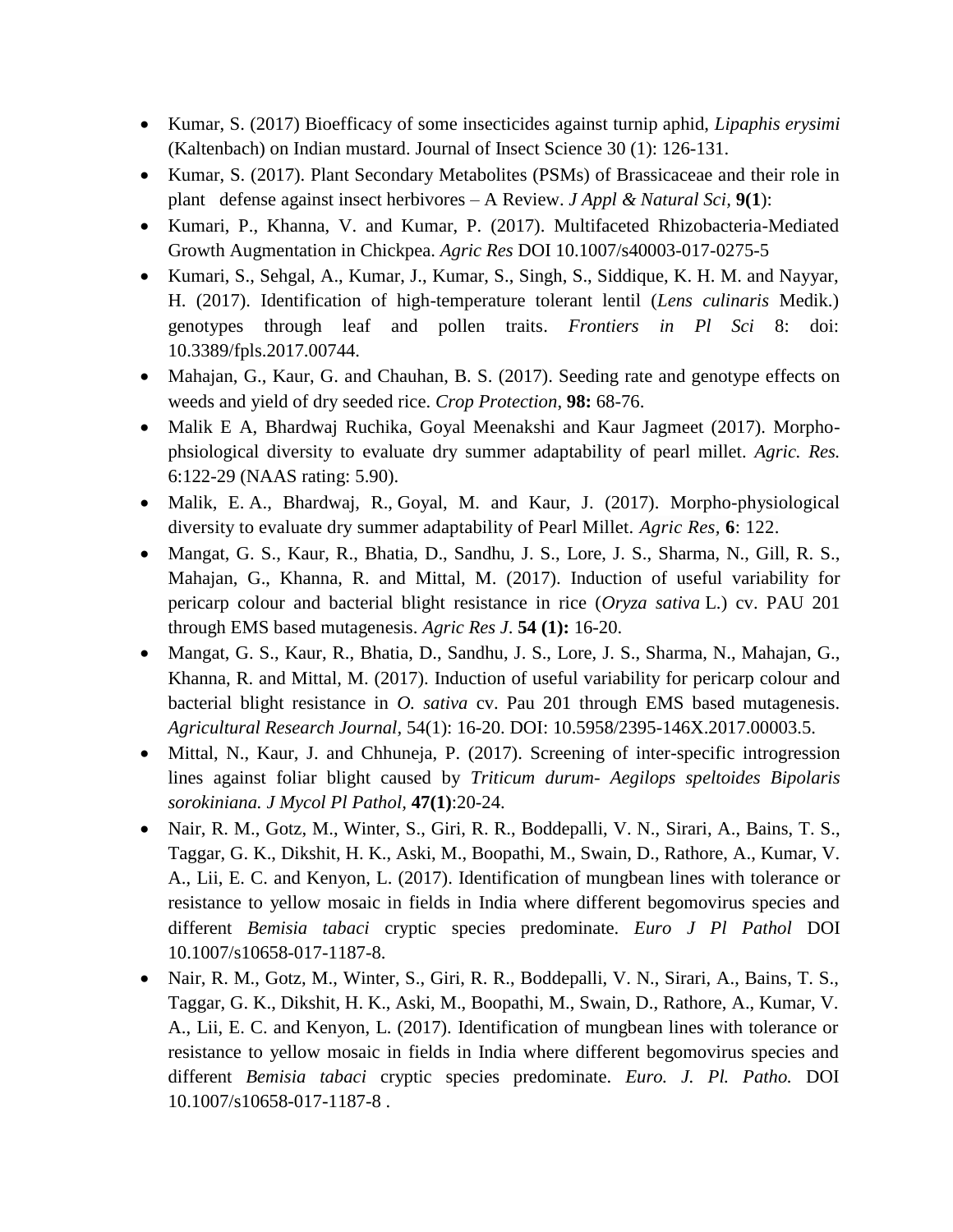- Ngangom, U. D. and Singh, R. (2017). Role of biophysical factors imparting resistance in inter-specific chickpea genotypes against *Helicoverpa armigera* (Hübner). *J Food Legumes* 30(2): 48-54, 2017.
- Ngangom, U. D., Singh, R. and Singh, S. (2017). Role of host plant resistance in interspecific chickpea genotypes against gram pod borer, *Helicoverpa armigera* (Hübner) under field conditions. *J Insect Sci.* 30(1): 99-105.
- Oberoi, H. K., Gupta, A. K., Kaur, S. and Singh I. (2017). Post harvest quality analysis of chickpea seeds grown under rainfed conditions. *Indian J Ecol,* **44**: 140-147.
- Oberoi, H.K., Gupta, A. K. and Kaur, S. 2017. Evaluation of non nutritive bioactive compounds in chickpea genotypes from diverse geographical locations. *ApplBiol Res.* 19:280-289 (NAAS rating: 5.07)
- Pahwa, K., Ghai, N., Kaur, J., Singh, I. and Dhingra, M. (2017). Influence of ethylene and cobalt chloride on photosynthetic parameters and pedicel anatomy of pigeonpea (*Cajanus cajan* L.) genotypes. *J Env Bio* **38**: 367-374.
- Pahwa, K., Ghai, N., Kaur, J., Singh, I., Singh, S. and Dhingra, M. (2017). Influence of ethylene and cobalt chloride on photosynthetic parameters and pedicel anatomy of pigeonpea (*Cajanus cajan* L.) genotypes. *J Env Biol* 38(3): 367-374.
- Pal, R., Mahajan, G., Sardana, V. and Chauhan, B.S. (2017). Impact of sowing date on yield, dry matter and nitrogen accumulation, and nitrogen translocation in dry-seeded rice in north-west India. *Field Crops Research, (Accepted)*
- Parihar, A. K., Basandrai, A., Sirari, A., Dinakaran, D., Singh, D., Kannan, K., Kushawaha, K. P. S., Adinarayan, M., Akram, M., Latha, T. K. S., Paranidharan, V. and Gupta, S. (2017). Assessment of mungbean genotypes for durable resistance to Yellow Mosaic Disease: Genotype x Environment interactions. doi:10.1111/pbr.12446.
- Parminder S Shera, Sudhendu Sharma, Jawala Jindal, Maninder Bons, gurpartap Singh, Amit Kaul, Rabinder kaur and K S sangha (2017) On- farm impact of egg parasitoid, *Trichogramma chilonis* against maize stem borer, *Chilo partellus* in Punjab. *Indian Journal of Agricultural Sciences* **87** (10): 1412-15.
- Prafull Kumar and S K Dhillon (2017) Stress Tolerance Breeding in Sunflower –An Experimental approach, Published by LAP LAMBERT Academic Publishing , Germany.ISBN:978-3-659-95364-4
- Puyam A., Pannu P P S, Kaur J and Sethi S. (2017) Cultural, morphological and Molecular Variability of Sheld. Causing Foot rot disease of basmati rice in Punjab. *J Mycol Pl Pathol 47*(4): 369-381. (NAAS Rating: 5.79)
- Puyam, A., Pannu, P. P. S., Kaur, J. and Sethi S. (2017). Variability in production of gibberellic acid and fusaric acid by *Fusarium moniliforme* and their relationship. *J Plant Pathology,* **99 (1)**: 103-108.
- Ram H, Mavi GS, Gupta N, Dhaliwal SS and Sohu VS (2017) Productivity and nitrogen use efficiency of wheat varieties in relation to nitrogen levels under rainfed conditions of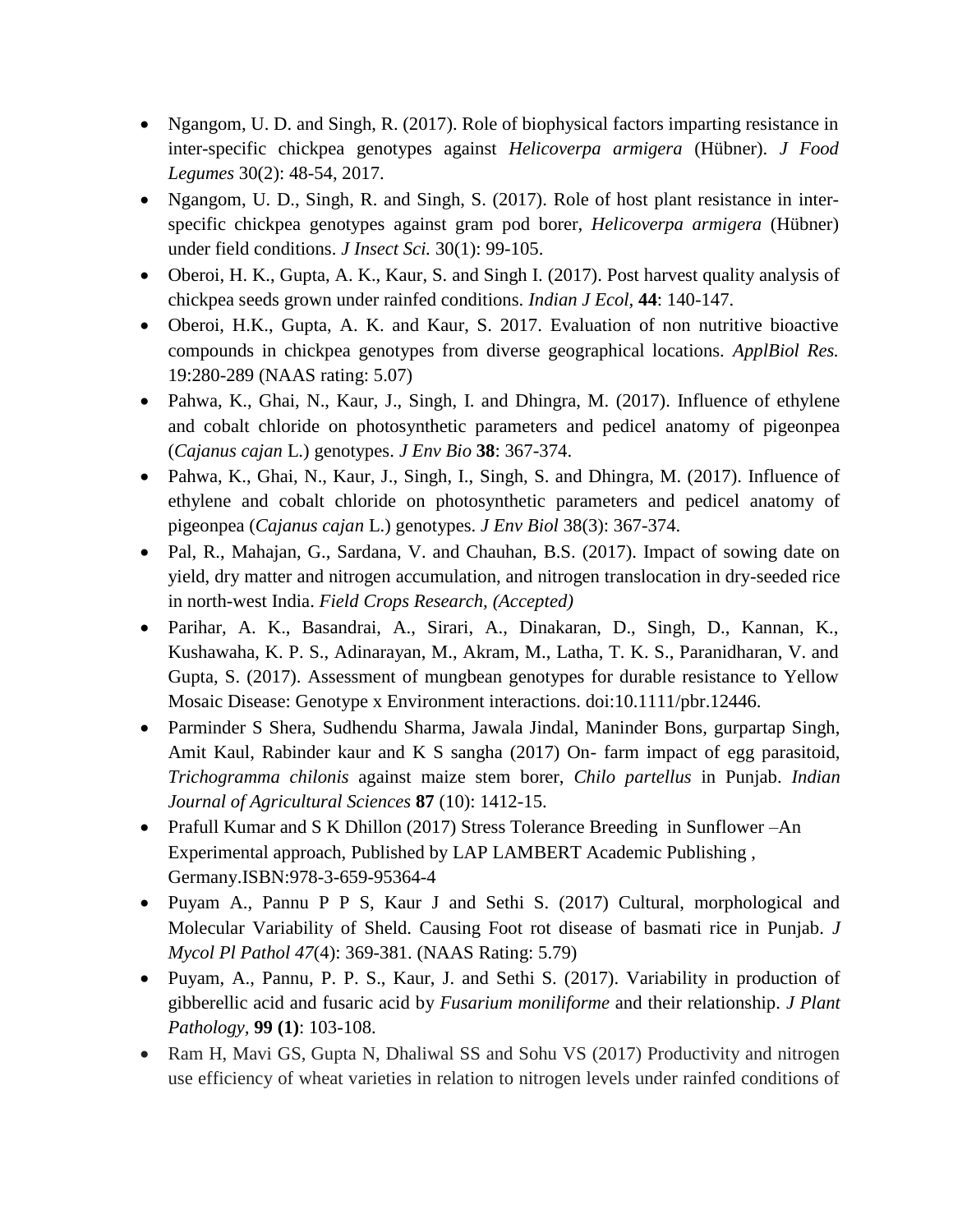North-western India. *International Journal of Current Microbiology and Applied Science* 6(10): 558-563

- Ram H, Gupta N, Mavi GS, Sarlach RS and Singh G (2017) Phenology, photo-thermal units requirement and productivity of wheat varieties as influenced by sowing dates under irrigated conditions in Punjab. *Journal of Crop and Weed* 13 (3):73-77
- Rana K., Atri, C., Gupta, M., Akhatar, J., Sandhu, P. S., Kumar, N., Jaswal, R., Barbetti, M. J. and Banga, S. S. (2017). Mapping resistance responses to *Sclerotinia* infestation in introgression lines of *Brassica juncea* carrying genomic segments from wild Brassicaceae *B. fruticulosa*. Nat Sci. Rep. 7(1): 5904.
- Rani M, Singh S, Tiwana US, Sarlach R S and Goyal M. (2017). Effect of plant growth regulators on yield and quality of berseem (*Trifolium alexandrium* L.) seed. *Forage Res.*  42 (4) 243-47.
- Rani, A., Kumar, V., Gill, B. **S.**, Rath, P., Shukla, S., Singh, R. K. and Husain, S. M. (2017). Linkage mapping of Mungbean yellow mosaic India virus (MYMIV) resistance gene in soybean. *Breed Sci*, 16115.
- Rani, A., Kumar, V., Gill, B. S., Rathi, P., Shukla, S., Singh, R. K. and Husain, S. M. (2017). Linkage mapping of Mungbean yellow mosaic India virus (MYMIV) resistance gene in soybean. *Breeding Science*, doi:10.1270/jsbbs.16115.
- Rani, A., Kumar, V., Gill, B. S., Shukla, S., Rathi, P. and Singh, R. K. (2017). Mapping of duplicate dominant genes for Mungbean yellow mosaic India virus resistance in *Glycine soja*. *Crop Sci* 58:1566-74.
- Rani, M., Singh, S., Tiwana, U. S., Sarlach, R.S. and Goyal, M. (2017). Effect of plant growth regulators on yield and quality of berseem (*Trifolium alexandrium* L.) seed. *Forage Res,* **42**: 243-247.
- Rather, S.A., Chaudhary, H. K. and Kaila, V. (2017). Pollen preservation potential of *Imperata cylindrica* – an efficient source of double haploid production in wheat. *Cereal Res Commun Doi:*10. 1556-0806.45.2017.026.
- Reynolds MP, Pask AJD, Hoppitt WJE, Sonder K, Sukumaran S, Molero G, Pierre CS, Payne T, Singh RP, Braun HJ, Gonzalez FG, Terrile II, Barma NCD, Hakim A, He Z, Fan Z, Novoselovic D, Maghraby M, Gad KIM, Galal EHG, Hagras A, Mohamed MM, Morad AFA, Kumar U, Singh GP, Naik R, Kalappanavar IK, Biradar S, Sai Prasad S V, Chatrath R, Sharma I, Panchabhai K, Sohu VS, Mavi GS, et al. 2017. Strategic crossing of biomass and harvest index - source and sink - achieves genetic gains in wheat. *Euphytica* **213** (11) : 257
- S.K.Dhillon, Phool Chandra and Vikrant Tyagi ( 2017) Assessment of phenotypic divergence and association studies in sunflower( *Helianthus annuus*.L.) J Krishi Vigyan 5(2) : 8-14 (NAAS:4.41)
- Sardana, V., Mahajan, G., Jabran, K. and Chauhan, B. S. (2017). Role of competition in managing weeds: An introduction to the special issue. *Crop Protection,* **95**: 1-7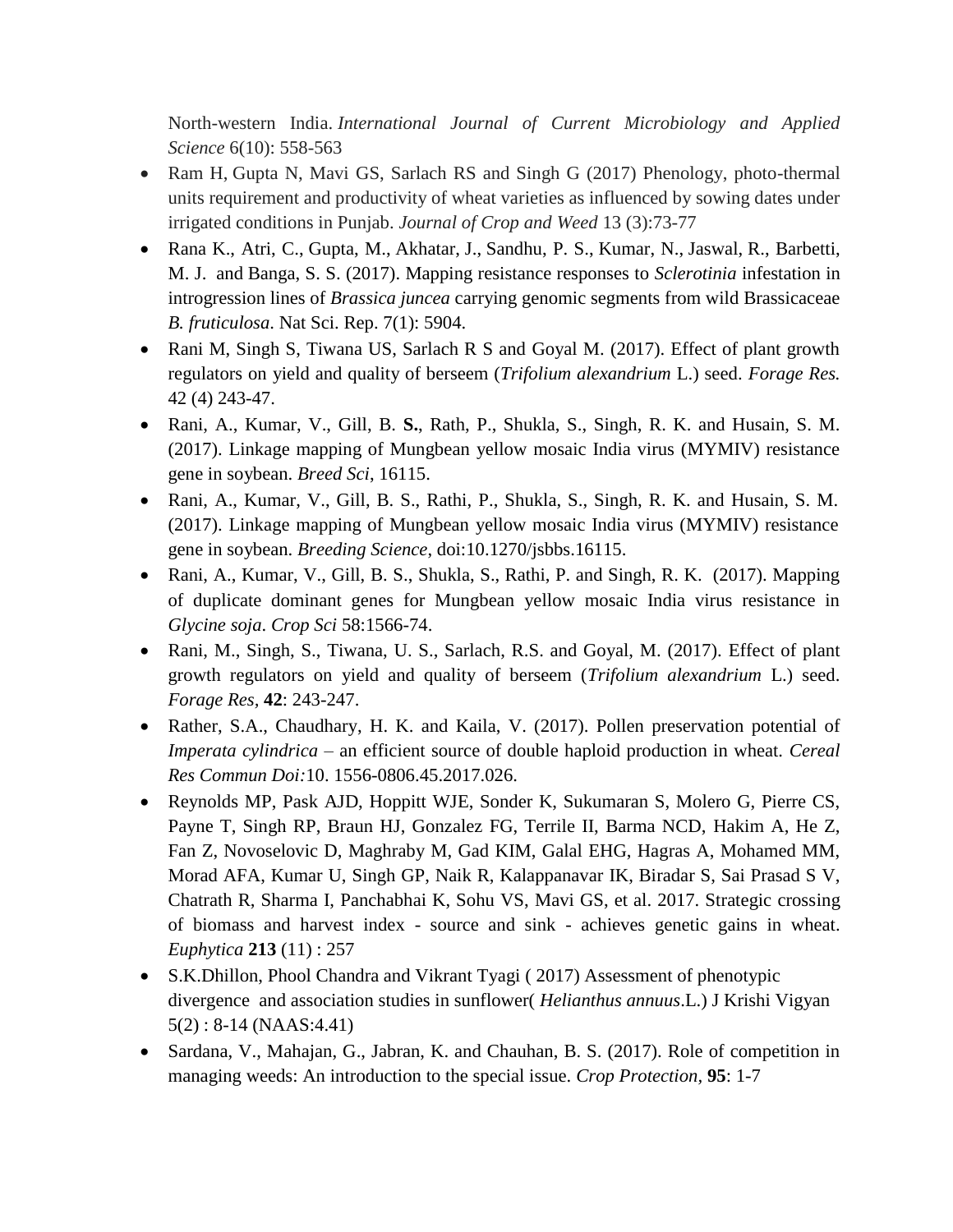- Sehgal, A., Sita, K., Kumar, J., Kumar, S., Singh, S., Siddique, K. H. M. and Nayyar, H. (2017). Effects of drought, heat and their interaction on the growth, yield and photosynthetic function of lentil (*Lens culinaris* Medikus) genotypes varying in heat and drought sensitivity. doi: 10.3389/fpls.2017.01776 [NAAS rating 6.70].
- Sekhon, J., Grewal, S. K., Singh, I. and Kaur, J. (2017). Evaluation of nutritional quality and antioxidant potential of pigeonpea genotypes. *J Food Sci Technol* DOI 10.1007/s13197-017-2818-y .
- Sharma P, Kaur A, Kaur P and Singh D.P (2017) Physical and functional properties of seeds of three cultivars of Guar bean (*Cyamopsis tetragonoloba L. (Taub.) Agric. Res.J* 54 (1) 25-33
- Sharma, P. K. and Sharma, N. (2017). Influence of high temperature on sucrose metabolism in chalky and translucent rice genotypes. *Proc Natl Acad Sci India, Sect. B Biol Sci*, DOI 10.1007/s40011-017-0865-9.
- Sharma, S. R., Singh, S., Gill, R. K., Kushwah, A. and Kumar, S. (2017). Induced variation for post-emergence herbicide tolerance and other traits in lentil (*Lens culinaris*  Medik.). *Agric Res J* 54 (4): 582-584. *DOI No. 10.5958/2395-146X.2017.00111.9*
- Sharma, V., Kaur, J., Singh, S., Singh, I., Kaur, S. and Johal, N. (2017). Physiological and biochemical adaptation of chickpea (*Cicer arietinum* L.) genotypes under moisture stress. *J Food Legumes*. 30(1): 45-49.
- Sheoran P., Sardana, V., Singh, S., Chander ,S., Kumar, A., Mann,A. and Sharma, P. (2017).Nutrient management for sustaining productivity of sunflower-based cropping sequence in Indian semiarid regions. Communications in Soil Science and Plant Analysis*,* 48 (5): 581-593. DOI: 10.1080/00103624.2017.1298788.
- Sidhu, S. K., Kaur, J. and Singh, I. (2017). Agroclimatic indices and phenology of pigeonpea [*Cajanus cajan* (L.) Millsp.] in relation to its yield. *J Agromet,* **19**: 129-133.
- Sidhu, S. K., Kaur, J. and Singh, I. (2017). Evaluation of pigeonpea [*Cajanus cajan* (L.) Millsp.] germplasm for phosphorus use efficiency based on root architecture. *J Food Legumes* 30: 21-26.
- Sidhu, S. K., Kaur, J. and Singh, I. (2017). Agroclimatic indices and phenology of pigeonpea *[Cajanus cajan* (L.) Millsp.] in relation to its yield*. J Agromet* 19 (2): 129- 133.
- Sidhu, S. K., Kaur, J., Singh, S., Grewal, S. K. and Singh, M. (2017). Variation of morpho-physiological traits in geographically diverse pigeonpea [*Cajanus cajan* (L.) Millsp] germplasm under different phosphorus conditions. *J Pl Nutrition (DOI:10.1080/01904167.2018.1450423)*.
- Singh G, Ram H and Aggarwal N 2017. Growth, Productivity and Economics of Kabuli Chickpea (*Cicer arietinum* L.) Genotypes in Response to Seed Rate in Northern India. *International J Curr Microbiol Appld Sci.* **6**(6): 3917-3930.
- Singh R P, Srivastava P, Sharma **A** and Bains N S (2017) Bread wheat cultivar PBW 343 carries residual additive resistance against virulent stripe rust pathotype. *Journal of Crop*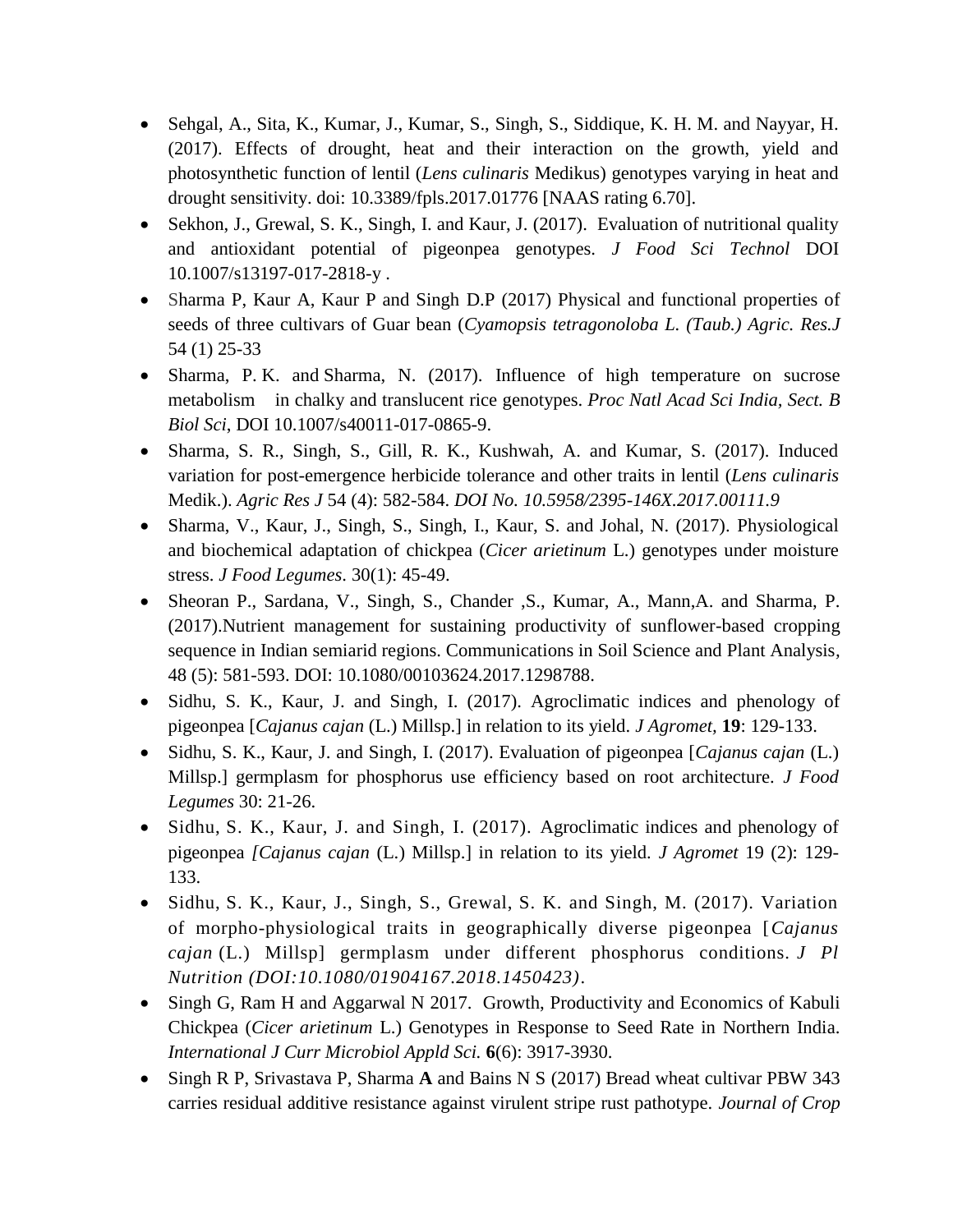*Improvement* <http://dx.doi.org/10.1080/15427528.2016.1263262> ISSN: 1542-7528 (Print) 1542-7536 (Online)

- Singh R P, Srivastava P, Sharma A and Bains NS. (2017). Genetic basis of stripe rust resistance in transgressive derivative cross between susceptible bread wheat parents. Indian J of Genet. Plant breed, 77-1:10-15 (NAAS Rating 6.32)
- Singh, A. and Khanna, V. (2017). Functional attributes of psychrotolerant rhizobacteria from wheat (*Triticum aestivum* L.) rhizoshpere. *Int J Curr Microbiol App Sci* (2017) *6*(11): 2065-2078 [NAAS rating 5.38].
- Singh, C., Srivastava, P., Sharma, A., Chhuneja, P., Sohu, V. S., Mavi, G. S., Kaur, H. and Bains, N. S. (2016). Transfer of high grain zinc from *Triticum monococcum* and *Triticum boeoticum* to hexaploid wheat varieties and advanced lines using *T. durum* as a bridging species. *J Wheat Res,* **8(1)**: 6-12.
- Singh, D. P., Sharma, A. K., Singh, I., Karwasra, S. S, Jain, S. K., Pant, S. K., Sharma, I., Bala, R., Majumdar, V. L. and Bansal, R. K. (2017). Resistance in Indian wheat and triticale against loose smut caused by Ustilago tritici. *Indian Phytopathology*, **70**: 131- 133.
- Singh, G., Ram, H. and Aggarwal, N. 2017. Agronomic Management of Cowpea for High Grain Yield and Sustainable Agriculture in Western Indo-Gangetic Plain of India. *Int. J Curr Microbiol Appld Sci.* **6**(6) 2633-2647.
- Singh, G., Ram, H. and Aggarwal, N. (2017). Agronomic management of cowpea for high grain yield and sustainable agriculture in Western Indo-Gangetic Plain of India. *Inter J Curr Micro Appl Sci,* **6**(6): 2633-2647.
- Singh, G., Ram, H. and Aggarwal, N. (2017). Agronomic management of cowpea for high grain yield and sustainable agriculture in Western Indo-Gangetic Plain of India. *International Journal of Current Microbiology and Applied Sciences* 6(6): 2633-2647.
- Singh, G., Ram, H. and Aggarwal, N. (2017). Growth, productivity and economics of *kabuli* chickpea (*Cicer arietinum* L.) genotypes in response to seed rate in northern India. *International Journal of Current Microbiology and Applied Sciences* 6(7): 3917-3930 [NAAS rating 5.38].
- Singh, G., Virk, H. K. and Khanna, V. (2017). Integrated nutrient management for high productivity and net returns in lentil (*Lens culinaris*). *J Appl Nat Sci* 9(3): 1566-1572 [NAAS rating 4.84].
- Singh, G., Virk, H. K. and Sharma, P. (2017). Efficacy of pre- and post-emergence herbicides for weed control in greengram. *Indian Journal of Weed Science* 49(3): 252- 255 [NAAS rating 5.17].
- Singh, G., Virk, H. K., Singh, S., Singh, K., Singh, S. and Gill, K. K. (2017). Thermal requirements, growth and yield of pigeonpea [*Cajanus cajan* (L.) Millsp.] genotypes under different agroclimatic zones of Punjab. *J Appl Nat Sci* 9(4): 2377-2384.
- Singh, L. and Pathak, D. (2017). Genetic variation for some morphological characters in *desi* cotton. *Applied Biological Research*, 19: 232-236.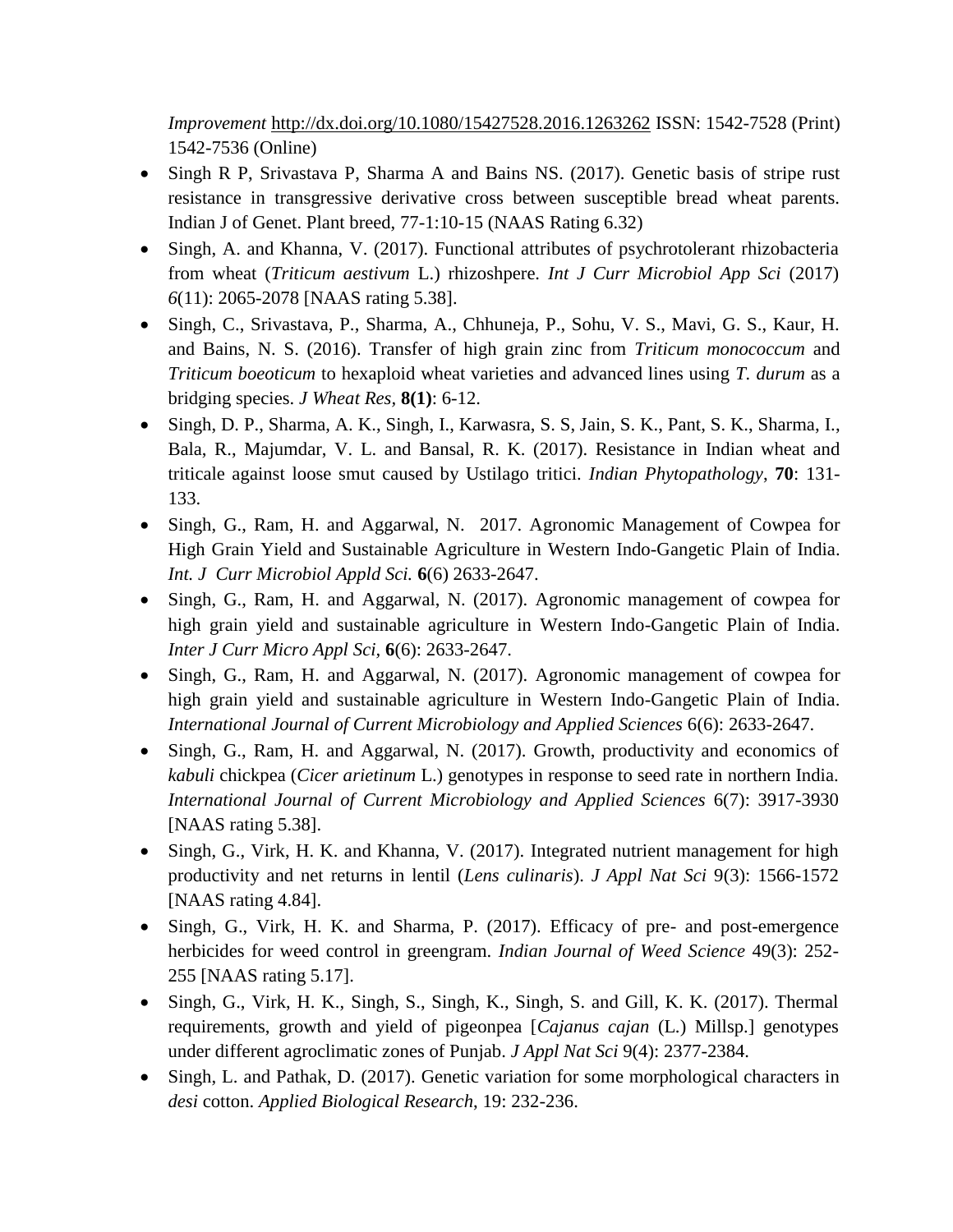- Singh, M., Bala, R., Sharma, V. K., Kaur, J. and Sharma, S. (2017). Biochemical basis of resistance in wheat against Karnal bunt caused by *Tilletia indica*. *Indian Phytopathol*, **70**: (Accepted)
- Singh, N., Singh, G. and Aggarwal, N. (2017). Economic analysis of application of phosphorus, single and dual inoculation of *Rhizobium* and plant growth promoting rhizobacteria in lentil (*Lens culinaris* Medikus). *J Appl Nat Sci,* **9**(2): 1008-1011.
- Singh, N., Singh, G. and Aggarwal, N. (2017). Economic analysis of application of phosphorus, single and dual inoculation of *Rhizobium* and plant growth promoting rhizobacteria in lentil (*Lens culinaris* Medikus). *J Appl Nat Sci* 9(2): 1008-1011.
- Singh, P. and Bhatia D. (2017) Incomplete block designs for plant breeding experiments. *Agricultural Research J.* 54(4):607-11.
- Singh, R. and Singh, G. (2017). Economic analysis of application of weed management practices in *kharif* and summer mungbean [*Vigna radiata* (L.) Wilczek). *International Journal of Current Microbiology and Applied Sciences* 6(12): 3182-3190.
- Singh, Z., Singh, G. and Aggarwal, N. (2017). Effect of *Mesorhizobium*, plant growth promoting rhizobacteria and phosphorus on plant biometry and growth indices of *desi* chickpea (*Cicer arietinum* L.). *J Appl Nat Sci* 9(3) : 1422-1428.
- Sohu R S, Bhardwaj R and Goyal M (2017) Barley [*Hordeum vulgare* (L)] as a dual purpose crop having good fodder quality. *Forage Res* 43 (1): 60-63 (NAAS rating: 4.48)
- Sood, A., Sandhu, S. K. and Singh, S. (2017). Assessment of variability for root and shoot attributes in recombinant inbred lines of lentil (*Lens culinaris* L. Medik.). *Agri Res J* 54(2): 176-181. DOI No. 10.5958/2395-146X.2017.00034.5.
- Sood, A., Sandhu, S. K. and Singh, S. (2017). Genetic variability in recombinant inbred lines of lentil (*Lens culinaris* L. Medik.) under irrigated and rainfed conditions. *Agri Res J* 54(3): 317-323.
- Srivastava, A, Srivastava P., Sharma A, Sarlach R. S. and Bains N. S. (2017). Effect of stem reserve mobilization on grain filling under drought stress conditions in recombinant inbred population of wheat. *J. Appl Natural Sci.* 9 (1): 1-5.
- Suri K S and Makkar G S (2017). Bioefficacy and dose optimization of Emamectin benzoate 1.9 EC against rice stem borers and leaffolder. *Journal of Experimental Zoology India* 20(2): 733-737. (NAAS rating - 5.51)
- Suri, K. S. and Makkar G. S. (2017) Bioefficacy potential of Triflumezopyrim for the management of rice planthoppers. *The Bioscan* 13(1): 249-253. (NAAS rating - 5.26)
- Verma, V. C., Kaur, S., Gupta, A. K., Kaur, J., Singh, S. and Surabhi. (2017). Changes in the Activity of Carbon and Nitrogen Metabolising Enzymes in Nodules of Bold and Small Seeded Lentil Cultivars. *Int J Curr Microbiol App Sci* (2017) 6(12): 3311-3320.
- Vikrant Tyagi and S.K.Dhillon(2017) Effect of alien cytoplasm on combining ability for earliness and seed yield in sunflower under irrigation and drought stress.Helia, 40(66)71- 83.Impact factor 0.32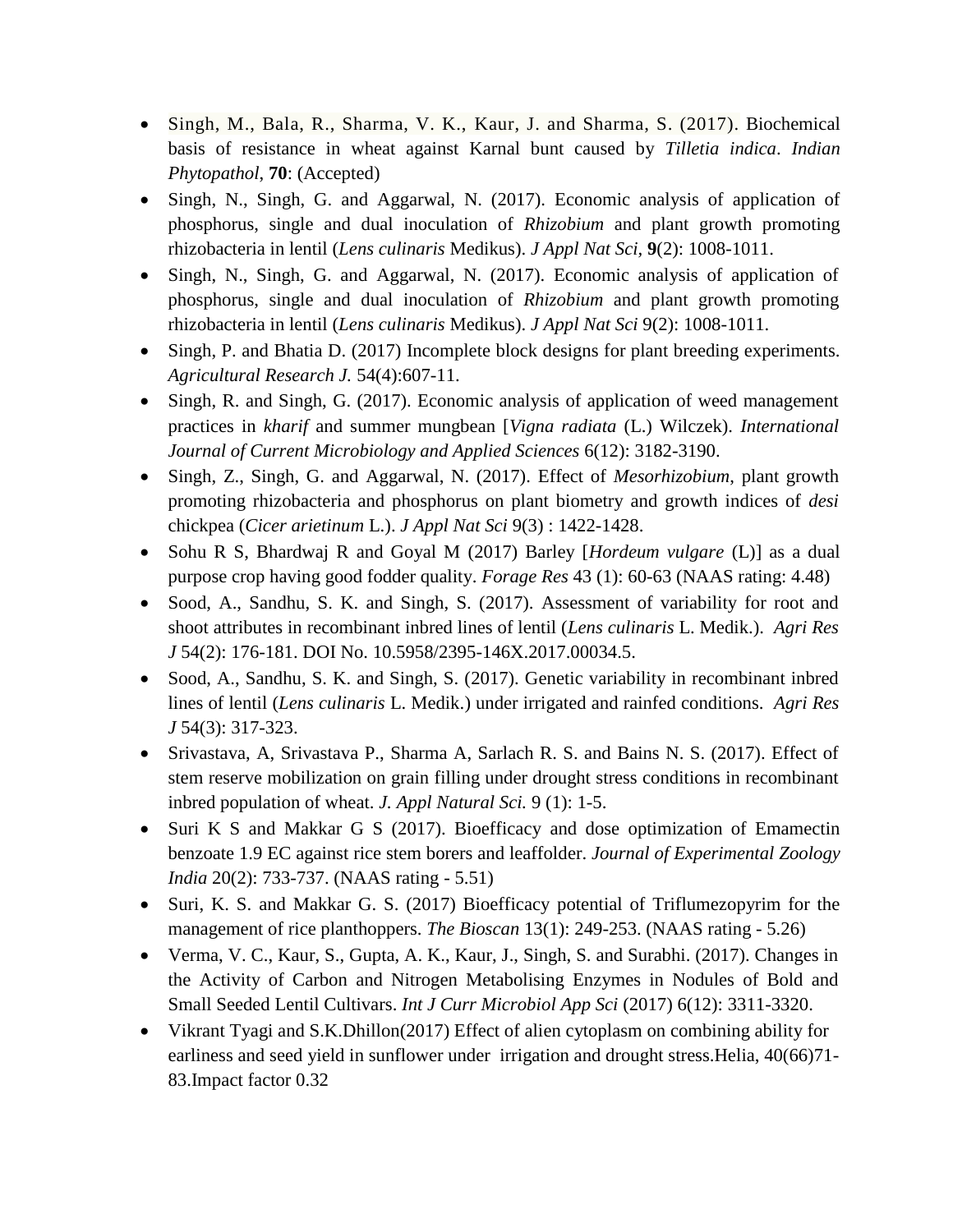- Virk, H. K., Singh, G. and Sharma, P. (2017). Effect of tillage, crop residues of preceding wheat crop and nitrogen levels on biological and chemical properties of soil in the soybean–wheat cropping system. *Communications in Soil Science and Plant Analysis* 48 (15):1764-1771. DOI: 10.1080/00103624.2017.1395446
- Virk, H. K., Singh, G. and Sharma, P. (2017). Effect of tillage, wheat crop residues and biofertilizers on chemical and biological properties of soil in soybean-wheat cropping system. *Agri Res J* 54(3) : 342-346.
- Virk, H. K., Singh, G. and Sharma, P. (2017). Productivity, nutrient uptake, energy indices and profitability of soybean (*Glycine max*) as influenced by planting methods, *Bradyrhizobium* and plant growth promoting rhizobacteria. *Indian Journal of Agronomy*  62(3) : 341-347.
- Virk, H. K., Singh, G. and Sharma, P. (2017). Symbiotic parameters, growth, nutrient uptake as influenced by biofertilizers under conservation agriculture practices. *Proceedings of the National Academy of Sciences India Section B: Biological Science*; DOI 10.1007/s40011-017-0886-4.

### **Year 2018**

- Akanksha and Singh, R. (2018). Development of economic threshold level and economic injury level for *Helicoverpa armigera* (Hubner) in chickpea. *J Food Legumes* 31(3): 157- 161 (NAAS rating 4.97)
- Ashwinder Kaur Dhaliwal, D.S. Brar, A.K. Mahal and Jawala Jindal (2018) Influence of weather parametars on incidence of maize stem borer, Chilo partellus (Swinhoe) in summer maize in Punjab. Indian Journal of Agrometeorology 20 (2): 174-176.
- Atri, C., Kumar, H. and Sharma, S. (2018). Agro-biochemical based characterization and molecular profiling of Linseed (*Linum usitattissimum* L.) cultivars. Applied Biological Research 20(2): 137-145
- Batra, N., Kaur, K., Kaur, H. and Singh, B. (2018) Status of defensive enzymes and contents of total phenols, tannins and nutrients determine aphid resistance in barley. Proc*. Natl. Acad. Sci., India, Sect. B Biol. Sci*, **88(4):**1549–1556 (NAAS Rating 5.00)
- Bhardwaj Ruchika, Garg T, Malik EA, Vikal Y, Sohu RS and Gupta SK (2018) Genetic diversity studies in Pearl Millet (*Pennisetum glaucum* L (R.) Br.) inbred lines. *Indian J Genet* 78(3): 382-85 (NAAS rating: 6.4).
- Bhavyasree, R.K., Singh, S. and Singh, I. (2018). Advanced backcross strategy for alien introgression for productivity enhancing traits in chickpea (*Cicer arietinum* L.) *Legume Res.* 41(3): 379-383. (NAAS rating: 6.23)
- Bhavyasree, R.K., Singh, S. and Singh, I. (2018). Comparison of backcross and  $F_2$ populations for yield attributes in a cross between *Cicerarietinum* and *Cicerreticulatum. Int J Curr Microbiol App Sci* 7(12): (In Press) (NAAS rating 5.38)
- Buta Singh Dhillon, P. K. Sharma and V. Sardana (2018). Influence of foliar application of boron and TIBA on photosynthetic parameters visa-vis productivity of sunflower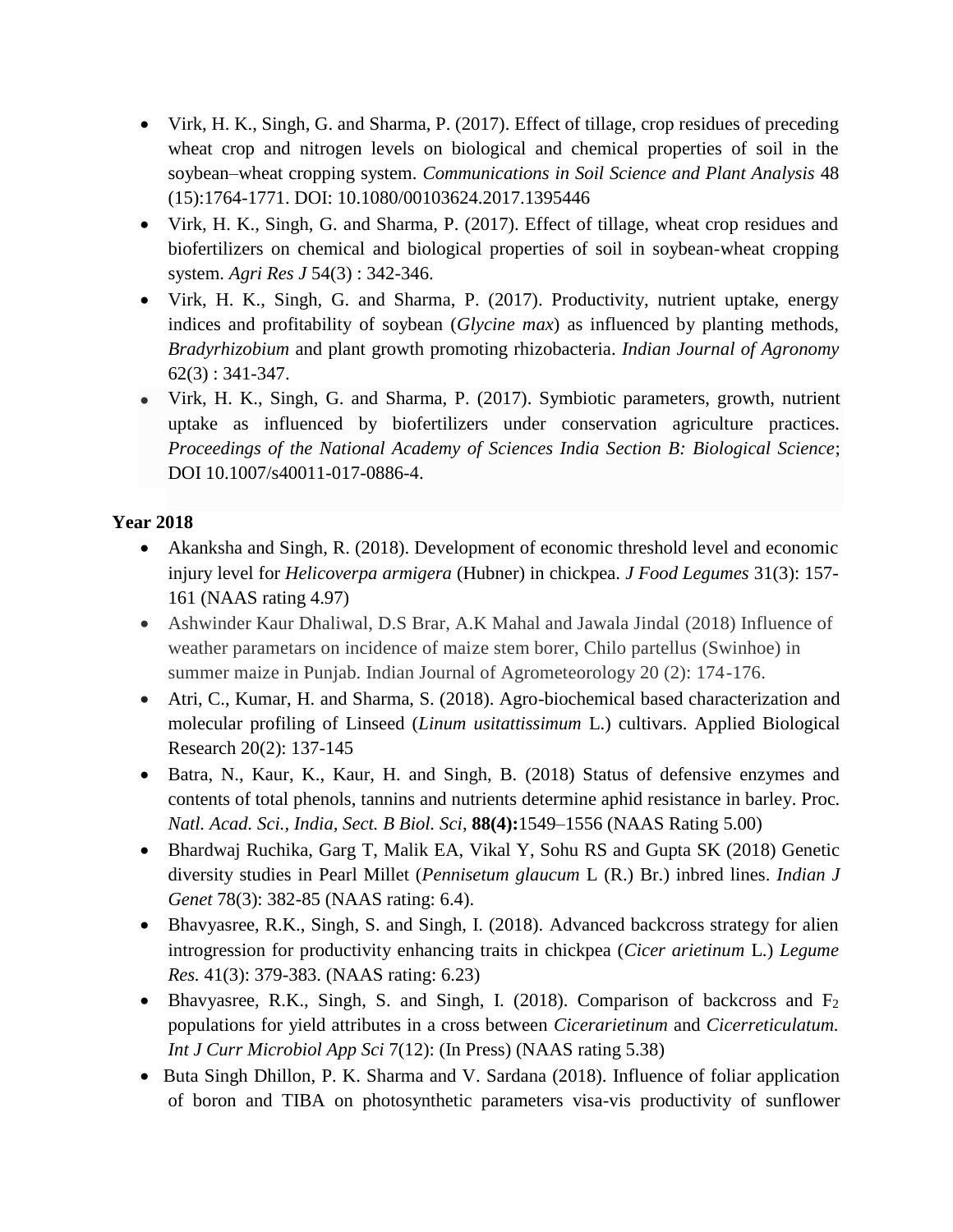(*Helianthus annuus* L.) under variable sowing dates. *Journal of Agrometeorology* 20 : 16- 21 (NAAS rating: 6.40).

- Buta Singh Dhillon, Pawan Kumar Sharma & Anil Kumar Choudhary (2018). Influence of staggered sown *Spring* sunflower (*Helianthus Annuus* L.) at varying intra–row spacing and applied–N on pre– and post–anthesis N dynamics and dry matter partitioning in Indo–Gangetic Plains Region. Communications in Soil Science and Plant Analysis (NAAS rating: 6.59).
- Dhaliwal A. K., Brar D S and Jindal J (2018). Evaluation of new insecticides against maize stem borer, Chilo *partellus* (Swinhoe). *Indian Journal of Entomology* 80 (3): 975– 78 (Nass rating: 5.89)
- Dhaliwal, A., Kaur J, Brar, D. S. and Jindal, J. (2018) Biocontrol potentiality of *Beauveria bassiana* Balsamo (Vuillemin) against *Chilo partellus* (Swinhoe) under controlled conditions. *Journal of Biol Cont*, 32**(3)**: 203-208. (NAAS Rating: 5.34)
- Dhillon Amandeep, Neerja Sharma, Navkiran K. Dosanjh, Meenakshi Goyal and Gulshan Mahajan. (2018). Variation in the nutritional quality of rice straw and grain in response to different nitrogen levels. *Journal of Plant Nutrition* https://doi.org/10.1080/01904167.2018.1482915. (NAAS rating: 6.62).
- Dhillon, A K, Sharma N, Dosanjh NK, Goyal M and Mahajan G (2018) Variation in the nutritional quality of rice straw and grain in response to different nitrogen levels. *Journal of Plant nutrition*. 41 (15) 1946-1956DOI: 10.1080/01904167.2018.1482915. (NAAS rating 6.62)
- Dhillon, B. S., Sharma, P. K. and Choudhary, A. K. (2018) Influence of staggered sown *spring* sunflower (*Helianthus annuus* L.) at varying intra–row spacing and applied–N on pre– and post–anthesis N dynamics and dry matter partitioning in Indo–Gangetic Plains Region. *Communication in soil sciences and plant analysis (Accepted).*
- Dhillon, B. S., Sharma, P. K. and Sardana, V. (2018) Influence of foliar application of boron and TIBA on photosynthetic parameters vis-a-vis productivity of sunflower (*Helianthus annuus* L.) under variable sowing date. *Journal of Agrometeorology* 20(1): 16-21
- Dhillon, B. S., Sharma, P. K. and Sardana, V. (2018) Productivity of *spring* sunflower (*Helianthus annuus*) in response to sowing dates and foliar application of boron and TIBA. *Indian Journal of Agronomy* (Accepted) Manuscript No. ISA/2017 (4)/99
- Dhillon, B. S., Sharma, P.K. and Dhingra M. (2018) Boron and TIBA induced physiological and anatomical changes in relation to dry matter partitioning of *spring* sunflower (*Helianthus annuus*) under delayed sowing*. Indian Journal of Plant Physiology. https:/doi.org/10.1007/s/40502-018-0362-z* [NAAS Rating: 5.18]
- Dhillon, B. S., Uppal, R. S. and Ram, H. (2018) Growth, productivity and water use efficiency of barley (*Hordeum vulgare* L.) as affected by sowing date and cutting management. *Agric Res J*, **55**: 649-653. (NAAS Rating: 4.71)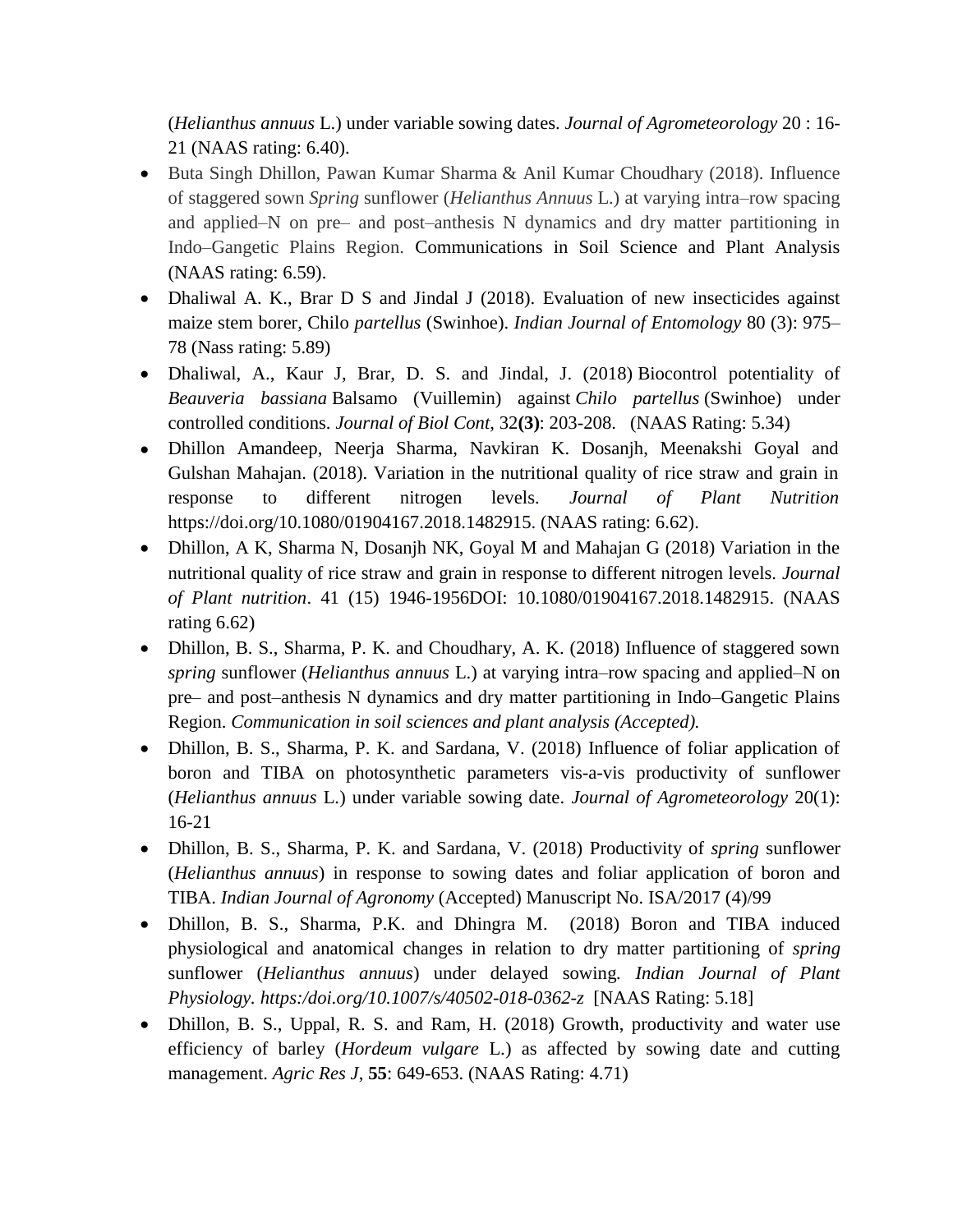- Dhillon, B.S., Sharma, P.K. and Sardana, V. (2018). Dry matter partitioning and productivity of *spring* sunflower (*Helianthus annuus* L.) in response to sowing dates and foliar application of boron and TIBA. *Indian Journal of Agronomy* **63(3):** 342- 349.
- Garg, T., Mallikarjun, B.P., Thudi, M., Saminemi, S., Singh, S., Sandhu, J.S., Kaur, L., Singh, I., Sirari, A., Basandrai, A., Basandrai, D., Varshney, A.K. and Gaur, P.M. (2018). Identification of QTLs for resistance to Fusarium wilt and AScochyta Blight in a recombinant inbred population of chickpea (*Cicer arietinum* L.). *Euphytica*. DOI: 10.1007/s10681-018-2125 (NAAS rating 7.55)
- Gaur, A.K., Singh, I., Singh, S. and Reddy, K.R. (2018). Studies on effects of gamma rays on germination in pigeonpea [*Cajanuscajan* (L.) Millspaugh] under laboratory and field conditions. *Int J Chem Studies* 6(4): 1975-1977 (NAAS rating 5.31)
- Gaur, A.K., Singh, I., Singh, S. and Sharma, S. (2018). Genetic analysis of M4 mutant lines of pigeonpea (*Cajanuscajan* (L.) Millspaugh) developed through gamma irradiation. J *Food Legumes* 31(2): 71-74. (NAAS rating 4.97)
- Goyal, M (2018) Oxalate accumulation in fodder crops and impact on grazing animals A review. *Forage Research* 44 (3):152-158 (NAAS rating 4.48)
- Goyal, M and Kaur, N (2018). Low temperature induces oxidative stress tolerance in oats (*Avena sativa* L.) genotypes. *Indian J Plant Physiol* 23 (2): 316-324 (NAAS rating: 5.18).
- Goyal, M and Kaur, N (2018). Low temperature induces oxidative stress tolerance in oats (*Avena sativa* L.) genotypes. *Indian J Plant Physiol* 23 (2): 316-324 (NAAS rating: 5.18).
- Grewal, P. S. and Kaur, S. (2018). Evaluation of exotic barley genotypes for adaption, yield and its component traits under irrigated conditions of North West India. *Wheat and Barley Res*, **10(3)**: 198-204. (NAAS Rating 4.42)
- Grover, G., Kaur, S., Gupta, A.K., Taggar, G.K. and Kaur, J. (2018). Characterization of trypsin like protease from *Helicoverpa armigera* (Hubner) and its potential inhibitors. *Proc Natl Acad Sci, India, Sect B Biol Sci*. 88(1):49-56. https://doi.org/10.1007/s40011- 016-0732-0 (NAAS Rating: 4.00).
- Grover, G., Sharma, A., Gill, H. S., Srivastava, P., Bains, N. S. (2018) Rht8 gene as an alternate dwarfing gene in elite Indian spring wheat cultivars. *PLoS ONE*, **13(6)**: https://doi.org/10.1371/journal.pone.0199330 (NAAS rating: 8.81)
- Gupta, M., Bindra, S., Sood, A., Singh, I., Singh, G., Gaur, P.M., Chaturvedi, S.K., Dixit, G.P. and Singh, S. (2018) Identifying new sources of tolerance to post emergence herbicides in chickpea (*Cicer arietinum* L.). *J Food Legumes* 31(1): 5-9 (NAAS rating 4.97)
- Gupta, N., and Thind, S.K. (2018). Foliar application of glycine betaine alters sugar metabolism of wheat leaves under prolonged field drought stress. Proceedings of the National Academy of Sciences, India Section B: Biological Sciences. DOI 10.1007/s40011-018-1000-2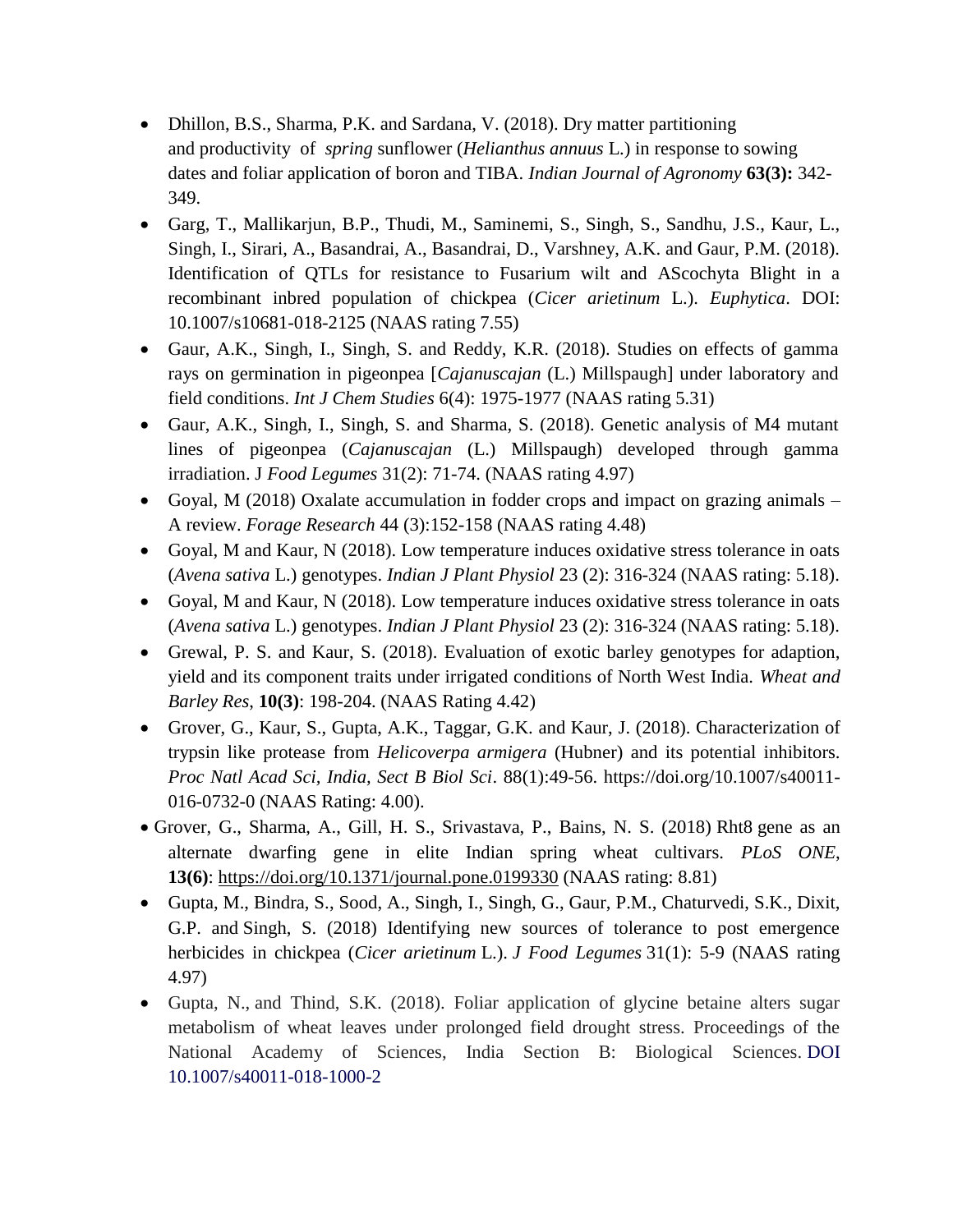- Johal, N., Kaur, J. and Singh, S. (2018). Phenophasic development of wild *Cicer* species in relation to agroclimatic indicesunder rainfed and irrigated conditions. *J Agromet* 20(4): 293-296. (NAAS rating 6.56)
- Kaul, A., Kaur, C. and Singh, G. (2018). Performance of kidney bean (*Phaseolus vulgaris* L.) under different sowing dates in sub-mountainous area of Punjab. *Legume Res* 41(5) : 745-749. (NAAS rating 6.23)
- Kaur A, Pandove G and Oberoi H K (2018) Appraisal of microbial inoculant on growth, yield and quality attributes of forage sorghum. *Forage Research* 44: 179-184 (NAAS Rating: 4.48)
- Kaur H, Goyal M and Singh DP 2018. Comparative evaluation of cowpea (*Vignaunguiculata* L.) genotypes for nutritional quality and antioxidant potential. *Range Management and Agroforestry*.39: 260-268. (NAAS rating- 6.39)
- Kaur H, Kaur J, Bala R, Sharma A, Pannu P P S, Chunejja P and Bains N S. (2018). Virulence and genetic diversity of *Puccinia striiformis* f. sp. In Punjab, India. Indian Phytopathology. Volume 70 (4): 418-425
- Kaur Rajvir, Rahul Kapoor, Yogesh Vikal and Kamalpreet Kaur (2018) Assessing genetic diversity in dual purpose oat (*Avena sativa* L.) cultivars based on morphological and quality traits. *Int. J. Curr. Microbiol. App. Sci. 7*(5): 1574-1586 (NAAS rating: 5.38)
- Kaur, A and Kumar, M. (2018). Economic returns, nutrients status and nitrogen uptake in maize (*Zea mays* L.) as influenced by planting methods and nitrogen levels. International Journal of Agricultural Sciences 15 (1): 91-97 (NAAS Rating 4.82)
- Kaur, A. and Kumar M. (2018). Growth crop phenology and PAR interception in *kharif* maize (*Zea mays* L.) as influenced by planting methods and nitrogen levels. Crop Research Journal **53** (5& 6): 215-220 (NAAS Rating 4.60)
- Kaur, D., Grewal, S.K., Kaur, J. and Singh, S. (2018). Differential organ specific protein profiling in chickpea cultivars under water deficit stress. *J Food Legumes* 31(1): 18-23. (NAAS rating 4.97)
- Kaur, J., Bala, R., Kaur, H., Pannu, P. P. S., Kumar, A. and Bhardwaj, S. C. (2018) Current status of wheat diseases in Punjab. *Agric Res J PAU*, **55(1)**: 113-116. (NAAS rating: 4.71)
- Kaur, J., Ram, H. and Dhaliwal, S. S. (2018) Green Seeker based nitrogen scheduling in wheat (*Triticum aestivum*) for higher nitrogen-use efficiency and productivity. *Ind J Agron*, **63 (4)**: 9-13. (NAAS Rating: 5.46)
- Kaur, L. and Sardana, V.(2018). Sowing dates and nitrogen scheduling influence growth and productivity of canola oilseed rape (*Brassica napus*) Indian Journal of Agronomy 63(2): 250-254.
- Kaur, L., Sardana, V. and Sharma, P. (2018). Effect of sowing dates and dose and time of nitrogen application on growth and productivity of canola oilseed rape (*Brassica napus*) Journal of Oilseeds Brassica 9(2): 1-9.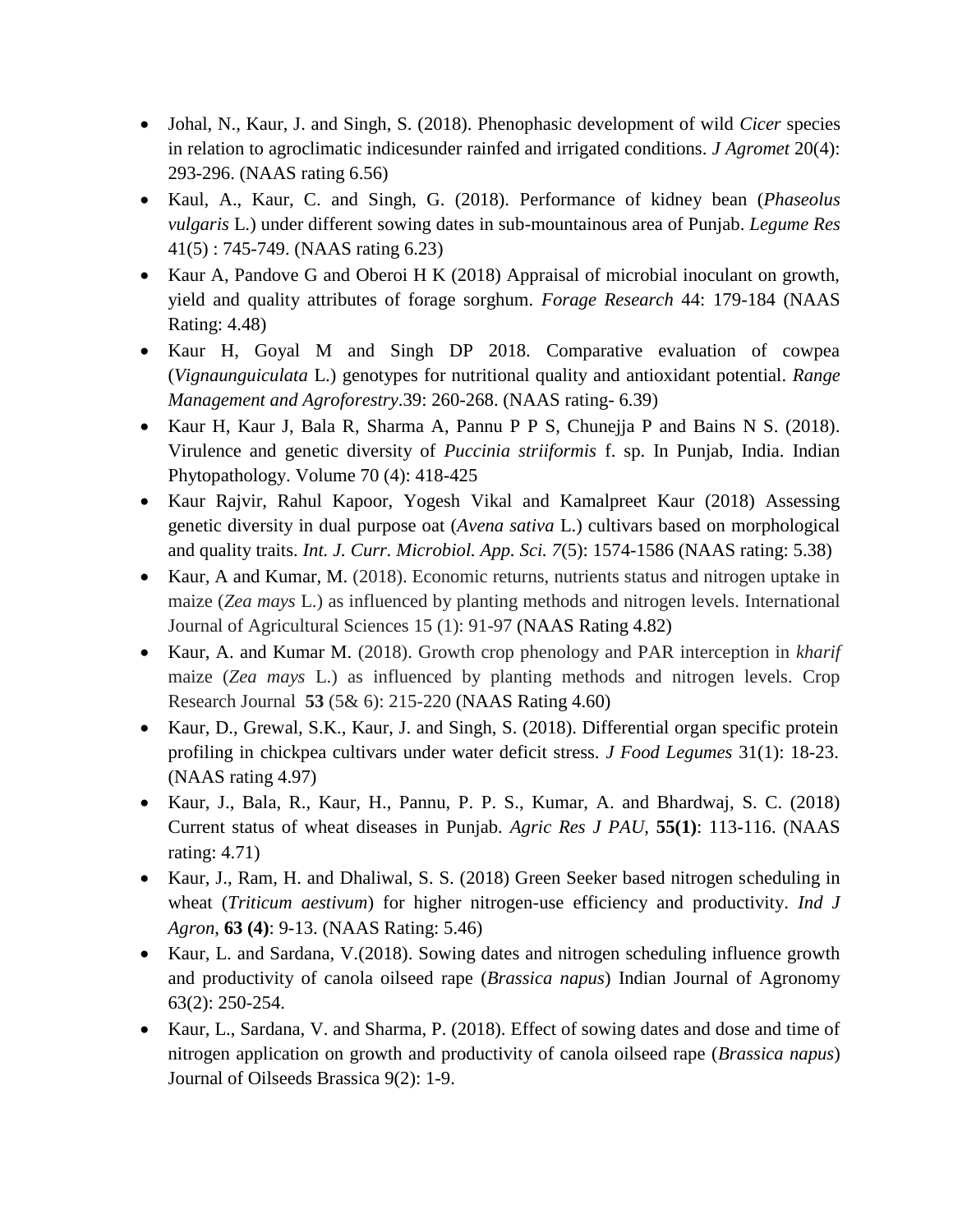- Kaur, N. and Goyal M. (2018). Phytohormones influence biochemical metabolites and quality traits of oats (*Avena sativa* L.) genotypes. *Agric Res J* 55: 224-229 (NAAS rating: 4.71)
- Kaur, R., Kaushal, S. and Sharma, P. (2018). Antimicrobial and antioxidant potential of pomegranate (*Punica granatum* L.) peel. *Int J Chem Studies* 6(5): 3441-3449 (NAAS rating 5.31)
- Kaur, R., Mavi, G.S., Sood, N., Malhotra, A., Kaur, H. and Sohu, V. S. (2018) Variation in Zinc, Iron and Quality parameters in wheat lines at different sowing locations. *Int J Pure & Appl. Biosci*, **6(2)**: 146-155 (NAAS Rating 4.74)
- Kaur, R., Shivay, Y.S., Singh, G., Virk, H.K., Sen, S. and Rajni. (2018). Increasing area under pulses and soil quality enhancement in pulse-based cropping systems – Retrospect and prospects. *Indian J Agril Sci* 88(1): 10-21. (NAAS rating 6.23)
- Kaur, R., Uppal, S.K. and Sharma, P. (2018). Phenolic acids from sugarcane bagasse lignin: qualitative and quantitative determination, isolation, derivatization, and biological activity evaluation. *Chem Nat Compd.* DOI: 10.1007/s10600-018-2600-z (NAAS rating 6.4)
- Kaur, R., Uppal, S.K. and Sharma, P. (2018). Production of xylooligosaccharides from sugarcane bagasse and evaluation of their prebiotic potency in vitro. *Waste and Biomass Valorization*. DOI: 10.1007/s12649-018-0266-1 (NAAS rating 7.34)
- KaurRajvir, Rahul Kapoor, YogeshVikal and KamalpreetKaur (2018) Assessing genetic diversity in dual purpose oat (*Avena sativa* L.) cultivars based on morphological and quality traits. *Int. J. Curr. Microbiol. App. Sci. 7*(5): 1574-1586 (NAAS rating: 5.38)
- Koulagi, R., Kaur, S., Bishnoi, S. P. and Kanwar, R. S. (2018) Identification of Resistance Sources to Cereal Cyst Nematode, Heterodera avenae Wollenweber in Barley (*Hordeum vulgare* L.) *Wheat and Barley Res*, **10(3**): 231-235. (NAAS Rating 4.42)
- Kumar K, Sarao PS, Bhatia D, Meelam K, Kaur A, Mangat GS, Brar DS, Singh K (2018) High-resolution genetic mapping of novel brown planthopper resistance locus, Bph34 in *Oryza sativa* X *Oryza nivara* (Sharma &Shastry) derived interspecific F<sub>2</sub> population. *Theoretical and Applied Genetics* 131:1163-1171
- Kumar R, Kumar P, Kaur Y, Chikkappa GK, Chaudhary D P, Goyal M, Tiwana U S.2018. Evaluation of maize hybrids for fodder and grain purposes *Range Management and Agroforestry*. 39: 182-90 (NAAS rating- 6.39)
- Kumar, D., Dogra, B., Dogra, R., Singh, I. and Manes, G.S. (2018). Optimization of operational parameters for mechanised harvesting of pigeonpea (*Cajanus cajan*) with combine harvester. *Legume Res* DOI: 10.18805/LR-3216:1-7. (NAAS rating: 6.12)
- Kumar, Kishor, Sarao Preetinder, Bhatia Dharminder, Neelam Kumari, Kaur Amanpreet, Mangat Gurjit Singh, Brar Darshan and Singh Kuldeep (2018). High-resolution genetic mapping of a novel brown planthopper resistance locus, *Bph34* in *Oryza sativa* L. X *Oryza nivara* (Sharma & Shastry) derived interspecific F<sub>2</sub> population. Theoretical and Applied Genetics. 131. 10.1007/s00122-018-3069-7. (NAAS rating: 10.13).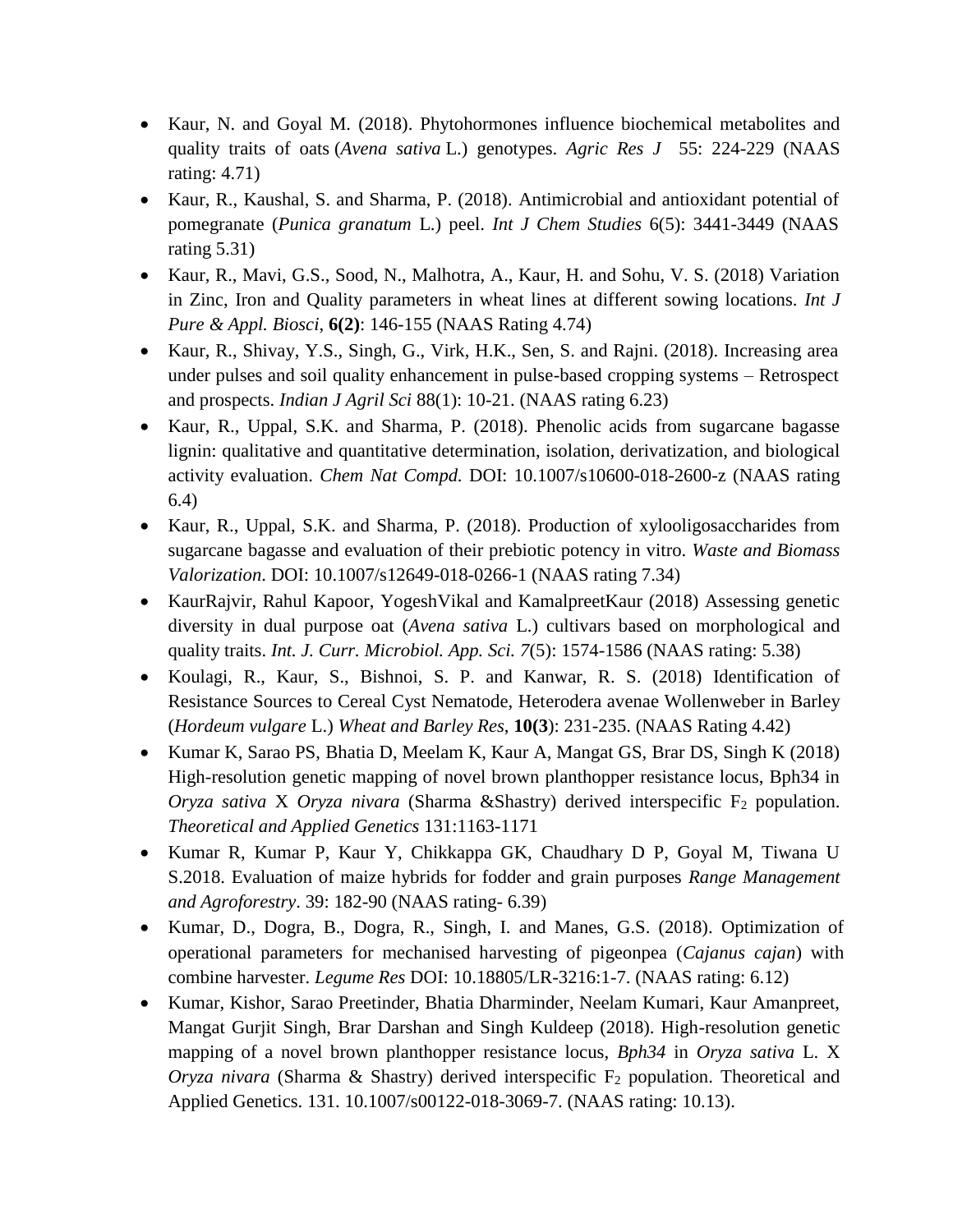- Kumari, S. and Khanna, V. (2018). Biological Management of vascular wilt of chickpea (C*icer arietinum* l.) incited by *Fusarium oxysporum f. sp. ciceris* by antagonistic rhizobacteria co-inoculated with native *Mesorhizobium. Int J Curr Microbiol App Sci* 7(1): 920-941<https://doi.org/10.20546/ijcmas.2018.701.112> .
- Kumari, S. and Khanna, V. (2018). Biological management of vascular wilt of chickpea (C*icer arietinum* l.) incited by *Fusarium oxysporum f. sp. ciceris* by antagonistic rhizobacteria co-inoculated with native *Mesorhizobium. Int J Curr Microbiol App Sci* 7 (1): 920-941 [https://doi.org/10.20546/ijcmas.2018.701.112.](https://doi.org/10.20546/ijcmas.2018.701.112) (NAAS rating 5.38)
- Kumari, S., Sehgal, A., Bhandari, K., Kumar, J., Kumar, S., Singh, S., Siddique, K.H.M. and Nayyar, H. (2018). Impact of heat stress during seed filling on seed quality and seed yield in lentil (*Lens culinaris* Medikus) genotypes. *J Science Food Agric.* doi: 10.1002/jsfa.9054 (NAAS rating: 8.38)
- Lekhi, P., Gill, R.K., Kumal, and Kaur, S. (2018). Identification of molecular marker linked to mungbean yellow mosaic virus resistance in *Vigna radiata* (L.) Wilczek. Electron *J Pl Breeding* 9(3): 839-845 (NAAS rating 4.97)
- Mahalle, R. M. and Taggar, G. K. (2018). Yield loss assessment and establishment of economic threshold level of *Maruca vitrata* in pigeonpea. *J Food Legumes* 31(1): 36-44 .
- Mahalle, R.M. and Taggar, G.K. (2018). Insecticides against *Maruca vitrata* (Fabricius) (Lepidoptera: Crambidae) on pigeonpea. *Pestic Res J* Vol. 30(2): 235-240. (NAAS Rating 5.90)
- Mahalle, R.M. and Taggar, G.K. (2018). Yield loss assessment and establishment of economic threshold level of *Maruca vitrata* in pigeonpea. *J Food Legumes* 31(1): 36-44. (NAAS Rating 4.97).
- Makkar M. K., Sharma Sunita and Kaur Harleen (2018). Evaluation of *Mentha arvensis* essential oil and its major constituents for fungitoxicity. *Journal of Food Science and Technology* **55(9):**3840–3844. (NAAS rating: 7.26).
- Mavi, G.S., Bazzar, S.K., Kaur, S., Sohu, V.S., Kumar, P., and Chhuneja, P. (2018) Marker assisted stacking of drought tolerance QTL and rust resistance genes in an elite Indian wheat genotype. *Indian J of Genet*, **78(1):**1-10 (NAAS Rating 6.32)
- Oberai, M. and Khanna, V. (2018). Rhizoremediation-Plant Microbe Interactions in the removal of pollutants *Int J Curr Microbiol App Sci* **7**(1): 2280-87 https://doi.org/10.20546/ijcmas.2018.701.276.
- Oberai, M. and Khanna, V. (2018). Rhizoremediation-Plant microbe interactions in the removal of pollutants. *Int J Curr Microbiol Appl Sci* 7(1): 2280-2287. (NAAS rating 5.38)
- Pal, R., Mahajan, G., Sardana, V., Sharma, N. and Chauhan, B. S. (2018). Grain quality of dry-seeded rice (*Oryza sativa* L.) in response to sowing dates and genotypes. International Journal of Plant Production. [https://doi.org/10.1007/s42106-018-0010-6](https://doi.org/10.1007/s42106-018-0010-6%20dated%20April%2030)  [dated April 30,](https://doi.org/10.1007/s42106-018-0010-6%20dated%20April%2030) 2018. (NAAS rating: 7.07).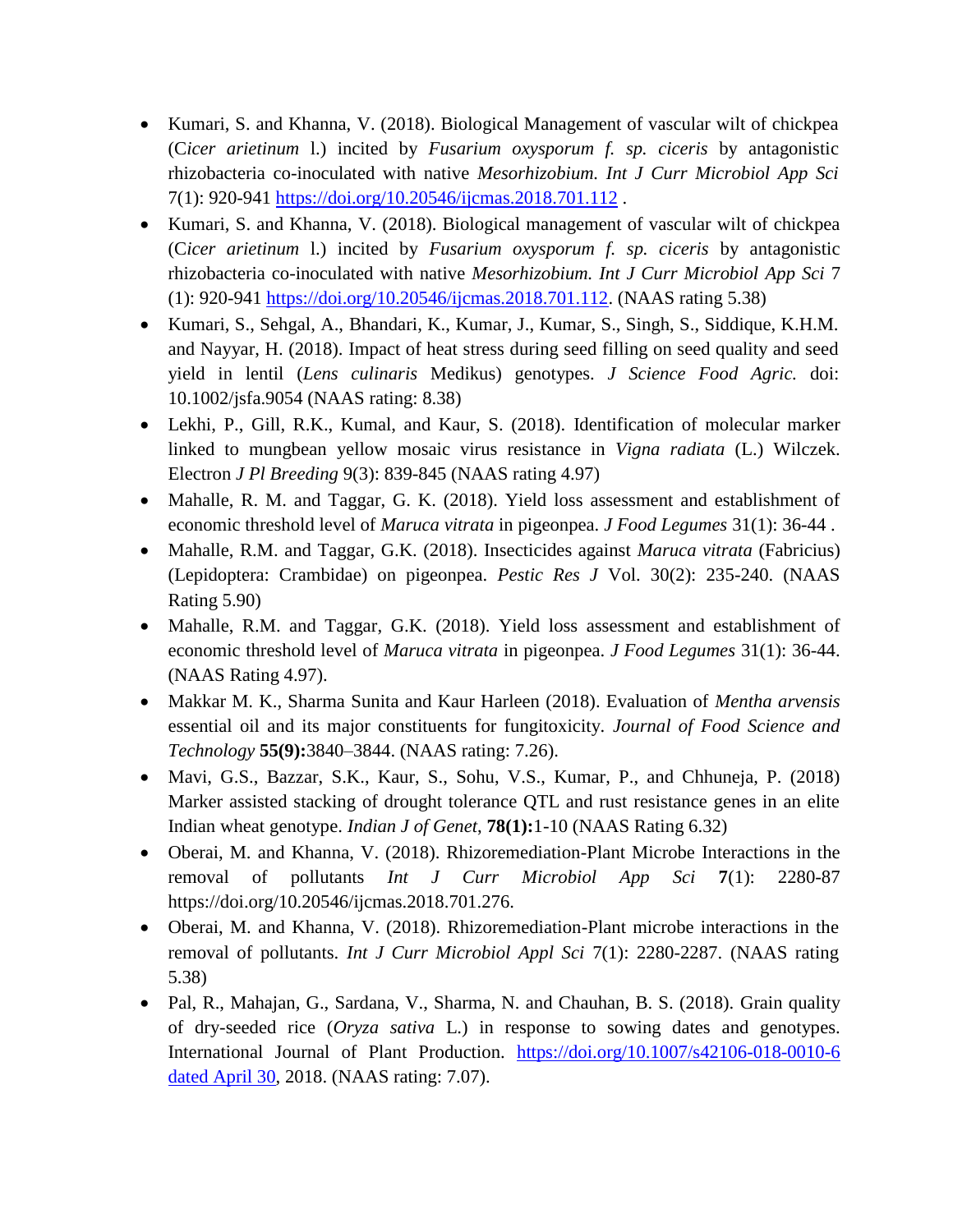- Palial, S., Kumar, S. and Sharma, S. 2018. Biochemical changes in the Br*assica juncea-fruticulosa* introgression lines after *Lipaphis erysimi* (Kaltenbach) infestation. *Phytoparasticia* (Springer Netherlands), **46**: 499-509. DOI: 10.1007/s12600-018-0686-2.
- Puyam, A., Pannu, P. P. S., Kaur, J., Sethi, S., Kaur, K. (2018) Understanding Bakanae: a major threat and an emerging disease of Basmati rice. *Indian Phytopath*, https:/[/doi.org/10.1007/s42360-018-0069-0](http://doi.org/10.1007/s42360-018-0069-0) (NAAS Rating: 5.98)
- R. Pal, G. Mahajan, V. Sardana, N. Sharma, B. S. Chauhan. (2018). Grain Quality of Dry Seeded Rice in Response to Sowing Dates and Genotypes. *International Journal of Plant Production* https://doi.org/10.1007/s42106-018-0010-6. Published online: 30 April, 2018. (NAAS rating: 7.07).
- Ram, H., Singh, G., Aggarwal, N. and Sekhon, H. S. (2018) Effect of sowing methods, nutrients and seed rate on mungbean (*Vigna radiata* (L.) Wilczek) growth, productivity and water-use efficiency. *Journal of Applied and Natural Sci*, 10: 190 – 195. (NAAS Rating: 4.21)
- Ram, H., Singh, G., Aggarwal, N. and Sekhon, H. S. (2018). Effect of sowing methods, nutrients and seed rate on mungbean (*Vigna radiata* (L.) Wilczek) growth, productivity and water-use efficiency. *Journal of Applied and Natural Science* 10(1): 190-195.
- Ram, H., Singh, G., Aggarwal, N. and Sekhon, H.S. (2018). Effect of sowing methods, nutrients and seed rate on mungbean (*Vigna radiata* (L.) Wilczek) growth, productivity and water-use efficiency. *J Appl Nat Sci* 10(1) : 190-195. (NAAS rating 4.84)
- Ramandeep, Dhillon, T.S., Dhall, R.K. and Gill, B.S. (2018). Effect of mutagen-ethyl methane sulphonate on yield increasing parameters of French bean (*Phaseolus vulgaris*  L.). *Genetika* 50(1): 199-207. (NAAS rating 6.39)
- Ramandeep, Dhillon, T.S., Dhall, R.K. and Gill, B.S. (2018). Genetic variability of yield and yield attributing traits in french bean (*Phaseolus vulgaris* L.). *Agric Res J* 55: 219-23. (NAAS rating 4.71)
- Rani, A., Kumar, V., Gill, B.S., Shukla, S., Rathi, P. and Singh, R.K. (2018). Mapping of Duplicate Dominant Genes for *Mungbean yellow mosic India virus* Resistance in Glycine soja. *Crop Science*. 58: 1566-1574. (NAAS rating 7.64)
- Routray, S. and Khanna, V. (2018). Characterization of rhizobacteria for multiple plant growth promoting traits from mung bean rhizosphere *Int.J.Curr.Microbiol.App.Sci* 7(1): 2264-69.<https://doi.org/10.20546/ijcmas.2018.701.274>
- Sahoo, P.,Brar, A.S. and Sharma, S. (2018). Effect of methods of irrigation and sulphur nutrition on seed yield, economic and bio-physical water productivity of two sunflower (*Helianthus annuus* L.) hybrids. Agricultural Water Management 206:158-164.
- Salh, P. K. and Kaur, H. (2018) Effect of aphid infestation on wheat quality. *Int J Agri Sci*, 10 **(23)**: 7620-7623 (NAAS Rating 4.20)
- Sandhu SK, Bhatia D and Brar AS, (2018) Molecular characterization of sugarcane genotypes for cold tolerance**.** *Agricultural Research Journal* 55:27-33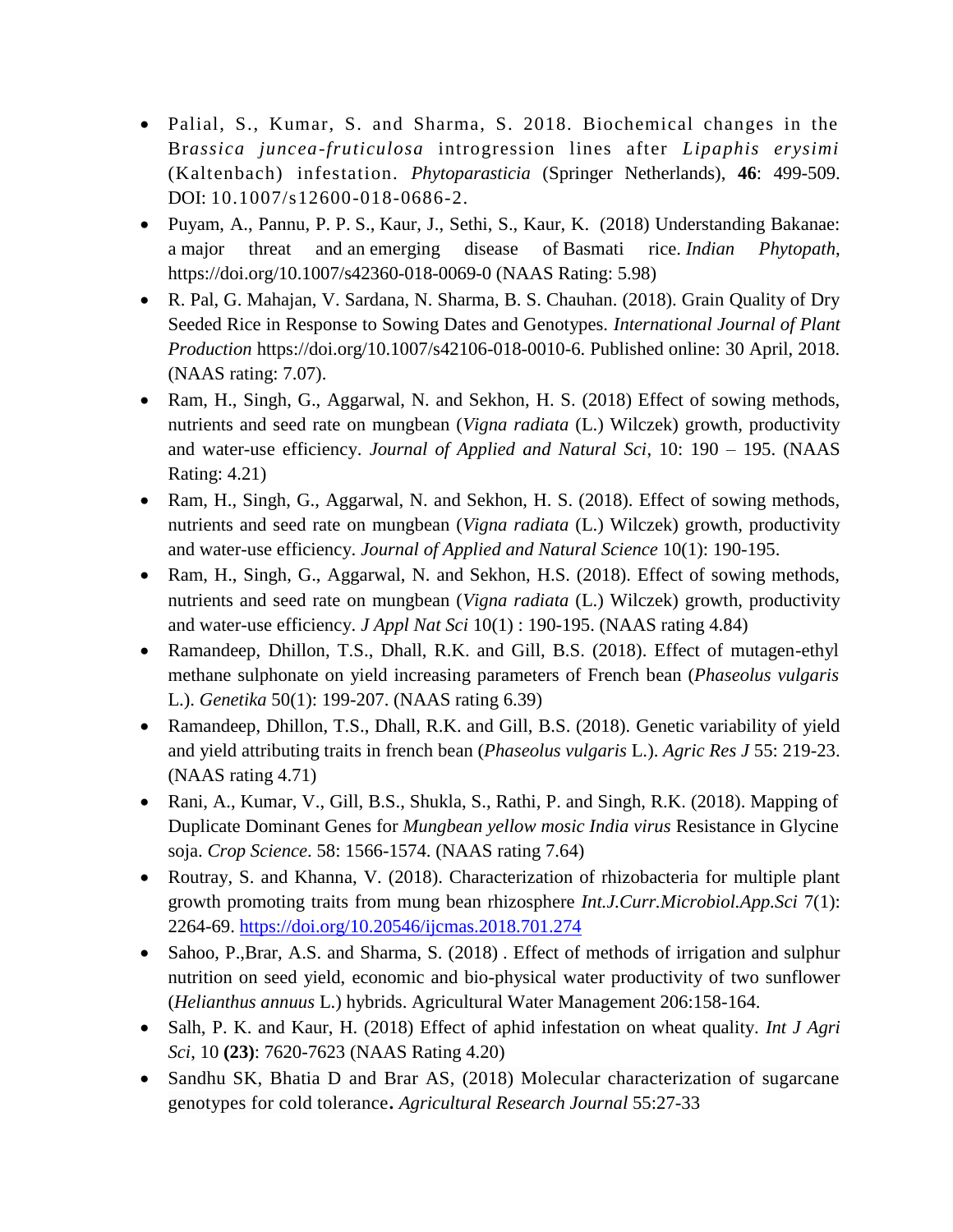- Sara Carpenter, Prashant Mishra, Chandrika Ghoshal, Prasanta Dash, Li Wang, Samriti Midha, Gouri Shankar Laha, Jagjeet Lore, Wichai Kositratana, Nagendra Singh, Kuldeep Singh, Prabhu Patil, Ricardo Oliva, Sujin Patarapuwadol, Adam Joseph Bogdanove, Rhitu Rai. (2018). A strain of an emerging Indian pathotype of *Xanthomonas oryzae* pv. oryzae defeats the rice bacterial blight resistance gene *xa13* without inducing a clade III *SWEET* gene and is nearly identical to a recent Thai isolate. *Frontiers in Microbiology,* https://doi.org/10.1101/384289 (NAAS rating: 10.08)
- Sen, R., Sharma, S., Kaur, G. and Banga, S. S. (2018). Near-infrared reflectance spectroscopy calibrations for assessment of oil, phenols, glucosinolates and fatty acid content in the intact seeds of oilseed Brassica species. Journal of the Science of Food and Agriculture. DOI10.1002/jsfa.8919.
- Sharma Pankaj, Sohu R S and PathakDharminder (2018) Elucidation of genetic divergence in upland cotton employing simple sequence repeat markers. *J Cotton Res. Dev.* 32 (1): 30-37
- Sharma, P., Singh, I. and Singh, S. (2018). Studies on genetic diversity and inheritance of fertility restoration in pigeonpea [*Cajanus cajan* (L) Millsp.] *J Food Legumes* 31: 135- 138 (NAAS: 4.97)
- Sharma, P., Singh, I., Singh, S. and Gupta, M. (2018). Identification of fertility restorer and maintainer lines of A<sup>2</sup> cytoplasm based *cms* lines in pigeonpea [*Cajanus cajan* (L) Millsp.] *Agric Res J* 55: 741-744 (NAAS: 4.71)
- Sharma, P., Singh, I., Sirari, A., Singh, S. and Khosla, G. (2018). Assessment of gentic diversity through molecular markers. *Legume Res*. (In Press). (NAAS rating 6.23)
- Sharma, P., Sohu, R.S. and Pathak, D. (2018) Elucidation of genetic divergence in upland cotton employing simple sequence repeat markers. *J. Cotton Res. Dev.*, **32**: 30-37.
- Sharma, S.R., Singh, S., Aggarwal, N., Kaur, J., Gill, R.K., Kushwah, A., Patil, S.B. and Kumar, S. (2018). Genetic variation for tolerance to post-emergence herbicide, imazethapyr in lentil (*Lens culinaris* Medik.). *Arch Agron Soil Sci* doi: 10.1080/03650340.2018.1463519. Link: https://doi.org/10.1080/03650340.2018.1463519.
- Sharma, S.R., Singh, S., Gill, R.K., Kumar, R. and Parihar, A.K. (2018). Selection of promising genotypes of lentil (*Lensculinaris*Medik.) by deciphering genetic diversity and trait association. *Legume Res* DOI: 10.18805/LR-4056 (NAAS rating 6.23)
- Sheoran, P., Sardana, V**.**, Chander , S., Kumar, A., Meena, M.D., Bali, A. and Sharma, P. (2018). Sulphur, boron and zinc nutrition to improve productivity, profitability and oil quality in sunflower (*Helianthus annuus*). *Indian Journal of Agricultural Sciences* **88(11):** 1746–54
- Sidhu, S. K., Kaur, J., Singh, S. and Singh, P. (2018). Phosphorus acquisition and utilization related variables of pigeonpea germplasm by correlation principle component and path analysis approaches. *Agric Res J 55(1): 52-57.*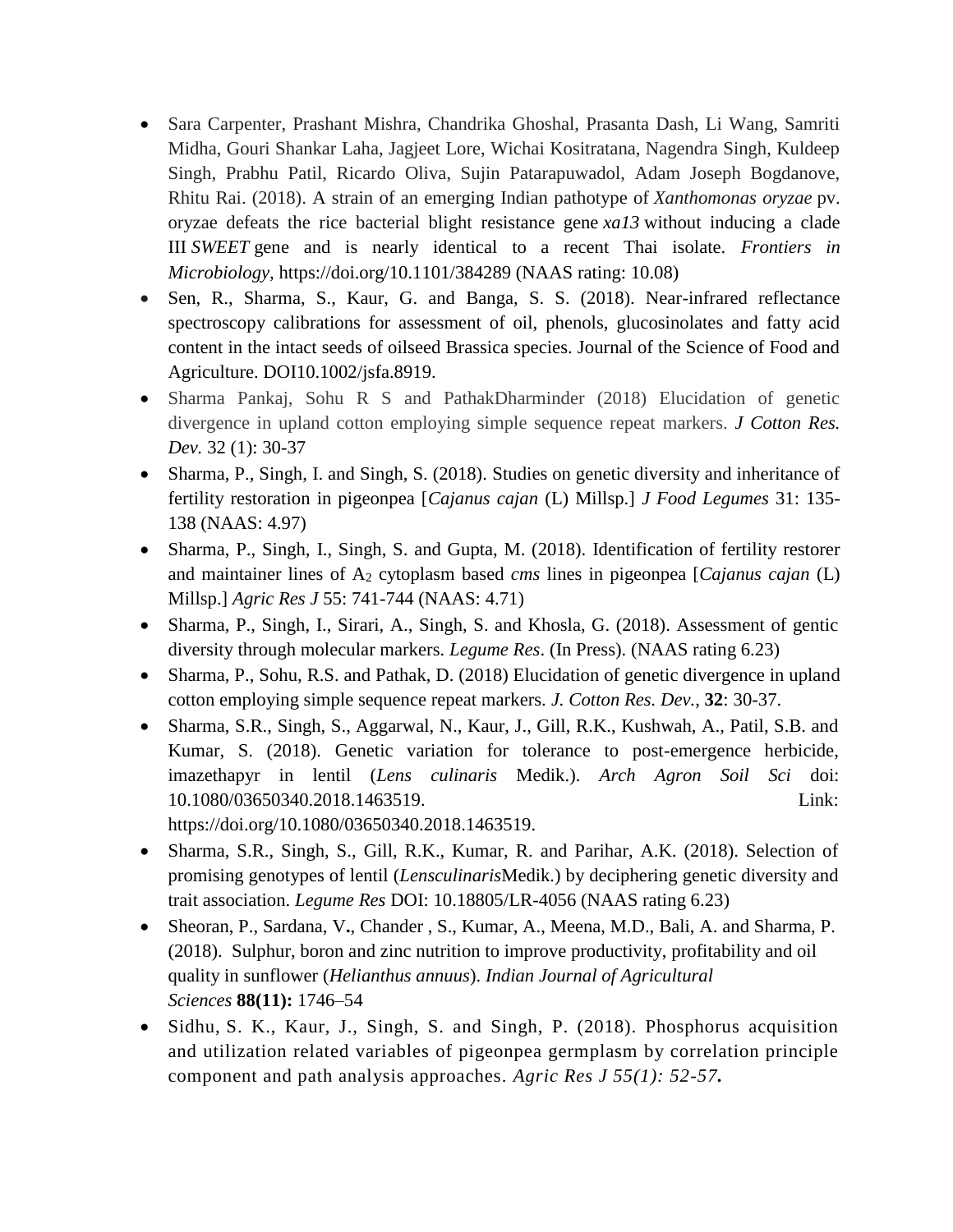- *Sidhu, S.K., Kaur, J., Singh, S.,* and Singh, P. (2018). Phosphorus acquisition and utilization related variables of pigeonpeagermplasm by correlation, principal component and path analysis approaches**.** *Agric Res J.* 55(1): 52-57. (NAAS rating 4.71)
- Sidhu, S.K., Kaur, J., Singh, S., Grewal, S.K. and Singh, M. (2018). Variation of morpho-physiological traits in geographically diverse pigeonpea *[Cajanus cajan (L.) Millsp]* germplasm under different phosphorus conditions. *J Plant Nutr* 41(10): 1321-1332. doi 10.1080/011904167.2018.1450423 (NAAS rating 6.51)
- Singh C, Srivastava P, Sharma A, Kumar P, Chhuneja P, Sohu V. S. and Bains N. S.. (2018). Stability analysis for grain yield and some quality traits in bread wheat (*Triticum aestivum* L.). *J. Appl Natural Sci.* 10 (1): 466 - 474
- Singh Davinder, Singh, Jayesh and Kalia, Anu (2018) Yield, nutrient availability and uptake in wheat (*Triticum aestivum*) as influenced by Azotobacter and nitrogen levels. *Indian J of Agron*, **63 (3):**109 – 113 (NAAS Rating 5.46)
- Singh Gurpreet, Sohu R S, BhardwajRuchikaAndRathorePankaj (2018) Variability and character association studies in multi-cut fodder sorghum. *J Hill Agric* 9(1): 30-34
- Singh K, Singh JS, Jindal S, Sidhu GS, Dhaliwal AK, Gill KS (2018) Structural and functional evolution of an auxin efflux carrier PIN1 and its functional characterization in common wheat. *Funct* Integr Genomics.<https://doi.org/10.1007/s10142-018-0625-9>
- Singh, B., Singh, K., Talwar, D., Jindal<sup>,</sup> S.K. and Sardana, V. (2018). Influence of biofertilizers on growth and yield attributing attributes in tomato. *International Journal of Current Microbiology and Applied Science 7(4)*: 3686-3694
- Singh, C., Srivastava, P., Sharma, A., Chhuneja, P., Sohu, V. S. and Bains, N. S. (2018) Effect of Gpc-B1 gene on grain protein content and productivity traits in a set of high yielding wheat lines. *Indian J. Genet*., **78(2)**: 211-216 (2018) DOI: 10.5958/0975- 6906.2018.00027.5 (NAAS rating: 6.32)
- Singh, G. and Virk, H.K. (2018) Effect of integrated weed management practices on weed growth and productivity of pigeonpea (*Cajanus cajan*). *Int J Biores Stress Manag* 9(3):445-450 **(**NAAS rating 4.65)
- Singh, G., Singh, I., Singh, S., Gupta, M. and Sharma, P. (2018). Evaluation of  $BC_1F_2$ and F3 populations derived through wide hybridization for yield and component traits in pigeonpea. *Agric Res J*. 55: 633-638 (NAAS Rating 4.71)
- Singh, G., Virk, H.K. and Khanna, V. (2018). Weed management in blackgram [Vigna] mungo (L.) Hepper] through sole and combined application of pre- and post-emergence herbicides. *J Crop Weed* 14(2): 162-167. (NAAS rating 5.28)
- Singh, G., Virk, H.K., Aggarwal, N., Gupta, R.K. and Khanna, V. (2018). Symbiotic parameters, growth, nutrient accumulation, productivity and profitability as influenced by integrated nutrient management in lentil (*Lens culinaris*). *Arch Agron Soil Sci* 65(3):411- 420, DOI: 10.1080/03650340.2018.1506102 (NAAS rating 8.14)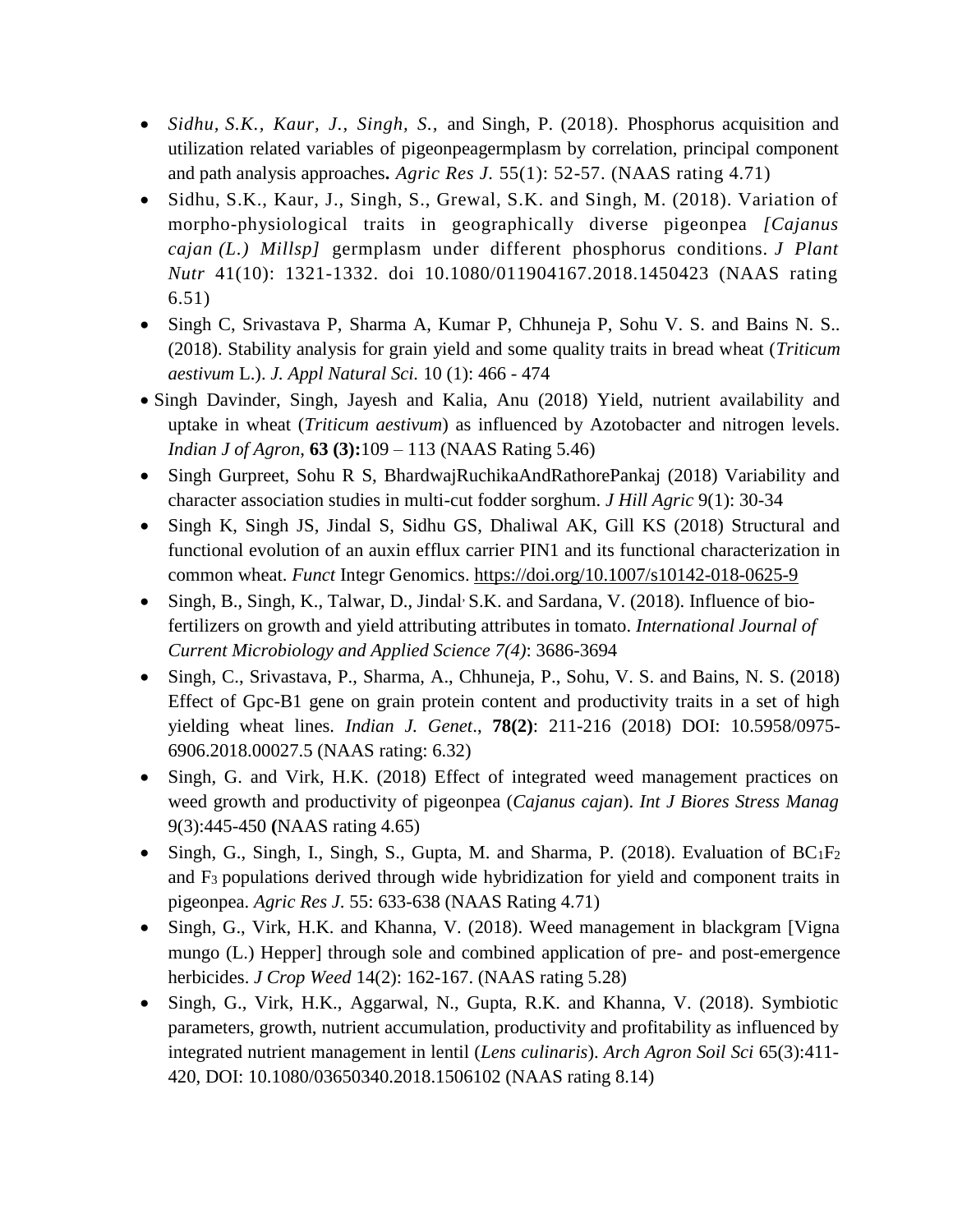- Singh, Kanwardeep., Saini, J. S., Jindal S., Sidhu, G. S., Dhaliwal,A. K, and Gill, K. S. (2018) Structural and functional evolution of an auxin efflux carrier PIN1 and its functional characterization in common wheat. *Funct Integr Genomics*., DOI 10.1007/s10142-018-0625-9 (NAAS rating 9.50)
- Singh, N. and Singh, G. (2018). Plant growth promoting rhizobacteria and *Rhizobium* combinations are the key to reduce dependence on phosphorus fertilizers in lentil – A review. *Agricultural Reviews* 39(1): 76-81.
- Singh, N. and Singh, G. (2018). Plant growth promoting rhizobacteria and *Rhizobium* combinations are the key to reduce dependence on phosphorus fertilizers in lentil  $- A$ review. *Agril Rev* 39(1) : 76-81. (NAAS rating 4.37)
- Singh, N., Singh, G., Aggarwal, N. and Khanna, V. (2018). Yield enhancement and phosphorus economy in lentil (*Lens culinaris* Medikus) with integrated use of phosphorus, *Rhizobium* and plant growth promoting rhizobacteria. *Journal of Plant Nutrition* 41(6) : 737-748.
- Singh, N., Singh, G., Aggarwal, N. and Khanna, V. (2018). Yield enhancement and phosphorus economy in lentil (*Lens culinaris* Medikus) with integrated use of phosphorus, *Rhizobium* and plant growth promoting rhizobacteria. *J Pl Nutr* 41(6): 737- 748. (NAAS rating 6.57)
- Singh, R. and Cheema, H.K. (2018). Effect of sunflower as a trap crop on gram pod borer, *Helicoverpa armigera* (Hubner) infecting chickpea under Punjab conditions. *J Insect Sci* 31(1-2): 70-73 (NAAS rating 4.72)
- Singh, R., Tiwana, U. S. and Goyal, M. (2018). Fodder productivity and quality of napierbajra hybrid (*Pennisetum purpureum × Pennisetum glaucum*) and summer fodder intercrops with different seed rates. *Forage Res*. 43: 299-303.
- Singh, R., Tiwana, U. S. and Goyal, M. (2018). Fodder productivity and quality of napier bajra hybrid (*Pennisetum purpureum × Pennisetum glaucum*) and summer fodder intercrops with different seed rates. *Forage Res*. 43: 299-303 (NAAS rating: 4.48).
- Singh, Z. and Singh, G. (2018). Role of *Rhizobium* in chickpea (*Cicer arietinum*) production – A review. *Agril Rev* 39(1): 31-39. (NAAS rating 4.37)
- Singla, P., Bhardwaj, R. D., Kaur, S., Kaur, J. (2018) Antioxidant potential of barley genotypes inoculated with five different pathotypes of *Puccinia striiformis* f. sp. hordei. *Physiol Mol Biol* Plant, https://doi.org/10.1007/s12298-018-0614-4 (NAAS 6.88)
- [Singla,](https://www.researchgate.net/profile/Prabhjot_Singla2?_sg=8jATSr6DolPHV09La9v4aCqw9SYmC3pX5F1OA5Jtt41JGOxVKDFEKbE6aqu0VvzsGVuxS0I.vmhlQP3SIe0dcGsviFs8M-Ty8KH3C8It8xrE9hNXtnT0Rjo1UTtPTE8vELFFqdj3xnjlGX6B9gEwg2bz2ZqhkQ) [P.](https://www.researchgate.net/profile/Prabhjot_Singla2?_sg=8jATSr6DolPHV09La9v4aCqw9SYmC3pX5F1OA5Jtt41JGOxVKDFEKbE6aqu0VvzsGVuxS0I.vmhlQP3SIe0dcGsviFs8M-Ty8KH3C8It8xrE9hNXtnT0Rjo1UTtPTE8vELFFqdj3xnjlGX6B9gEwg2bz2ZqhkQ) , Devi, [R.,](https://www.researchgate.net/profile/Rachana_Devi?_sg=8jATSr6DolPHV09La9v4aCqw9SYmC3pX5F1OA5Jtt41JGOxVKDFEKbE6aqu0VvzsGVuxS0I.vmhlQP3SIe0dcGsviFs8M-Ty8KH3C8It8xrE9hNXtnT0Rjo1UTtPTE8vELFFqdj3xnjlGX6B9gEwg2bz2ZqhkQ) [Kaur,](https://www.researchgate.net/scientific-contributions/2148962440_Simarjit_Kaur?_sg=8jATSr6DolPHV09La9v4aCqw9SYmC3pX5F1OA5Jtt41JGOxVKDFEKbE6aqu0VvzsGVuxS0I.vmhlQP3SIe0dcGsviFs8M-Ty8KH3C8It8xrE9hNXtnT0Rjo1UTtPTE8vELFFqdj3xnjlGX6B9gEwg2bz2ZqhkQ) S., Kaur, J. (2018) Antioxidant potential of barley genotypes inoculated with five different pathotypes of *Puccinia striiformis* f. sp. hordei. *Physiology and Molecular Biology of Plants,* **25**(Special Issue 1) https://doi.org/ 10.1007/s12298- 018-0614-4 (NAAS Rating: 7.15)
- Sonder, K., Singh, V. K., Singh, S., Shokat, S., Arif, M. A. R., Laghari, K. A., Srivastava, P., Bhavani, S, Kumar, S., Pal, D., Jaiswal. J. P., Kumar, U., Chaudhary, H. K., Crossa, J., Payne, T. S., Imtiaz, M., Sohu, V. S., Singh, G. P., Bains, N.S., Hall, A. and Pixley, K. V. (2018) Harnessing genetic potential of wheat germplasm banks through impact-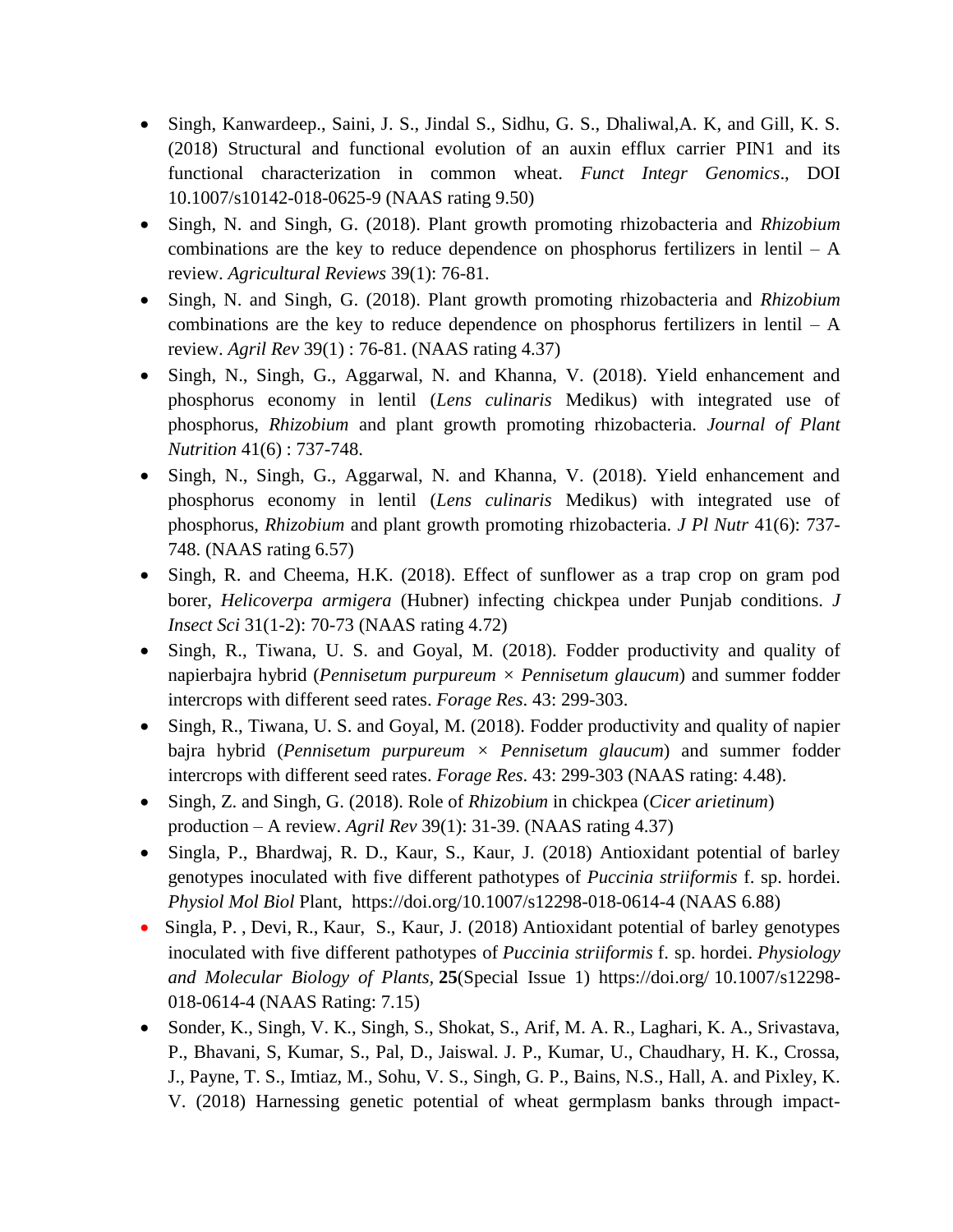oriented-prebreeding for future food and nutritional security. *Scientific Reports Nature*, **8**:12527, DOI:10.1038/s41598-018-30667-4 (NAAS Rating: 11.58)

- Sukhdeep Singh, Renu Khanna, P.S. Sarao, Navjot Sidhu and Rupinder Kaur (2018) New sources of resistance against brown planthopper (BPH) *Nilaparvata lugens* (Stal*.). Indian Journal of Entomology* 80: 1626-1629 (NAAS 5.89)
- Taggar, G.K., Singh, R., Cheema, H.K., Kumar, S., Singh, G. and Kaur, J. (2018). Management of pod sucking bug, *Clavigralla gibbosa* (Spinola), an emerging insect pest of early pigeonpea. *J Insect Sci* 31 (1-2): 89-94. (NAAS Rating: 4.72)
- Tosh Garg, B P Mallikarjuna, M Thudi, Srinivasan Samineni, Sarvjeet Singh, J S Sandhu, Livinder Kaur, Inderjit Singh, Asmita Sirari, A K Basandrai, D Basandrai, R K Varshney and Pooran M. Gaur (2018) Identification of QTLs for resistance to Fusarium wilt and Ascochyta blight in a recombinant inbred population of chickpea (*Cicer arietinum* L.) Euphytica (2018) 214: 45. [https://doi.org/10.1007/s10681-018-](https://doi.org/10.1007/s10681-018-2125-3) [2125-3.](https://doi.org/10.1007/s10681-018-2125-3)
- Trethowan R, Chatrath R, Tiwari R , Kumar S , Saharan M.S., Bains NS, Sohu V.S., Srivastava P, SharmaA , Nitish De , Prakashe S, Singh G.P., Sharma Indu, Eagles H, Diffey S , Bansal U , Bariana H. (2018). An analysis of wheat yield and adaptation in India. Field Crops Res. 219: 192–213.
- Trethowan, R., Chatrath, R., Tiwari, R., Kumar, S., Saharan, M.S., Bains, N. S. Sohu, V.S., Srivastava, P., Sharma, A., De, N., Prakashe, S., Singh, G.P., Sharma, I., Eagles, H., Diffey, S., Bansal, U., Bariana, H. (2018) An analysis of wheat yield and adaptation in India. *Field Crops Res*, **219**: 192–213 (NAAS rating: 9.05)
- Vibha, U D, Kaur J and Kaur M (2018) Antifungal activity of dihydropyrimidinones synthesized by using magnesium ferrite nanoparticles as catalyst. *Agric Res J* 55 (2): 313-317.
- Vikrant Tyagi**,** S K Dhillon and Prashant Kaushik (2018) Stability analysis of some novel cytoplasmic male sterile sources of sunflower and their hybrids Helia, 41(69):153- 200 (NAAS: 6.8)
- Vikrant Tyagi, Satwinder Kaur Dhillon **(**2018) Performance and water use efficiency of wild cytoplasmic sources in sunflower. *Helia*  $41(68)$ : 129-140 (NAAS: 6.8)
- Vikrant Tyagi, Satwinder Kaur Dhillon, Prashant Kaushik, and Gurpreet Kaur (2018) Characterization for drought tolerance and physiological efficiency in novel cytoplasmic male sterile sources of sunflower (*Helianthus annuus* L.) *Agronomy* 8, 232; doi:10.3390/
- Virk, H. K., Singh, G., Manes, G. S. (2018). Growth, symbiosis, productivity, and profitability of soybean at varying planting methods and nitrogen levels. *Journal of Plant Nutrition* 41 **(**9):1184-1196. DOI: 10.1080/01904167.2018.1434542.
- Virk, H.K., Singh, G. and Manes, G.S. (2018). Growth, symbiosis, productivity, and profitability of soybean at varying planting methods and nitrogen levels. *J Pl Nutr* 41(9) : 1184-1196. (NAAS rating 6.57)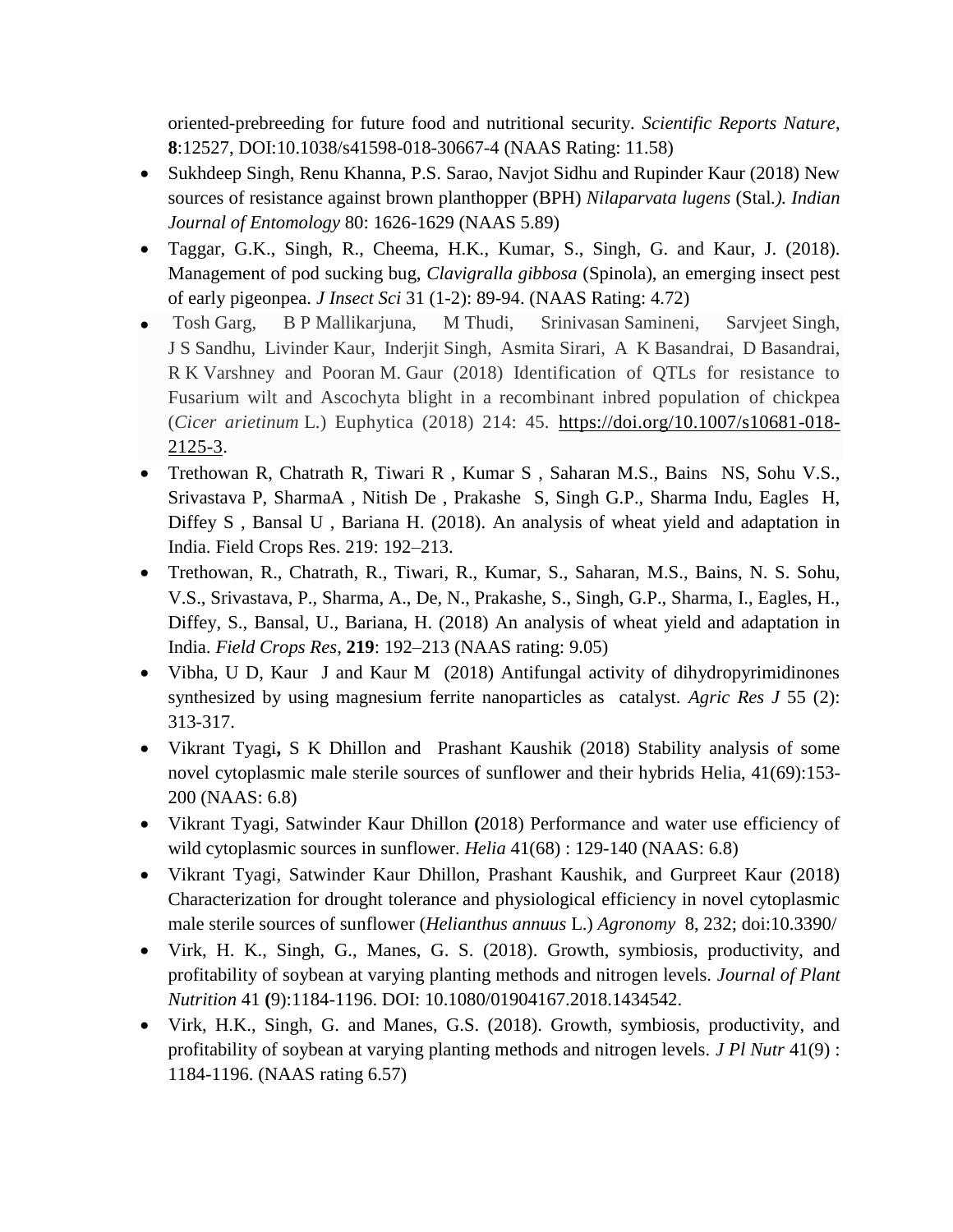- Virk, H.K., Singh, G. and Sharma, P. (2018) Efficacy of post-emergence herbicides for weed control in soybean. *Indian J Weed Sci* 50(2): 182–185. (NAAS rating 5.17)
- Virk, H.K., Singh, G. and Sharma, P. (2018). Symbiotic parameters, growth, nutrient uptake as influenced by biofertilizers under conservation agriculture practices. *Proc Nat Acad Sci, India, Sec B, Biol Sci* 88(4) : 1453-1461. (NAAS rating 4.00)
- Virk, H.K., Singh, G., Aggarwal, N., Khanna, V. and Gill, K.K. (2018). Growth environment effect on phenology, agroclimatic indices, symbiotic parameters and yield of *kharif* mungbean [*Vigna radiata* (L.) Wilczek] genotypes. *J Food Legumes* 31(4): 205- 208 (NAAS rating 4.97)
- War, A. R., Taggar, G. K., Hussain, B., Taggar, M. S., Nair, R. M. and Sharma, H. C. (2018). Plant defence against herbivory and insect adaptations. *AOB PLANTS*  10:ply037;doi:10.1093/aobpla/ply037.
- War, A.R., Taggar, G.K., Hussain, B., Taggar, M.S., Nair, R.M. and Sharma, H.C. (2018). Plant defence against herbivory and insect adaptations. *AoB PLANTS* 10: ply037; doi: 10.1093/aobpla/ply037 (NAAS Rating 8.24)
- Wubneh, W.R. and Taggar, G.K. (2018). Pigeonpea genotypes affect the growth, food utilization and nutritional indices of spotted pod borer, *Maruca vitrata* Fabricius (Lepidoptera: Crambidae). *J Entomol Res* 42(3): 325-32. (NAAS Rating 5.05)
- Yadav, R., Prasad, L., Nanjundan, J., Tewari, A. K., Singh, P., Sandhu, P. S., Pant, U., Avtar, R., Radhamani, J., Kumar, S., Rao, M. and Rana, J.C. (2018). Identification and evaluation of Indian mustard genotypes for white rust resistance and agronomic performance. Indian J. Genet. 78(1): 81-89.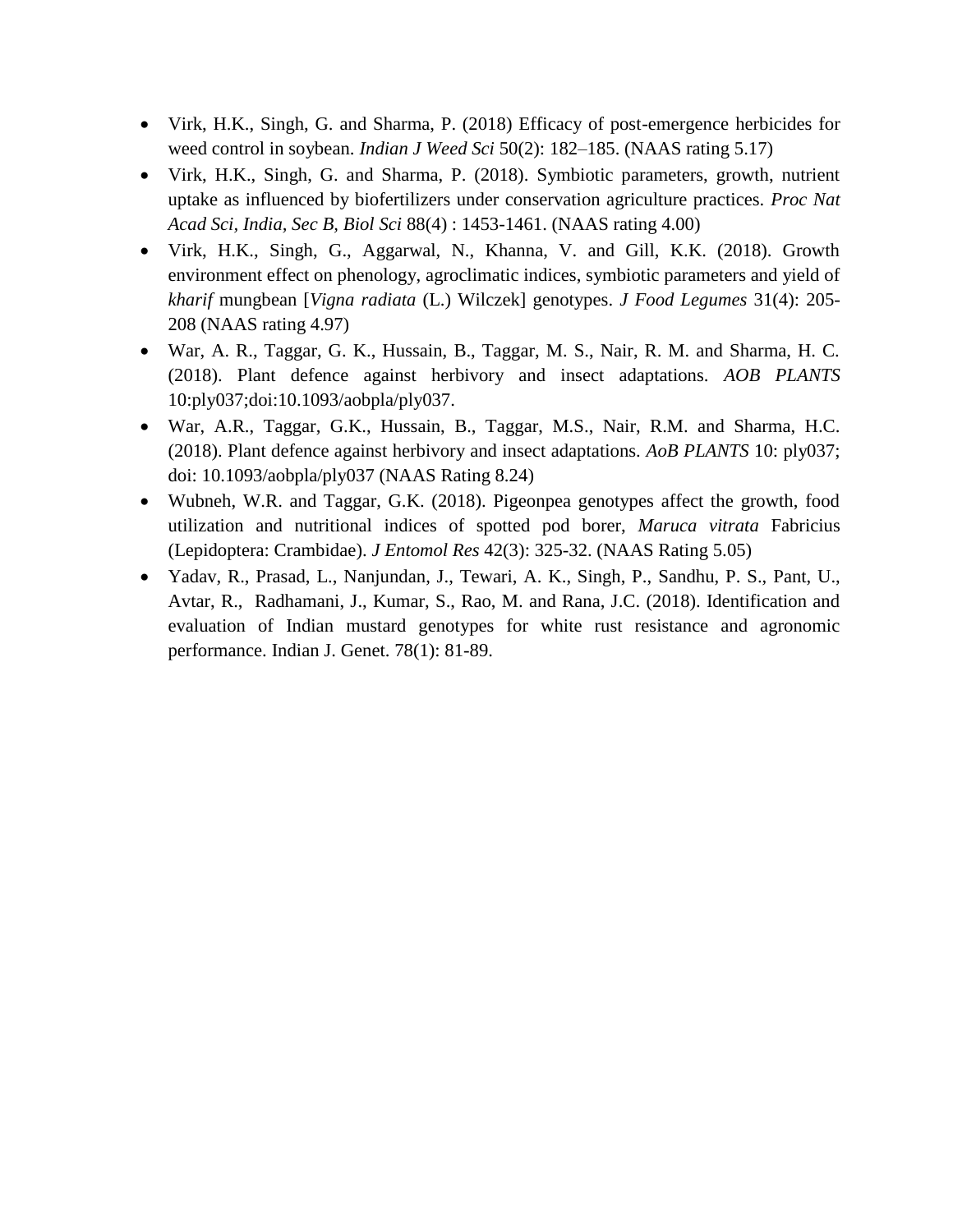#### **Year 2019**

- Atri Ashlesha and Harpreet Singh (2019). Influence of weather variables on the development of pearl millet downy mildew. *Journal of Agromet.* 21 (1): 76-79. (NAAS rating: 6.56)
- Atri A, Singh N and Oberoi H K (2019) Influence of seed priming on the development of pearl millet downy mildew (*Sclerospora graminicola*). *Indian Phytopathology* doi.org?10.1007/s42360-019-00129-6. NAAS Rating: 5.90
- Atri A, Oberoi H K and Kumar P (2019) Rhizosphere Trichoderma isolates as potential biocontrol agent for southern leaf blight pathogen (*Bipolaris maydis*) in fodder maize. *Proceedings of the Indian National Science Academy* NAAS Rating: 5.89
- Ahuja R, Sidhu A, and Bala **A** (2019) Synthesis and evaluation of iron (ii) sulfide aqua nanoparticles (FeS-NPs) against Fusarium *verticillioides* causing sheath rot and seed discoloration of rice. *European Journal of Plant Pathology* (2019) Doi[.10.1007/s10658-](http://dx.doi.org/10.1007/s10658-019-01758-3) [019-01758-3](http://dx.doi.org/10.1007/s10658-019-01758-3)
- Chhabra, D. and Sharma, P. (2019). Tapping of root non-rhizobial endophytic bacteria from chickpea plant tissues for multifunctional traits. *Int J Curr Microbiol Appl Sci* 8(2): 3350-3362. (NAAS rating 5.38)
- Chhabra, D. and Sharma, P. (2019). Non-rhizobial endophytic bacteria from chickpea (*Cicer arietinum* L.) tissues and their antagonistic traits. *J Appl Nat Sci* 11(2): 346-351. (NAAS rating 4.84)
- Dhkal M, Hunjan M.S, Kaur H. and Pannu P.P.S. (2019) Characterization of *Acidovorax avenae* subsp. *avenae* causing bacterial leaf streak of maize in Punjab state of India. Journal of Plant Pathology 101: 71-79 (https://doi.org/10.1007/s42161-018- 0138-3). (NAAS rating: 7.27).
- Dhaliwal, S. S., Ram, H., Shukla, A. K. and Mavi, G. S. (2019) Zinc biofortification of bread wheat, triticale, and durum wheat cultivars by foliar zinc fertilization. *J of Plt Nutr*, **42**:813-822. (NAAS Rating: (6.57)
- Greenlon, Alex., Chang P.L., Damtew, Z.M., Muleta, A., Carrasquilla-Garcia, N., Kim, D., Nguyen, H.P., Suryawanshi, V., Krieg, C.P., Yadav, S.K., Patel, J.S., Mukherjee, A., Udupa, S., Benjelloun, I., Thami-Alami, I., Yasin, M., Patil, B., Singh, S., Sarma, B.K., EJB von Wettberg, Kahraman, A., Bukun, B., Assefa, F., Tesfaye, K., Fikre, A. and Cook, D.R. (2019). Global-level population genomics reveals differential effects of geography and phylogeny on horizontal gene transfer in soil bacteria. *PNAS* doi: 10. 1073/pnas.1900056116 (NAAS rating 15.50)
- Gupta, S., Akhatar, J., KAur, P., Sharma, A., Sharma, P., Mittal, M., Bharti, B. and Banga, S.S. (2019). Genetic analyses of nitrogen assimilation enzymes in *Brassica juncea* (L.) Czern & Coss. Mol Biol Rep.<https://doi.org/10.1007/s11033-019-04878-5>
- Grover, G., Sharma, A., Srivastava, P., Kaur J and Bains N. S. (2019) Genetic analysis of stripe rust resistance in a set of European winter wheat genotypes. *Euphytica*, **215**: 57 <https://doi.org/10.1007/s10681-019-2380-y> (NAAS Rating: 7.55)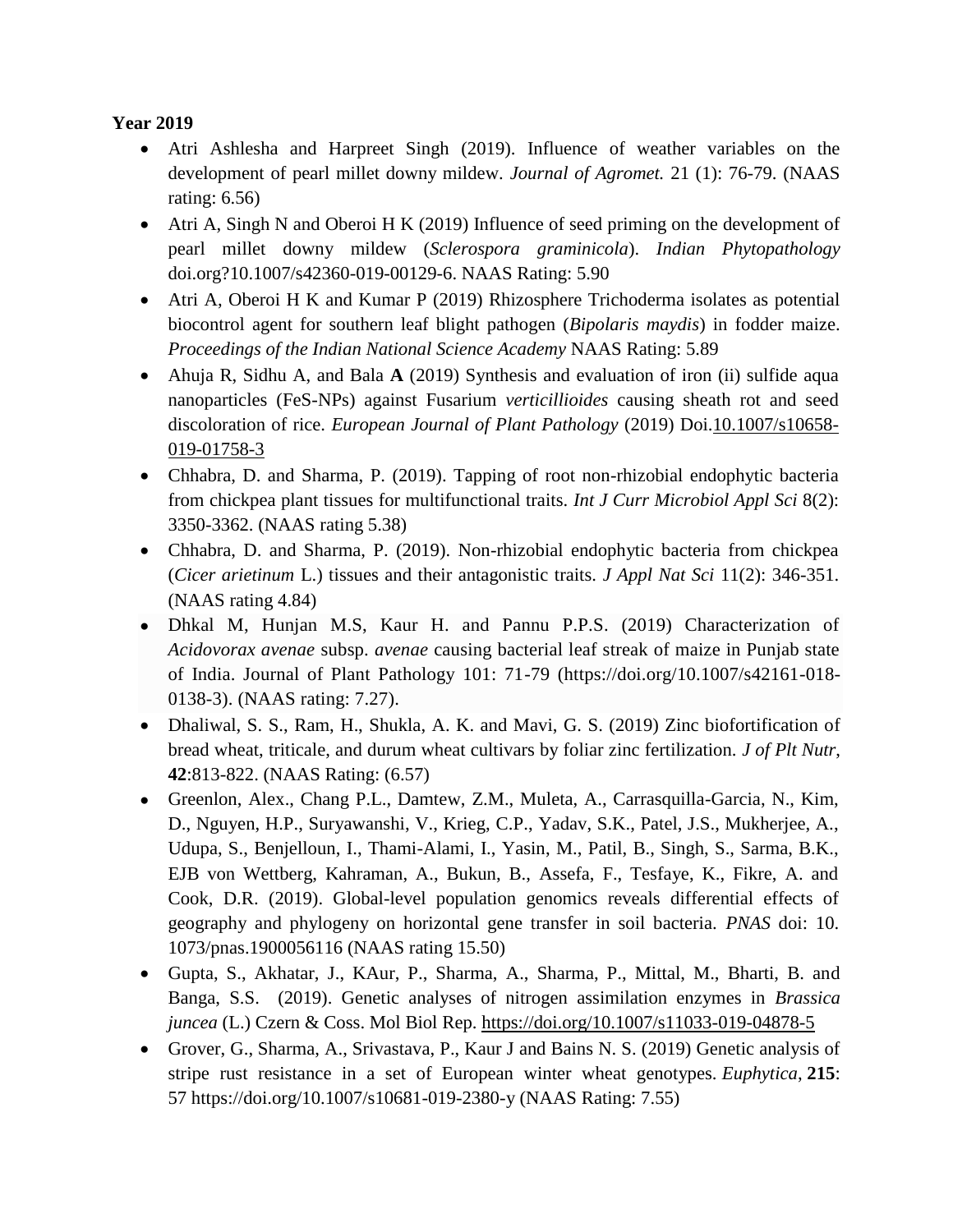- Kaur, H., Gill, R.S. and Kaur, R. (2019). Co-relation between biophysical seed characteristics of ricebean, *Vigna umbellata* and the development of *Callosobruchus maculatus* (Coleoptera: Chrysomeliadae: Bruchinae). *J Stored Prod Res* 83: 9-13 (NAAS rating 7.83)
- Kaur, K.V., Grewal, S.K., Gill, P.S. and Singh, S. (2019). Comparison of cultivated and wild chickpea genotypes for nutritional quality and antioxidant potential. *J Food Sci Technol* 56(4): 1864-1876. doi.org/10.1007/s13197-019-03646-4. (NAAS rating 7.80)
- Kumawat, K.C., Sharma, P., Sirari, A. and Jakhar, K.S. (2019). Synergism of *Pseudomonas aeruginosa* (LSE-2) nodule endophyte with Bradyrhizobium sp. (LSBR-3) for improving plant growth, nutrient acquisition and soil health in soybean. *World J Microbiol Biotechnol.* 35: 1-17 (NAAS rating 8.10)
- Kumawat, K.C., Sharma, P., Sirari, A., Singh, I., Gill, B.S., Singh, U. and Saharan, K. (2019). Synergism of *Pseudomonas aeruginosa* (LSE-2) nodule endophyte with *Bradyrhizobium* sp. (LSBR-3) for improving plant growth, nutrient acquisition and soil health in soybean. *World J Microbiol Biotechnol*. [https://doi.org/10.1007/s11274-019-](https://doi.org/10.1007/s11274-019-2622-0) [2622-0.](https://doi.org/10.1007/s11274-019-2622-0) (NAAS rating 8.10)
- Kaur Sukhdeep, Rachana D. Bhardwaj, Rahul Kapoor, Satvir Kaur Grewal (2019)
- Biochemical characterization of oat (*Avena sativa* L.) genotypes with high nutritional potential. *LWT - Food Sci. and Tech.*110: 32-39. (NAAS rating: 9.13)
- Kaur Arshpreet, Rahul Kapoor, YogeshVikal, AnuKalia (2019) Production of Interspecific Hybrids between Pearl Millet [*Pennisetumglaucum* (L.) R. Br.] × Napier Grass [*Pennisetum purpureum* (K.) Schum] and their Characterization. *Int. J. Curr. Microbiol. App.Sci.* 8(4): 1308-1313. (NAAS rating: 5.38)
- Kaur H and Goyal M (2019) Salicylic acid priming enhances low temperature stress tolerance in Egyptian clover (*Trifolium alexandrinum* L.) by influencing antioxidant system. *Indian Journal of Experimental Biology* (NAAS rating-7.48) (accepted)
- Kaur Maninder and Satpal (2019) Yield and economics of single cut sorghum genotypes as influenced by different fertilizer levels. *Int J Agric Sciences* 11(5): 7971-7973
- Kaur, A., Bedi, S. and Kumar, M. (2019). Physiological basis of nitrogen use efficiency at variable rates of applied nitrogen in maize (*Zea mays* L.). Agricultural Research Journal 56 (1):40-48 (NAAS Rating 4.71)
- Kumar, M. and Chawla J. S. (2019). Comparative study on weed control efficacy of different pre-and post-emergence herbicides in Kharif maize. Indian Journal of Weed Science 51(1): 32–35 (NAAS Rating 5.17)
- Kaur, C., Ram, H and Mavi, G. S. (2019) Performance of marker assisted back cross bread wheat (*Triticum aestivum* L.) varieties in relation to sowing environment. *J of Crop & Weed*, **15**: 73-77. (NAAS Rating: 5.28)
- Kaur, H., Sardana, V., Sharma, P. and Kaur, G. (2019). Effect of crop geometry and nitrogen on nitrogen uptake, protein yield, oil yield and oil quality of determinate and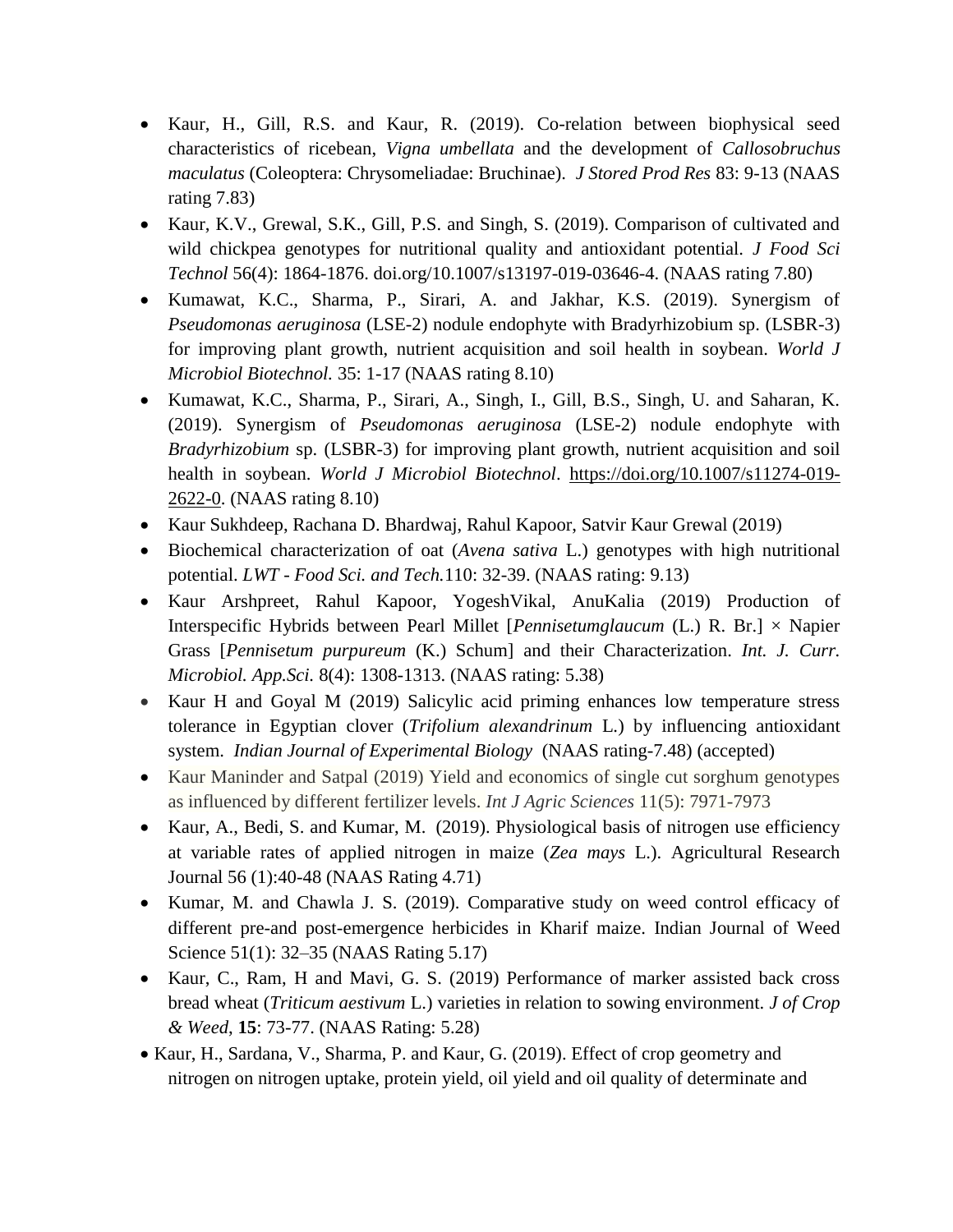short statured genotypes of Ethiopian mustard *(Brassica carinata* A. Brau*n)*. *Indian Journal of Agronomy* (in press).

- Priya, M., Sharma, L., Singh, I., Bains, T.S., Siddique, K.H.M., Bindumadhava H, Nair R M, Nayyar Harsh (2019) Securing reproductive function in mungbean grown under high temperature environment with exogenous application of proline. *Plant Physiol Biochem*  140: 136–150. (NAAS rating: 8.72)
- Oberoi H K and Kaur M (2019) Agronomy- A key to influence fodder toxic substances-A review. *Forage Research*44: 224-229. NAAS Rating: 4.48
- Ramesh, S.V., Shivakumar, M., Ramteke, R., Bhatia, V.S., Chouhan, B.S., Goyal, S., Singh, A., Praveen, S., Gill, B.S., and Chand, S. (2019). Quantification of a legume begomovirus to evaluate soybean genotypes for resistance to yellow mosaic disease. *J Virol Meth* 268: 24–31. (NAAS rating 4.76)
- Sachdeva, S., Bharadwaj, C., Singh, S., Roorkiwal, M., Sharma, V., Singh, A. and Varshney, R. (2019). Yield plasticity and molecular diversity analysis in chickpea (*Cicer arietinum*). *Indian J Agril Sci* 89(5): 834-841. (NAAS rating 6.23)
- Sharma, P., Singh, I., Sirari, A., Khosla, G., Singh, G., Ludhar, N.K. and Singh, S. (2019). Inheritance and molecular mapping of restorer-of-fertility  $(Rf)$  gene in A<sub>2</sub> hybrid system in pigeonpea [*Cajanuscajan* (L) Millsp.]. *Plant Breed* (Accepted). (NAAS rating 7.39)
- Singh, G., Virk, H.K., Aggarwal, N., Gupta, R.K. and Khanna, V. (2019). Symbiotic parameters, growth, nutrient accumulation, productivity and profitability as influenced by integrated nutrient management in lentil (*Lens culinaris*). *Arch Agron Soil Sci* 65(3) : 411-420. (NAAS rating 8.25)
- Singh, S., Bawa S.S., Singh, S., Sharma, S.C., Sheoran, P., Sardana, V., Salaria, A. (2019). Long term tillage and nitrogen management for improving productivity and profitability of a rainfed maize-wheat system in north western Himalaya. *Journal of Environmental Biology,* 40: 36-44.
- Sharma S, Khushwinder Singh Brar, Surinder K. Sandhu (2019) Profiling of groundnut (*Arachis hypogaea* L.) genotypes for seed quality traits. *Indian Journal of Plant Genetic Resources*, 32(1):72-79.
- Sharma S, Kumari N, Rai PK (2019) Biochemical characterization and correlations in *Brassica juncea* genotypes. International Journal of Current Microbiology and Applied Sciences, 8(1): 2408-2417. (NAAS rating 5.38)
- Sra SK, Sharma M, Kaur G, Sharma S, Akhatar J, Sharma A, Banga S S (2019) Evolutionary aspects of direct or indirect selection for seed size and seed metabolites in *Brassica juncea* and diploid progenitor species. *Molecular Biology Reports*. doi.org/10.1007/s11033-019-04591-3
- Taggar, G.K., Singh, R., Cheema, H.K. and Singh, P. (2019). Relative abundance, population dynamics and damage potential of spotted pod borer, *Maruca vitrata*